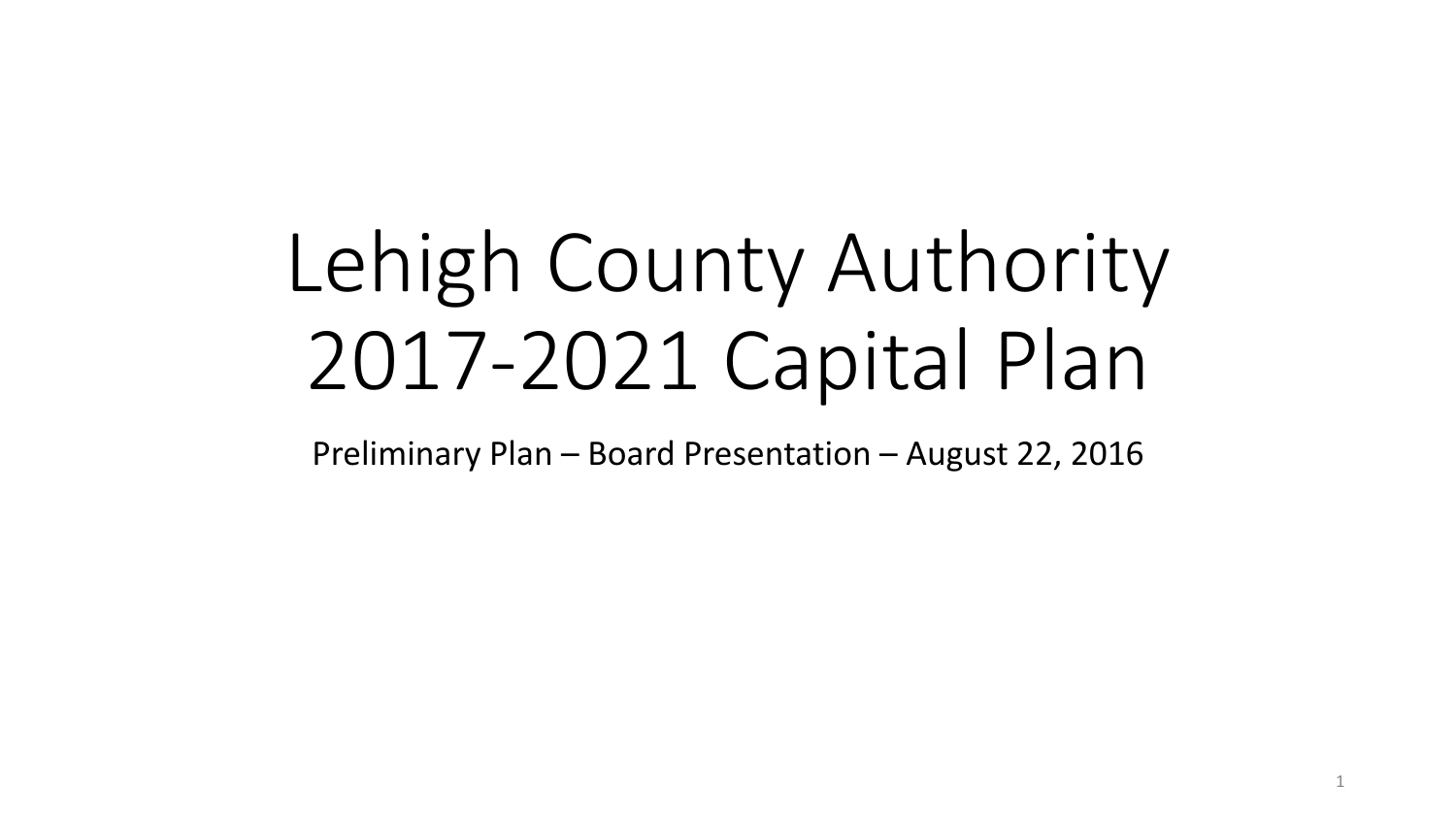### Process Review / Approvals

- Capital Plan
- Annual Budget
- Funding / New Borrowing
- Project Authorizations / Contracts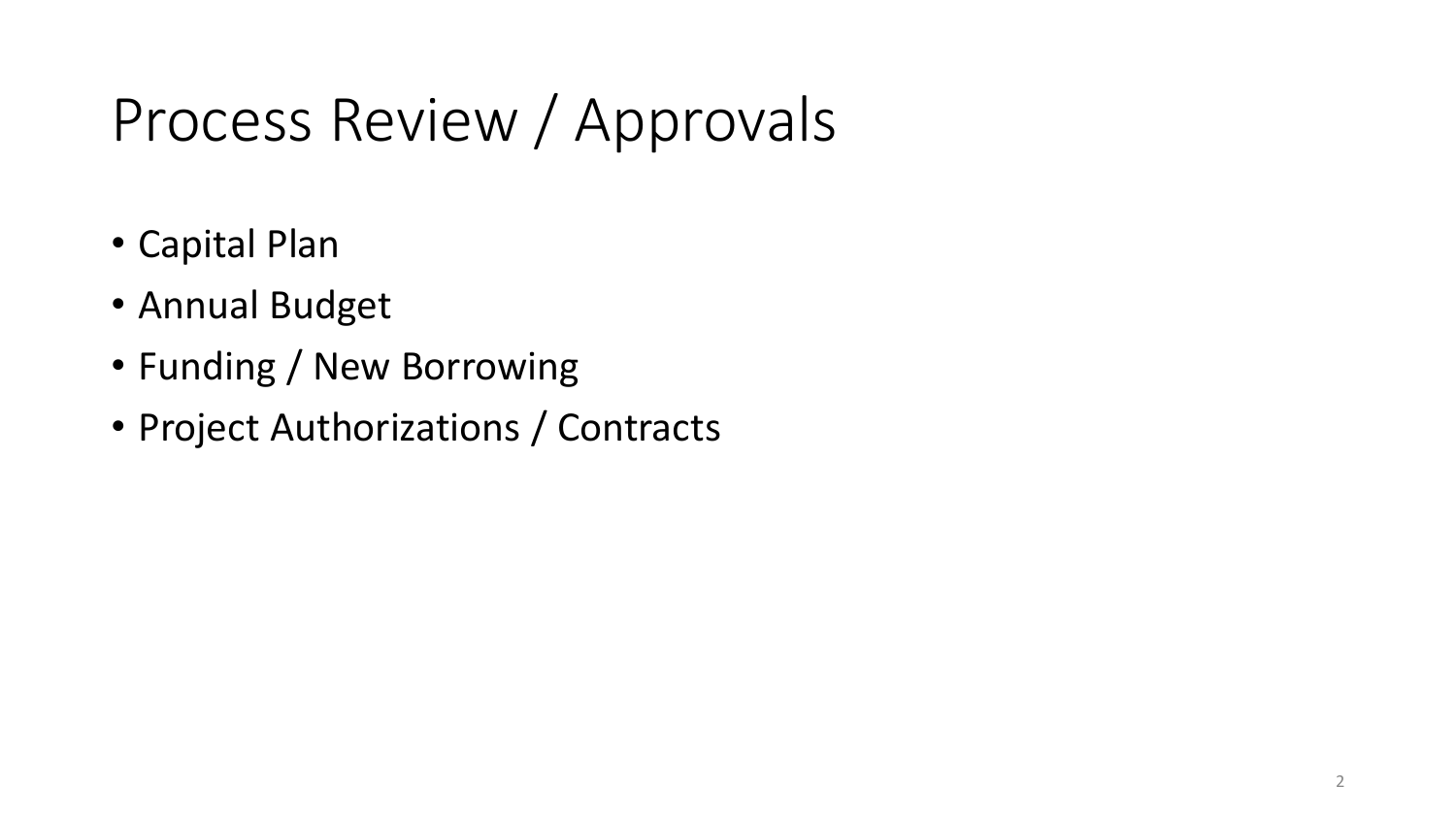### New Project Prioritization / Categories

| <b>Project Category</b> | <b>Description</b>                          |
|-------------------------|---------------------------------------------|
| Regulatory              | Required to meet Regulatory requirements    |
| New Cust                | <b>New Customers</b>                        |
| CA/OS                   | <b>Concession Lease/Operating Standards</b> |
| AM - Low                | <b>Asset Management - Low Risk</b>          |
| AM - Med                | Asset Management - Medium Risk              |
| AM - High               | Asset Management - High Risk                |
| <b>AM - Varies</b>      | <b>Asset Management - Varies</b>            |
| <b>Efficiency</b>       | Efficiency                                  |
| <b>Sys Imp</b>          | <b>System Improvement</b>                   |
| <b>Rev Opprt</b>        | <b>Revenue Opportunity</b>                  |
| Planning                | Planning                                    |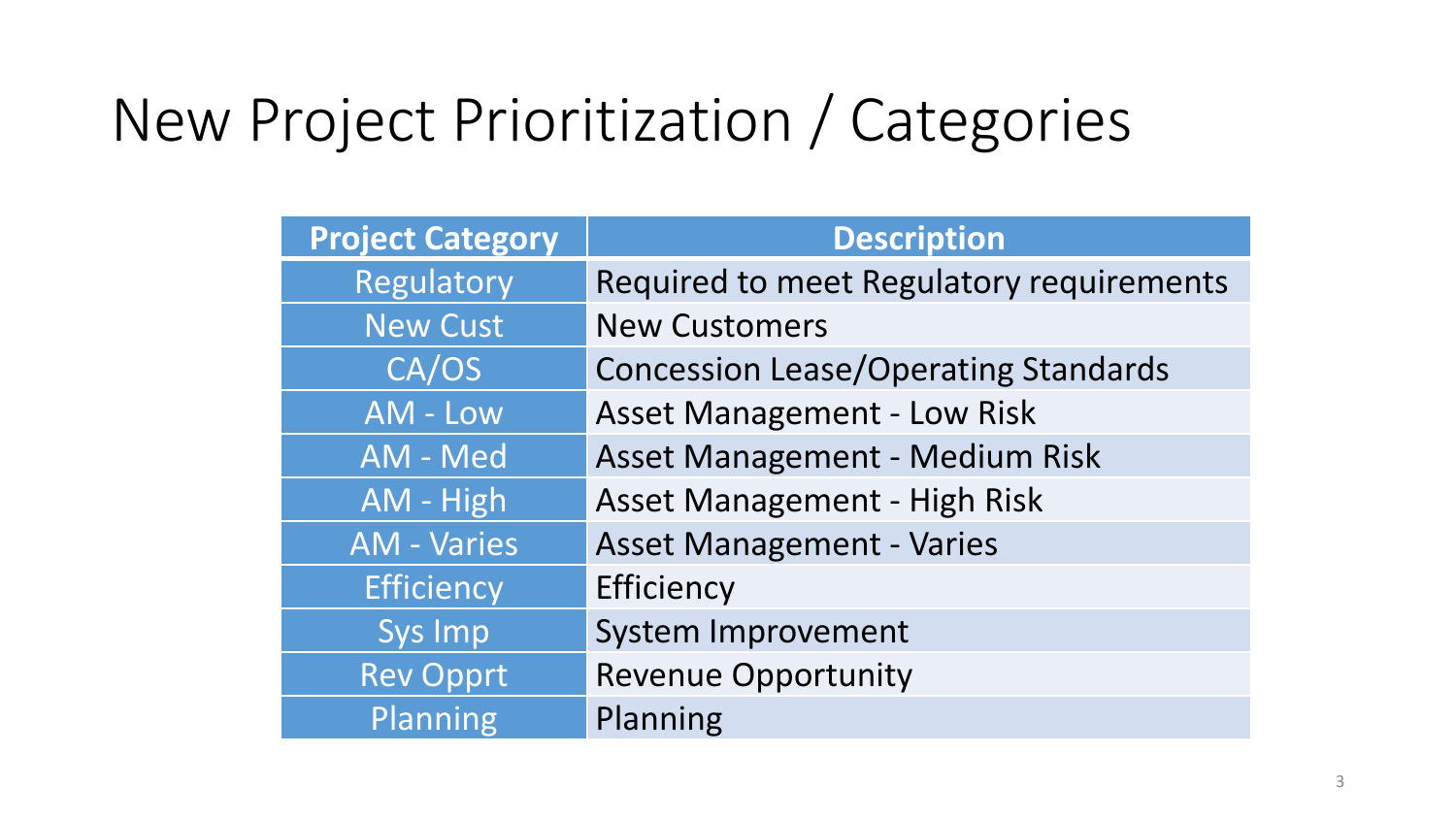### New Financial Analysis Method

#### **5-Year Cash Flow Projection Includes the Following Elements:**

- Annual Capex Spending Requested
- Use of Existing Project Reserves
- Projection of Operating Surplus via Growth in Revenues & Expenses
- Reimbursements for Capex / Construction Contributions
- Maintaining a Minimum Operating Cash Reserve Balance
- Remaining Cash from Operations Available for Capex
- Borrowing Required to Fund Remaining Capex not Funded from Operations
- Annual Debt Service for New Borrowing (plugged back into cash flow)
- Recalibrate & Finalize

**RESULT = Financial Model of Cash Flow / Borrowing Impact of Capex Plan**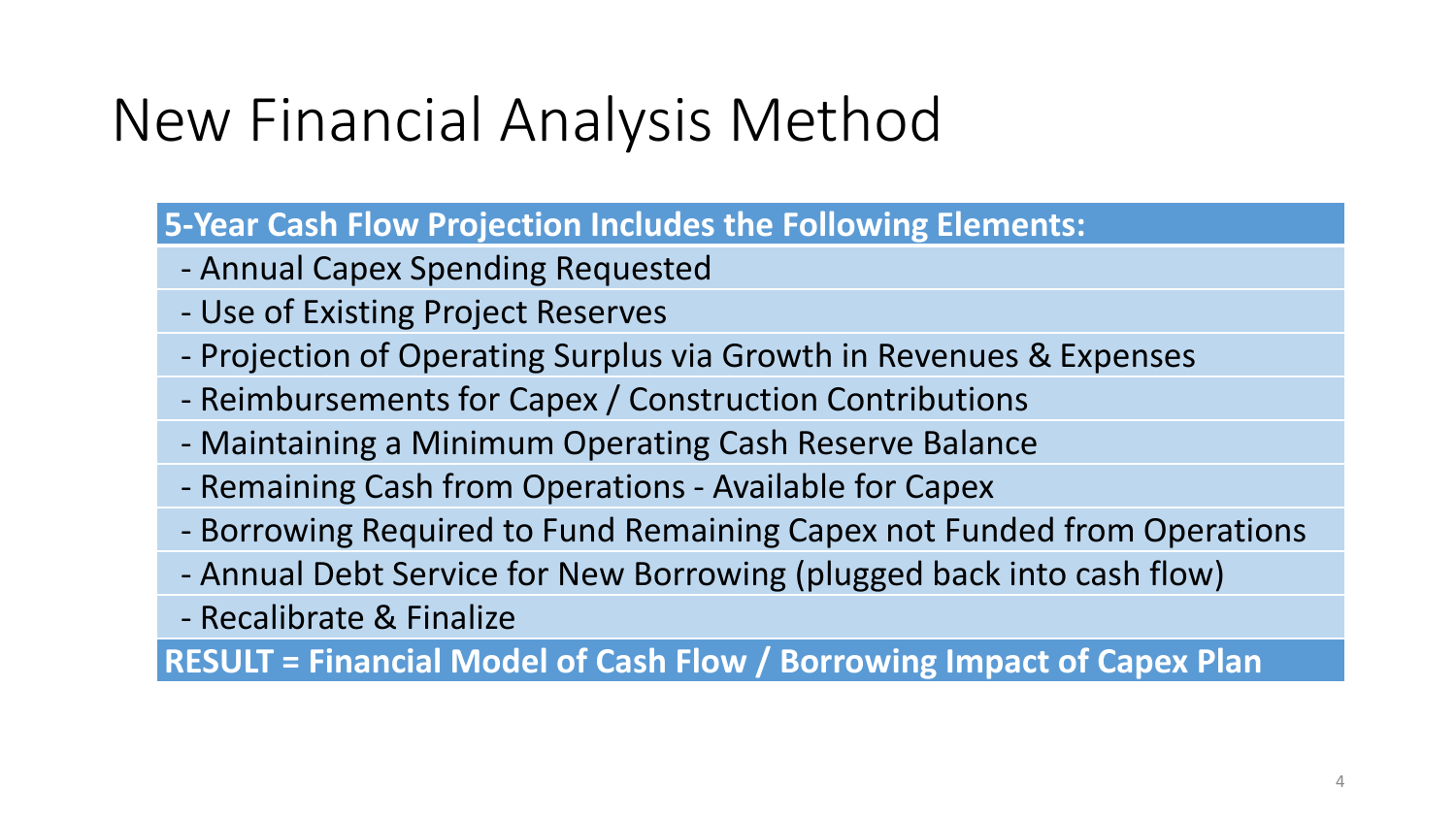### Administration – 2017 Projects

| #                      | <b>Project</b>                                            | $2017 - 5$ | 2018-2021-\$ |
|------------------------|-----------------------------------------------------------|------------|--------------|
| $SD-A-1$               | SCADA Programming, Hardware & Software Upgrades           | \$150,000  | \$853,800    |
| $CON-A-1$ *            | Computer System Hardware & Software Upgrades              | 34,000     | 159,000      |
| $COM-A-2$ <sup>*</sup> | Geographic Information System Upgrades & Application Dev. | 400,000    | 500,000      |
| $CON-A-3$ *            | <b>Information Technology Master Plan Update</b>          | 50,000     | 175,000      |
| $CON-A-4$ <sup>*</sup> | <b>Document Management</b>                                | 30,000     | 450,000      |

*\*= Projects split 1/3 to Suburban and 2/3 to City Division*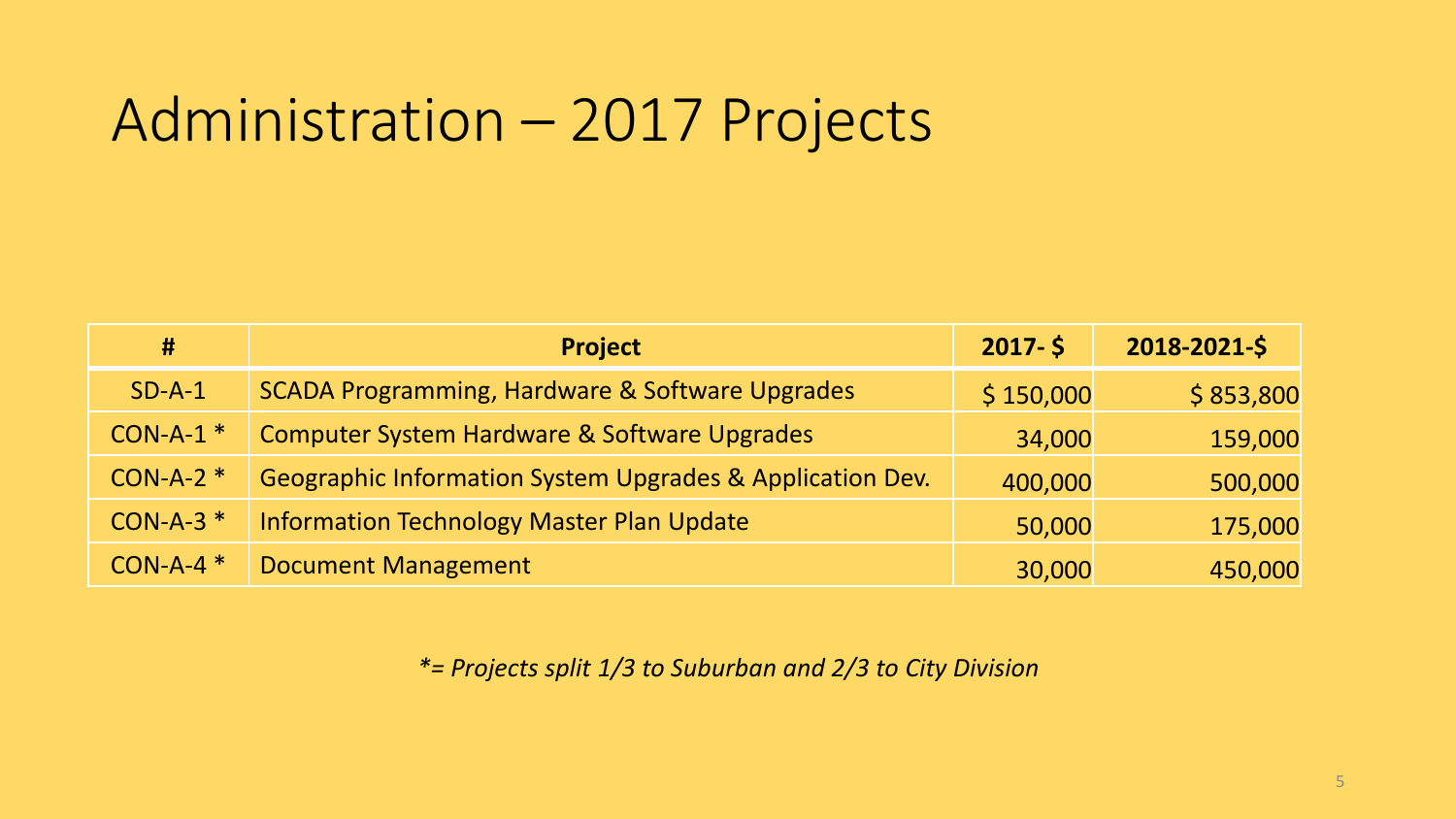### Administration – Financial Analysis

- Consolidated Admin Projects split 1/3 to Suburban and 2/3 to City Division
- SCADA Upgrade \$1,197k
- GIS Upgrades \$900k
- IT Master Plan- \$225k
- Document Management \$480k
- TOTAL \$2,802k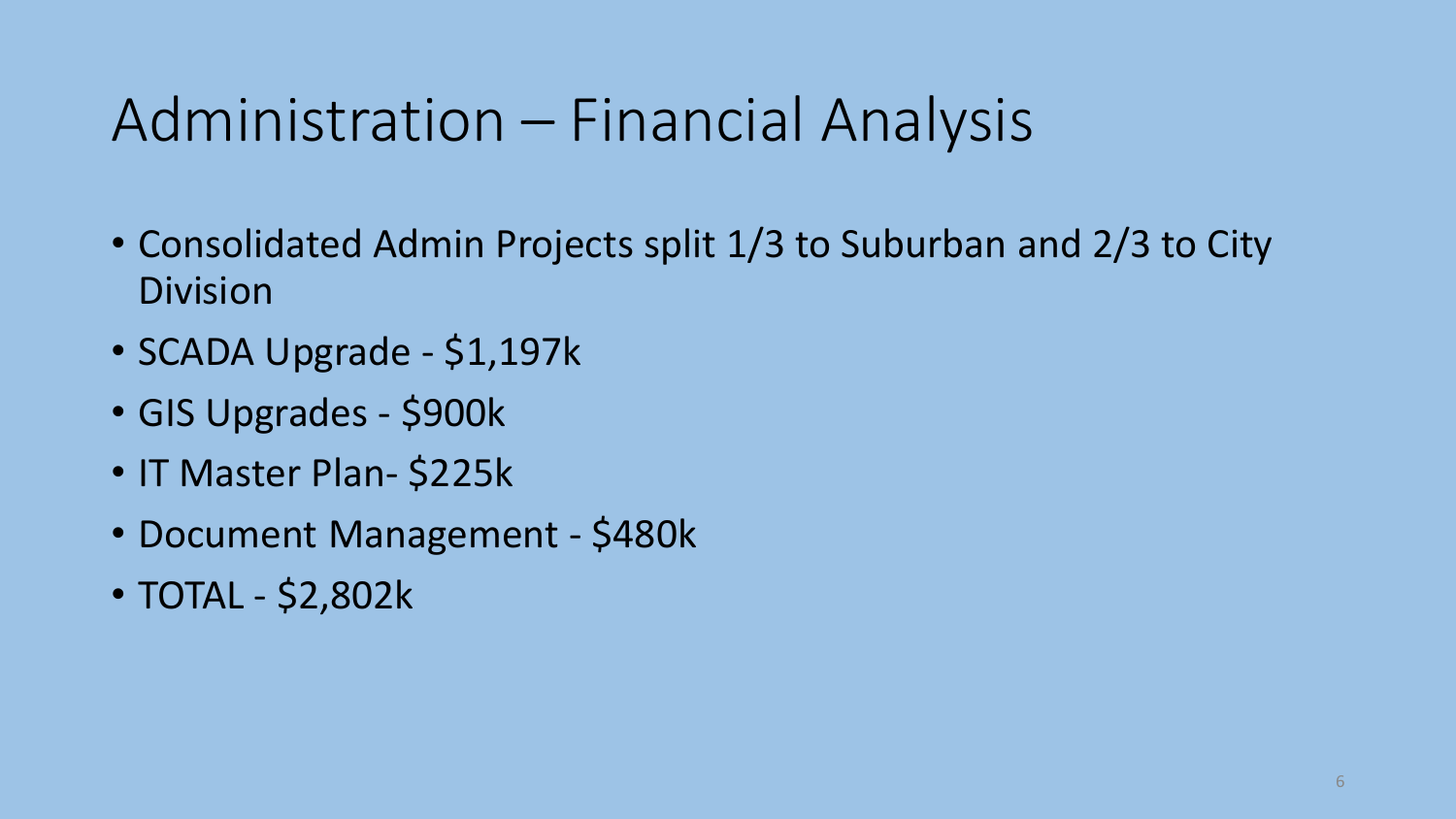#### Total 2017 Capex Spending

|                              | <b>Category</b> |                   |                   |                                |                        |                       |               |  |  |  |  |  |  |  |
|------------------------------|-----------------|-------------------|-------------------|--------------------------------|------------------------|-----------------------|---------------|--|--|--|--|--|--|--|
| <b>Budget</b><br><b>Area</b> | <b>AM</b>       | <b>Efficiency</b> | <b>Regulatory</b> | <b>New</b><br><b>Customers</b> | <b>Revenue</b><br>Opp. | <b>System</b><br>Imp. | <b>Totals</b> |  |  |  |  |  |  |  |
| <b>Water</b>                 | \$4,776,000     | N/A               | 337,000           | \$366,500                      | N/A                    | \$1,967,100           | 57,446,600    |  |  |  |  |  |  |  |
| Wastewater                   | 3,117,000       | \$35,000          | 2,941,600         | 112,500                        | N/A                    | 407,000               | 6,613,100     |  |  |  |  |  |  |  |
| <b>Totals</b>                | \$7,893,000     | 35,000            | \$3,278,600       | \$479,000                      | N/A                    | \$2,374,100           | \$14,059,700  |  |  |  |  |  |  |  |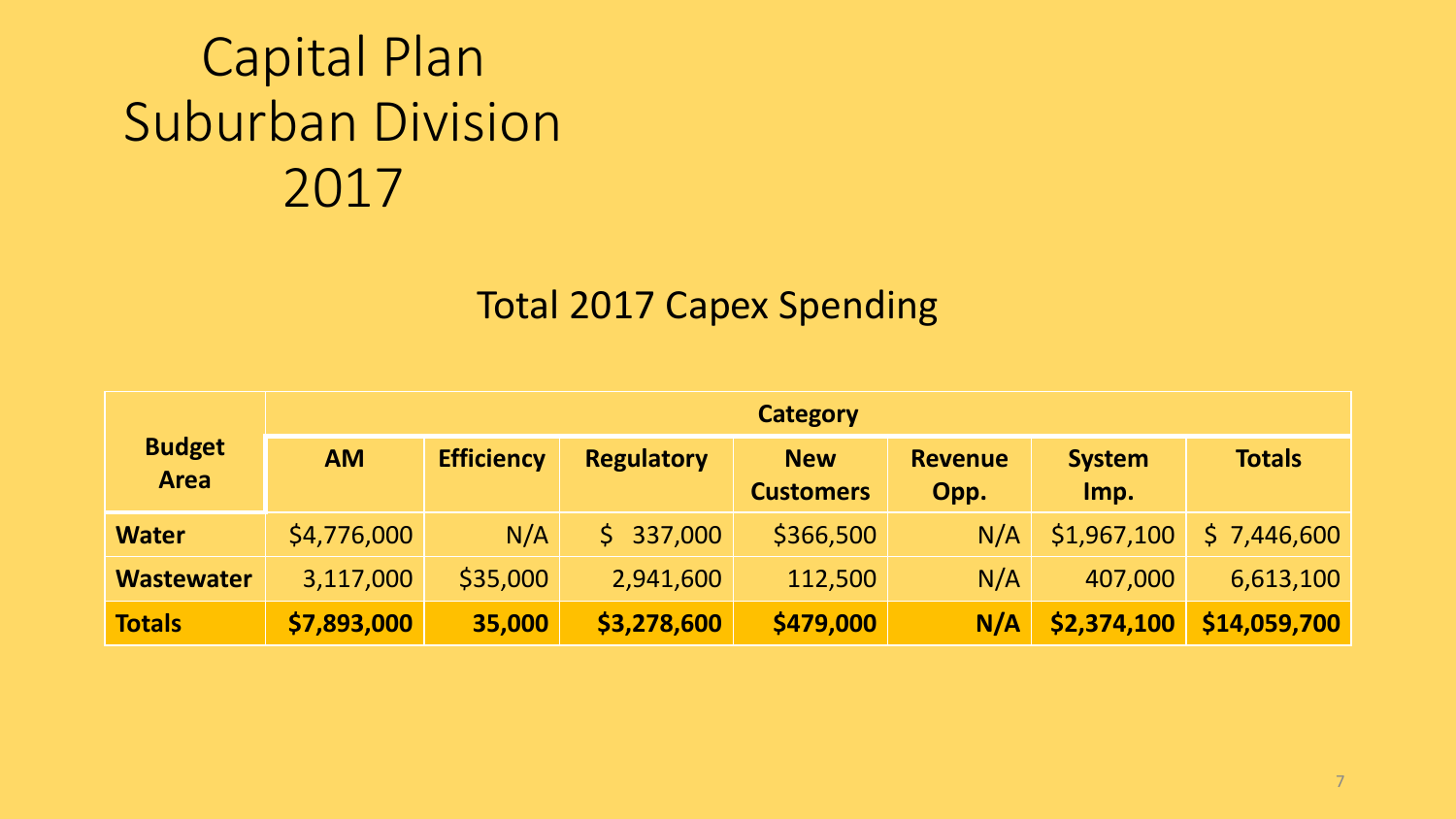#### 2017 Water Capex Spending

|                              |             | <b>Category</b>   |                   |                                |                        |                       |              |  |  |  |  |  |  |  |  |
|------------------------------|-------------|-------------------|-------------------|--------------------------------|------------------------|-----------------------|--------------|--|--|--|--|--|--|--|--|
| <b>Budget</b><br><b>Area</b> | <b>AM</b>   | <b>Efficiency</b> | <b>Regulatory</b> | <b>New</b><br><b>Customers</b> | <b>Revenue</b><br>Opp. | <b>System</b><br>Imp. | <b>Total</b> |  |  |  |  |  |  |  |  |
| <b>Water</b>                 | \$4,776,000 | N/A               | \$337,000         | \$366,500                      | N/A                    | \$1,967,100           | \$7,446,600  |  |  |  |  |  |  |  |  |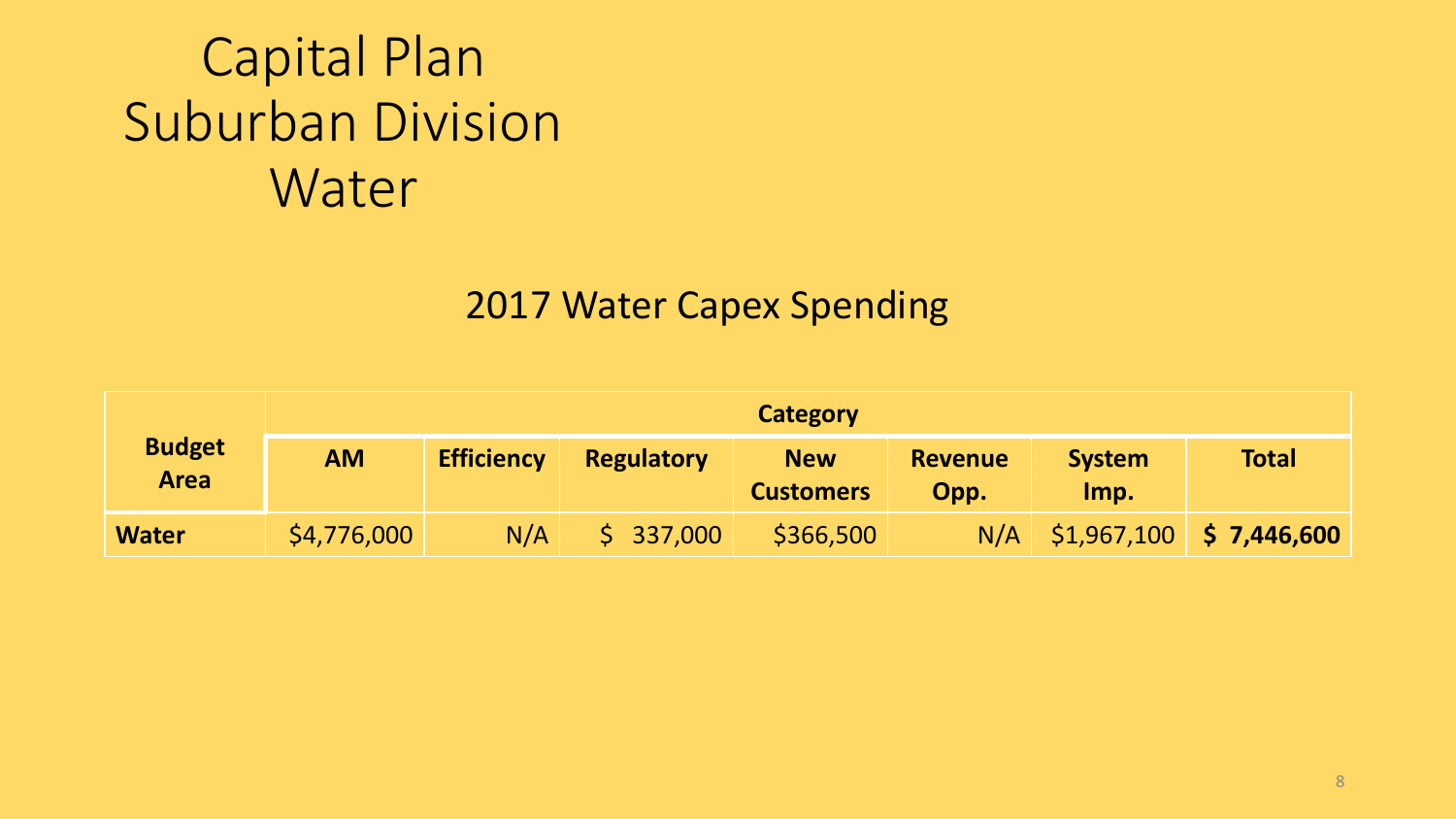### Capital Plan Suburban Division 2017 - Water *Capex Spending by Category*

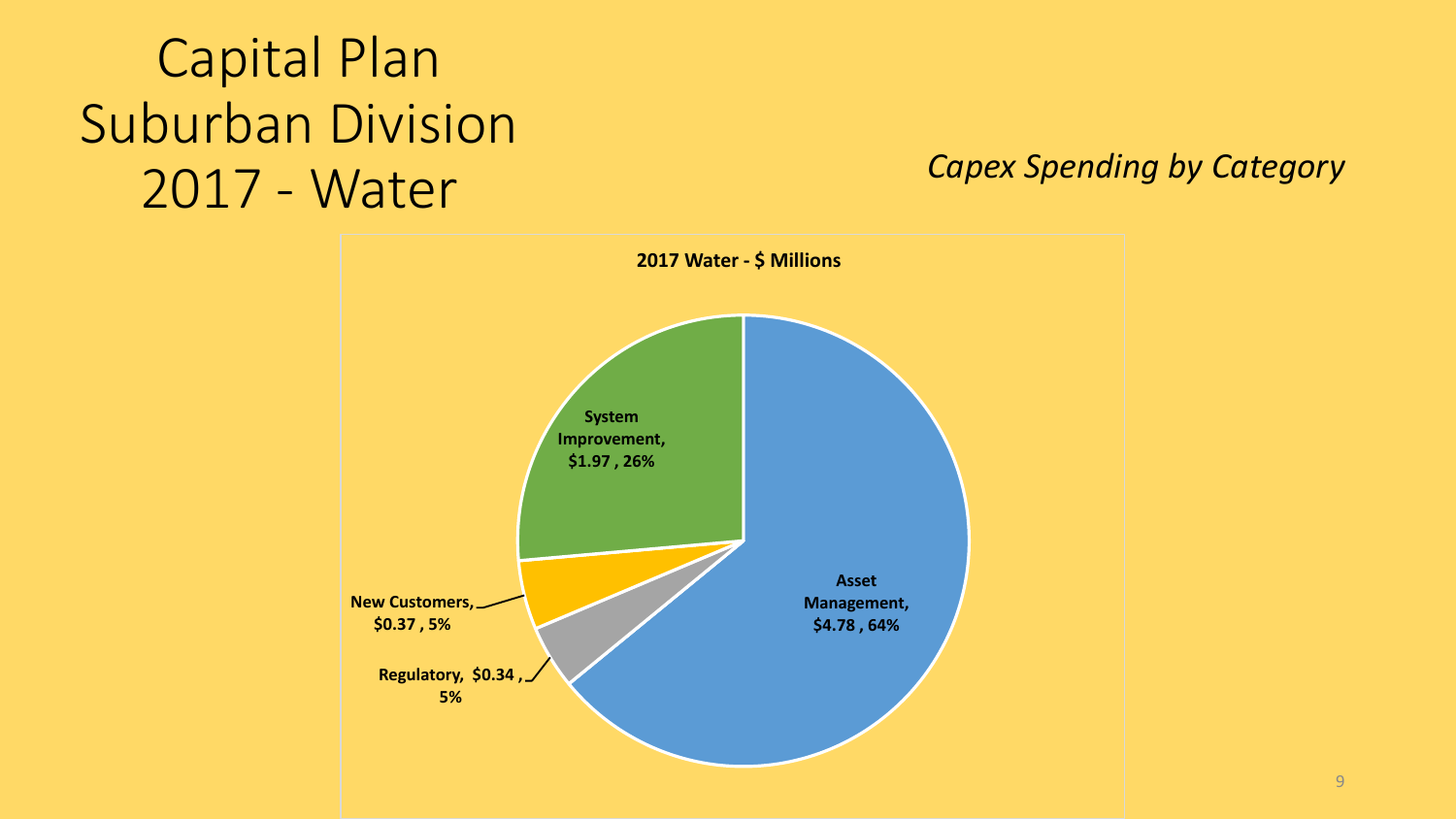### Capital Plan Suburban Division 2018-2021 Water *Capex Spending by Category*



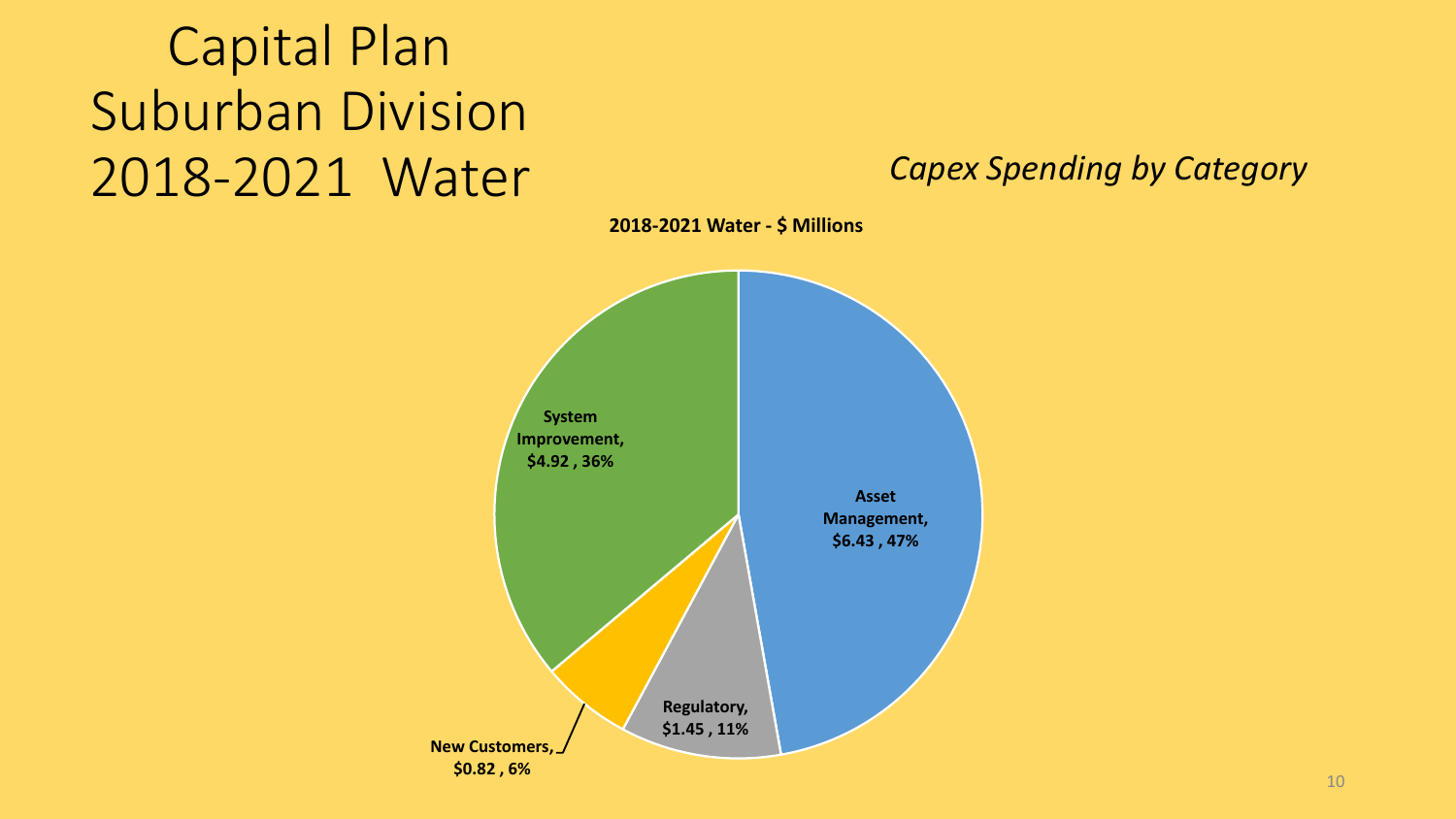#### Asset Management

| #         | <b>Project</b>                                      | $2017 - 5$    | 2018-2021-\$ |
|-----------|-----------------------------------------------------|---------------|--------------|
| $SD-W-4$  | <b>Upper Milford Central Division Improvements</b>  | \$<br>155,000 | \$980,000    |
| $SD-W-5$  | <b>Reservoir Rehabilitation / Maintenance</b>       | 210,000       | 850,000      |
| $SD-W-9$  | <b>Main Office / Operations Center Improvements</b> | 210,000       | 120,500      |
| $SD-W-10$ | <b>Mobile Equipment</b>                             | 31,000        | 504,000      |
| $SD-W-11$ | Water Facility Cond. Assess. & Improvements         | 720,000       | 780,000      |
| $SD-W-12$ | <b>Water Main Replacements</b>                      | 2,040,000     | 2,800,000    |
| $SD-W-25$ | <b>Pine Lakes Pumping Station Improvements</b>      | 328,000       | N/A          |
| $SD-W-28$ | <b>Other Equipment</b>                              | 100,000       | 504,000      |
| $SD-W-53$ | Non-Residential Meter Replacement Project           | 982,000       | N/A          |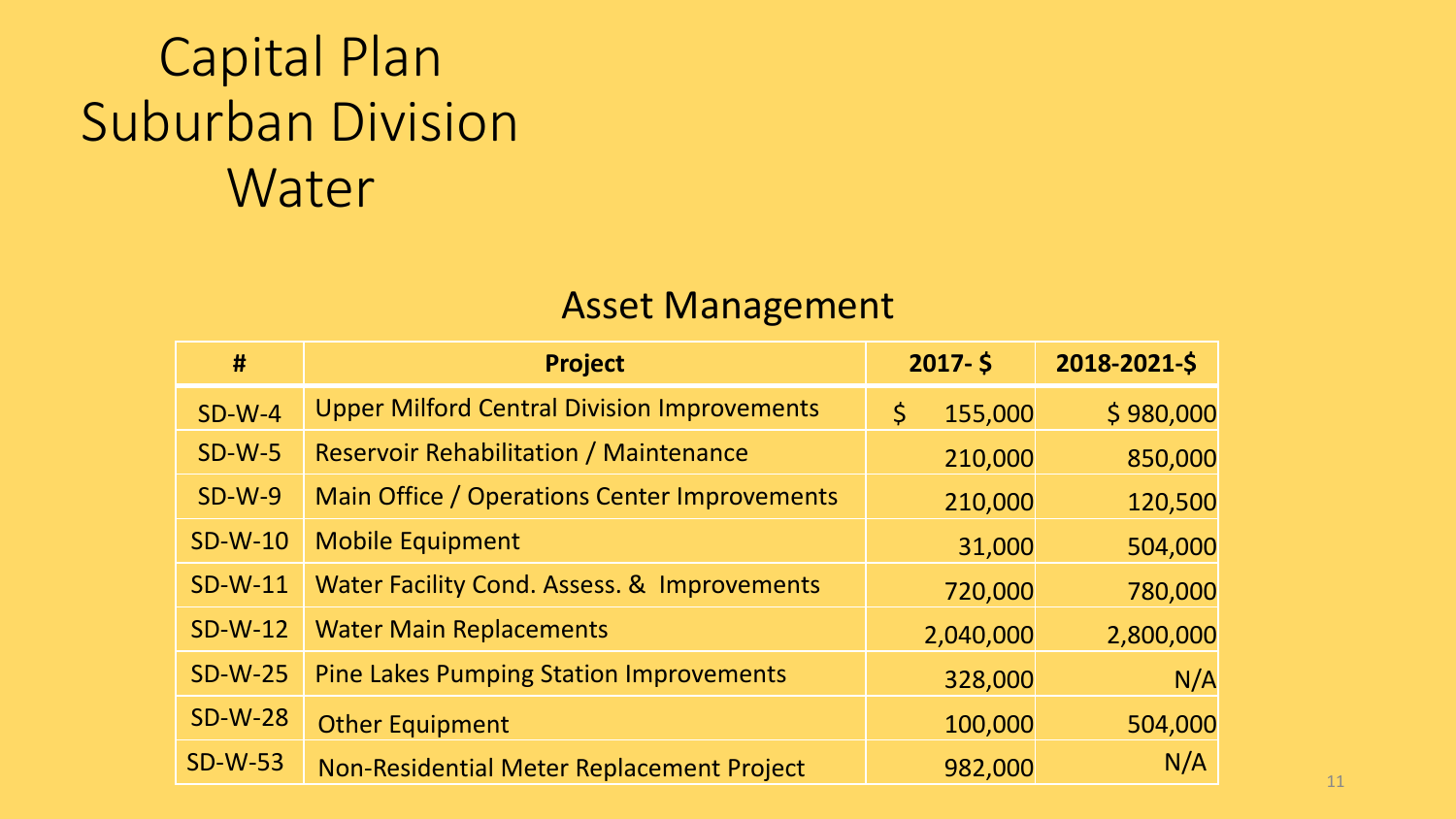#### Regulatory

| #         | <b>Project</b>                           | $2017 - 5$ | 2018-2021-\$ |
|-----------|------------------------------------------|------------|--------------|
| $SD-W-1$  | <b>New Water Meter Installations</b>     | \$162,000  | 683,000      |
| $SD-W-7$  | <b>Well Abandonments</b>                 | 175,000    | 175,000      |
| $SD-W-13$ | <b>Arcadia West Division TDS Removal</b> | N/A        | 590,000      |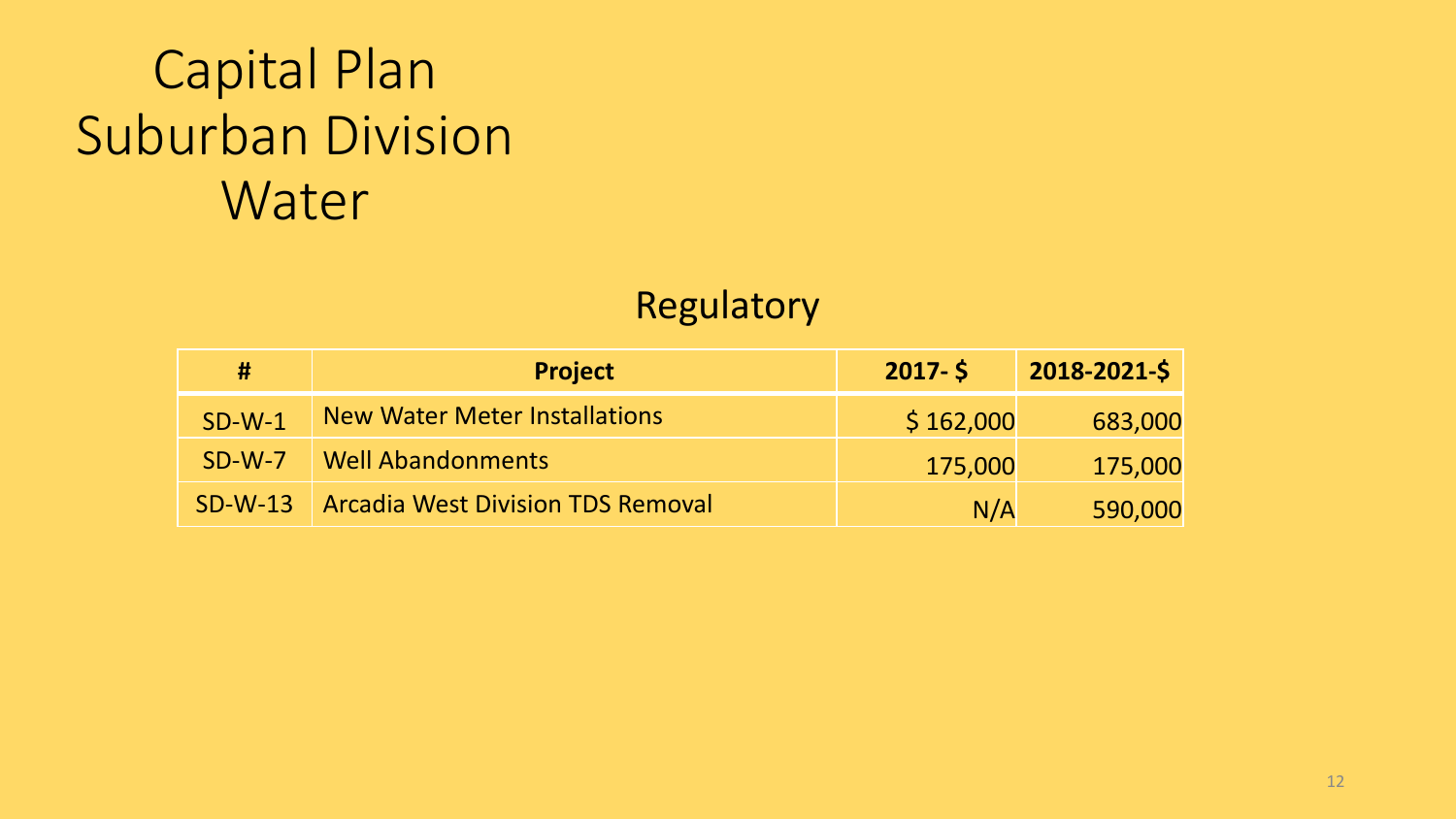#### New Customers

| #        | <b>Project</b>                                        |           | 2017-5 2018-2021-5 |
|----------|-------------------------------------------------------|-----------|--------------------|
| $SD-W-2$ | Distribution Mains - Development and Svc. Connections | \$180,000 | \$980,000          |
|          | <b>SD-W-8</b> Water Company Acquisitions              | 12,500    | 50,000             |
|          | SD-W-51 Route 309 Crossing at Sand Spring Road        | 174,000   | N/A                |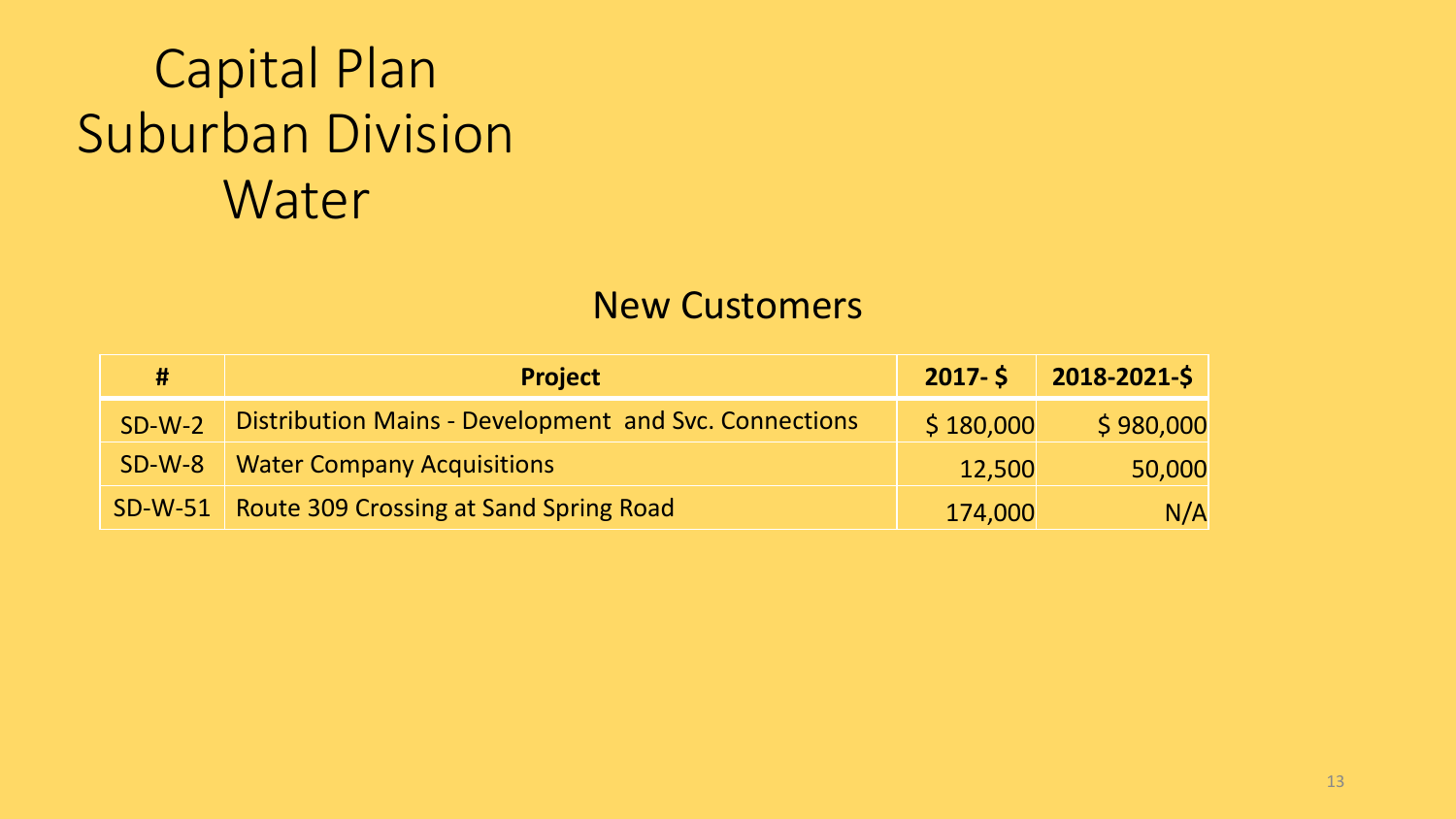#### System Improvements

| #              | <b>Project</b>                                             | $2017 - 5$ | 2018-2021-\$ |
|----------------|------------------------------------------------------------|------------|--------------|
| $SD-W-3$       | <b>Distribution Mains-Upsizing</b>                         | \$150,000  | 200,000      |
| $SD-W-6$       | <b>General Water System Improvements</b>                   | 135,000    | 1,040,000    |
| $SD-W-15$      | LCA & Adjoining Municipal Interconnections                 | N/A        | 750,000      |
| <b>SD-W-37</b> | <b>Additional Water Supply - Small Satellite Divisions</b> | 150,000    | 440,000      |
| <b>SD-W-48</b> | <b>Crestwood - New Alternate Water Supply</b>              | 357,100    | N/A          |
| <b>SD-W-49</b> | <b>CLD Auxiliary Pump Station &amp; Main Extension</b>     |            |              |
|                | Lower to Upper System                                      | 175,000    | 1,690,000    |
| <b>SD-W-54</b> | <b>Central Lehigh to Upper Milford Division</b>            |            |              |
|                | Interconnection                                            | 1,000,000  | 971,000      |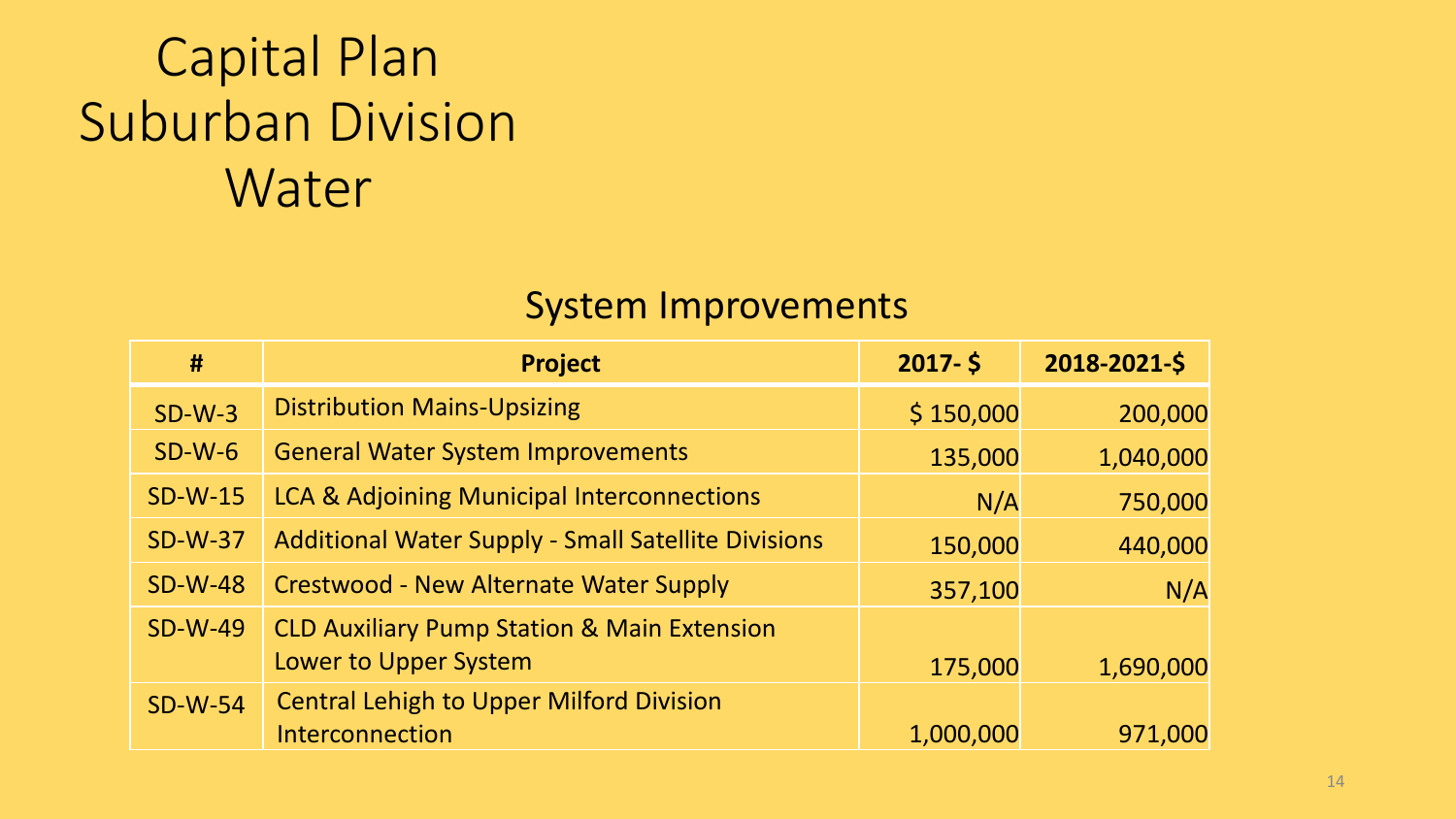### Suburban Water – Financial Analysis

- As presented in plan total borrowing model
- Assumes 0% revenue growth
- Assumes 3% annual increase in expenses
- Approximately \$2.4M in project reimbursements goes directly to operations
- Result is \$20.0M in new borrowing, and declining cash reserves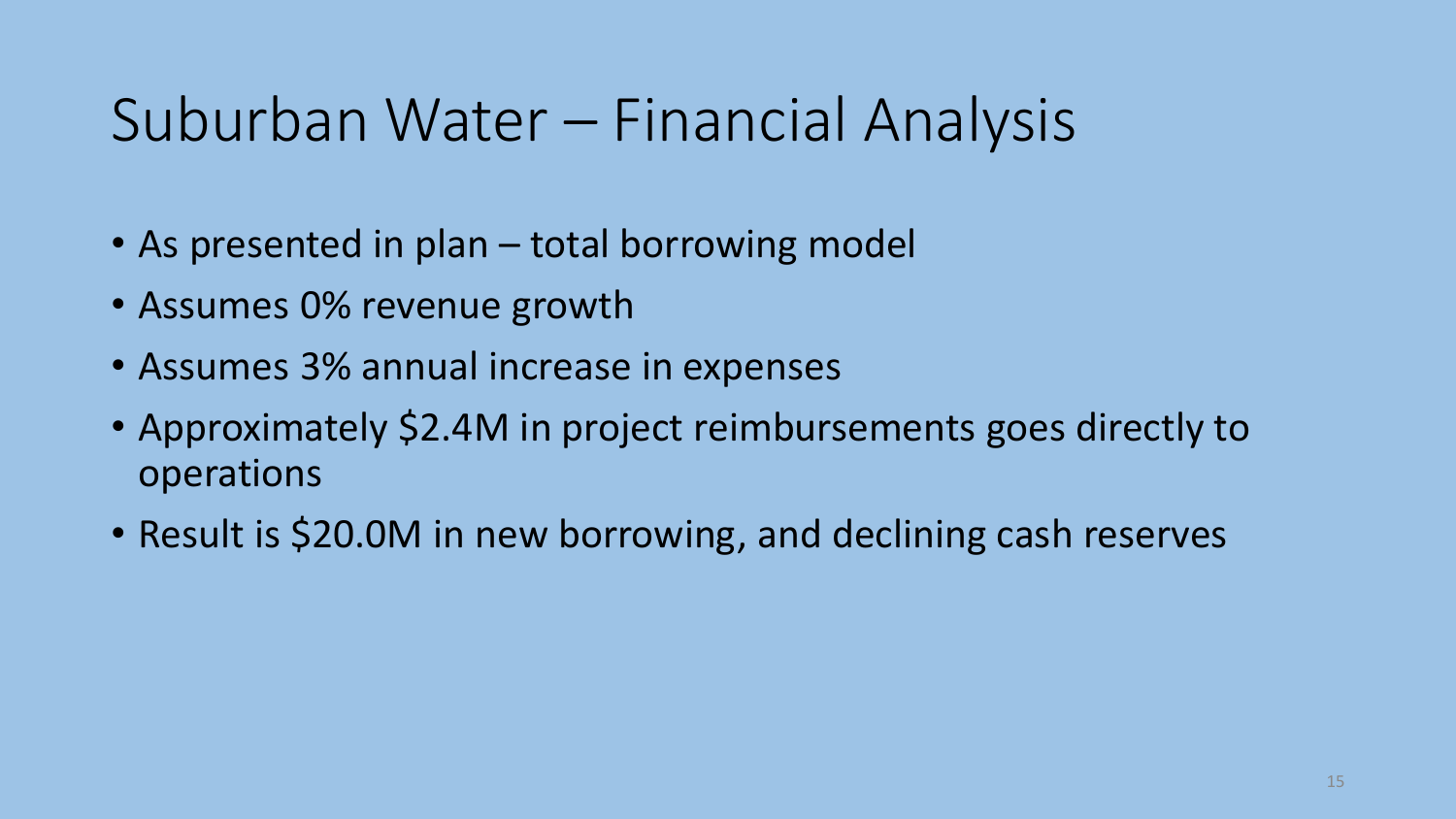### Suburban Water – Financial Analysis

|                                    |         | 2017         | 2018         | 2019         |            | 2020         |          | 2021    |              | <b>TOTAL</b> |
|------------------------------------|---------|--------------|--------------|--------------|------------|--------------|----------|---------|--------------|--------------|
| <b>Capex Spending</b>              | \$      | $(7,447)$ \$ | $(6,436)$ \$ | (2,588)      | $\sqrt{5}$ | $(1,981)$ \$ |          | (2,611) | $\mathsf{S}$ | (21,063)     |
| Use of Reserves / Prior Borrowings | \$      | (372)        |              |              |            |              |          |         | $\zeta$      | (372)        |
| Use of Cash from Operations        | \$      | (1,400)      |              |              |            |              |          |         | $\zeta$      | (1,400)      |
| Use of NEW Debt                    | $\zeta$ | $(5,675)$ \$ | $(6,436)$ \$ | $(2,588)$ \$ |            | $(1,981)$ \$ |          | (2,611) | $\mathsf{S}$ | (19, 291)    |
| <b>Operating Cash Balance*</b>     | \$      | $3,673$ \$   | $3,634$ \$   | 3,558        | - \$       | 3,201        | <b>S</b> | 2,538   |              |              |
| * Includes O&M Reserves            |         |              |              |              |            |              |          |         |              |              |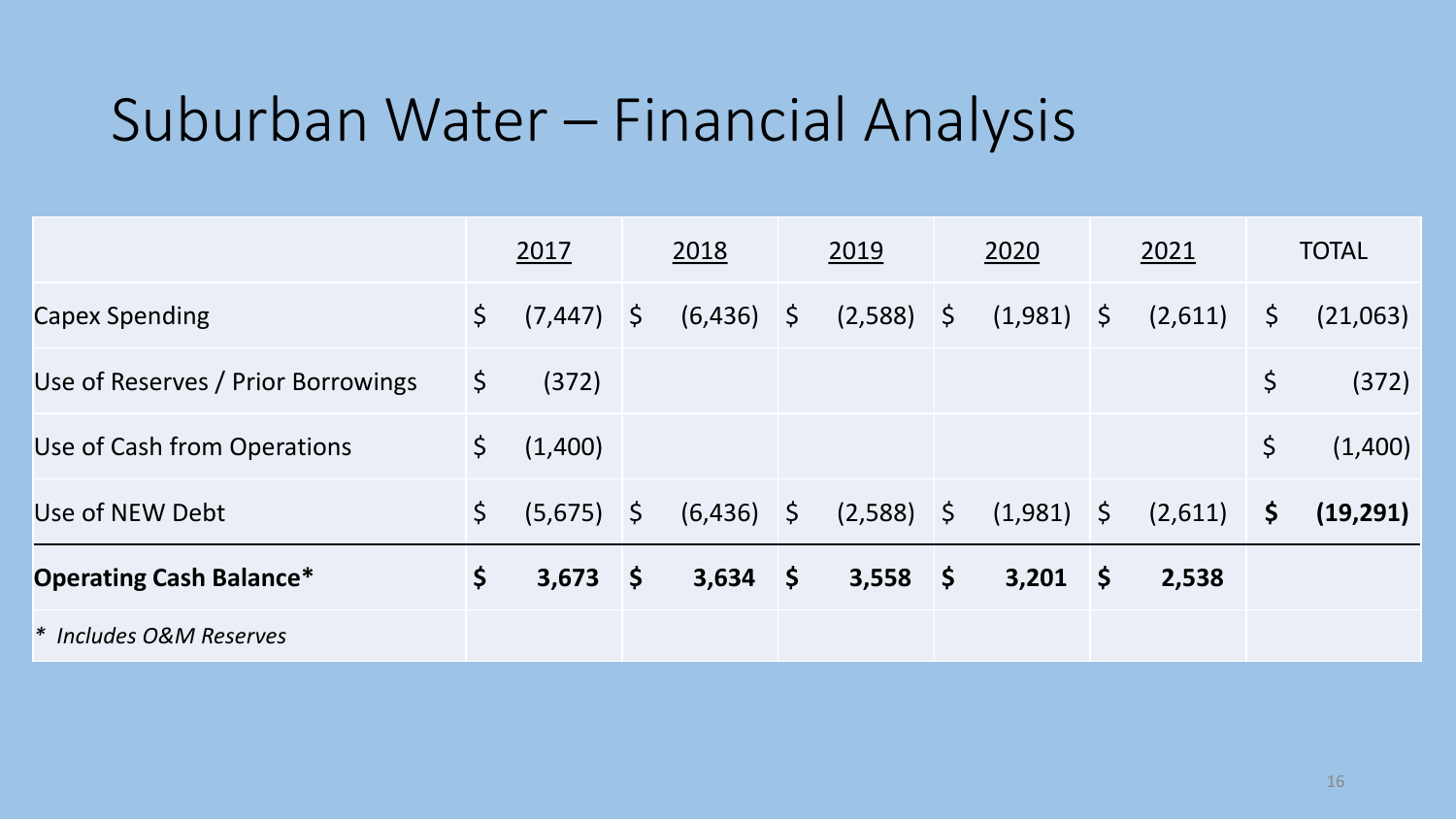### Suburban Water – Additional Financial Considerations

• Austerity Model – Assume 10% annual reduction in Capex from plan

|                                    |         | 2017         |          | 2018         | 2019         | 2020         | 2021    |              | <b>TOTAL</b> |
|------------------------------------|---------|--------------|----------|--------------|--------------|--------------|---------|--------------|--------------|
| <b>Capex Spending</b>              | \$      | $(6,702)$ \$ |          | $(5,792)$ \$ | $(2,329)$ \$ | $(1,783)$ \$ | (2,350) | $\mathsf{S}$ | (18, 956)    |
| Use of Reserves / Prior Borrowings | \$      | (372)        |          |              |              |              |         | \$           | (372)        |
| Use of Cash from Operations        | $\zeta$ | (1,400)      |          |              |              |              |         | \$           | (1,400)      |
| Use of NEW Debt                    | \$      | $(4,930)$ \$ |          | $(5,792)$ \$ | $(2,329)$ \$ | $(1,783)$ \$ | (2,350) | $\mathsf{S}$ | (17, 184)    |
| <b>Operating Cash Balance*</b>     | \$      | 3,841        | <b>S</b> | $3,970$ \$   | $4,062$ \$   | $3,873$ \$   | 3,378   |              |              |
| * Includes O&M Reserves            |         |              |          |              |              |              |         |              |              |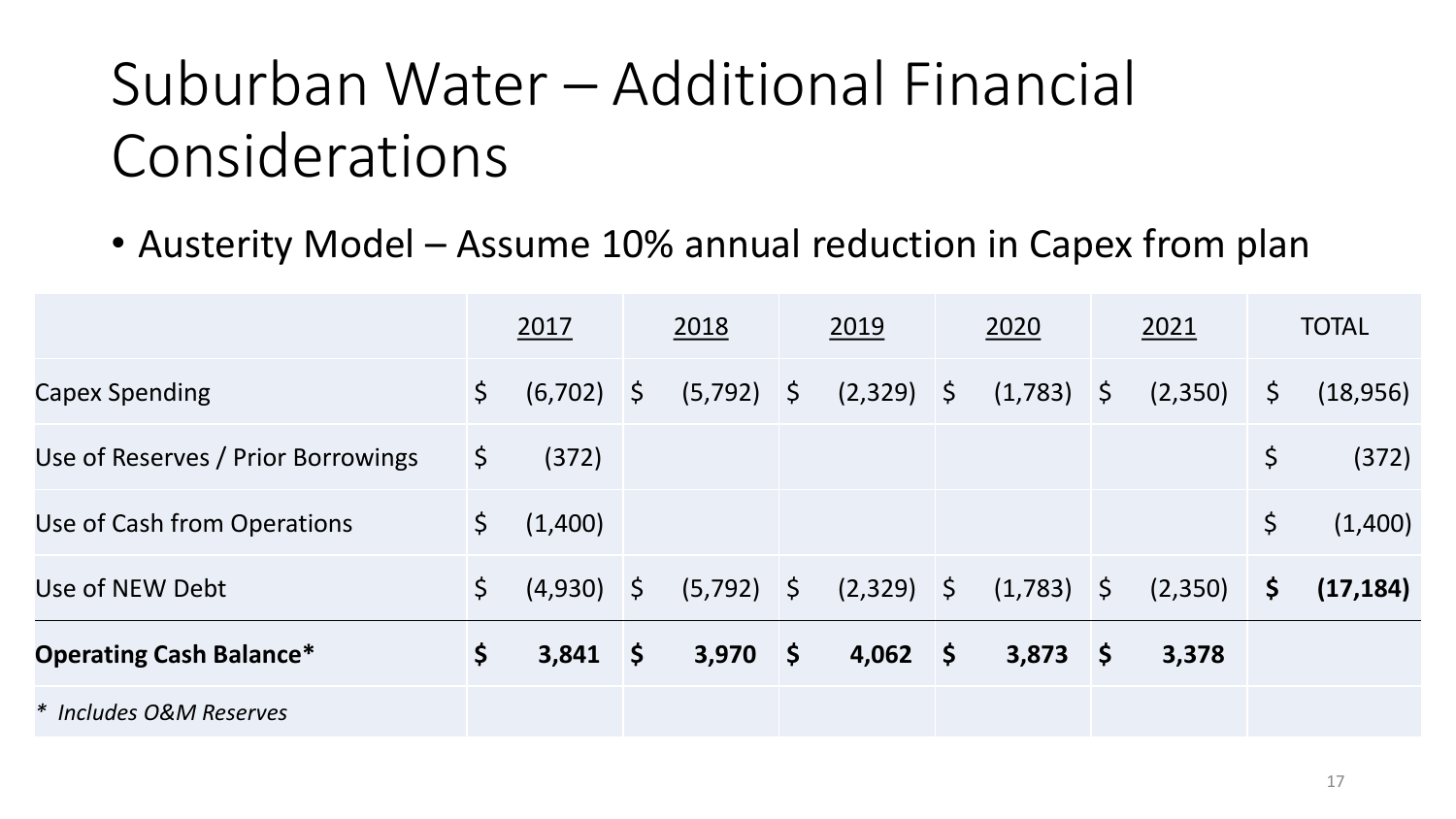### Suburban Water – Additional Financial Considerations

|                               | 2008 | 2009    | 2010 | 2011 | 2012           | 2013    | 2014    |         | 2015 2016 (est) |
|-------------------------------|------|---------|------|------|----------------|---------|---------|---------|-----------------|
| <b>Water Customers</b> 17,987 |      |         |      |      |                |         |         |         |                 |
| % Increase                    |      | $2.7\%$ | 3.6% | 1.2% | $\sqrt{3.5\%}$ | $1.4\%$ | $1.1\%$ | $0.9\%$ | 1.2%            |

|                       | 2008      | 2009        | 2010        | 2011                                                | 2012 | 2013 | 2014 | 2015        | $2016$ (est) |
|-----------------------|-----------|-------------|-------------|-----------------------------------------------------|------|------|------|-------------|--------------|
| <b>Water Revenues</b> | 5,785,270 | \$5,897,985 | \$6,408,124 | $$6,628,291$ $$7,141,092$ $$7,618,998$ $$8,218,522$ |      |      |      | \$8,644,432 | \$8,787,000  |
| % Increase            |           | 1.9%        | 8.6%        | 3.4%                                                | 7.7% | 6.7% | 7.9% | 5.2%        | 1.6%         |
| <b>Rate Increases</b> |           |             |             | 5.0%                                                | 3.5% | 3.0% |      |             |              |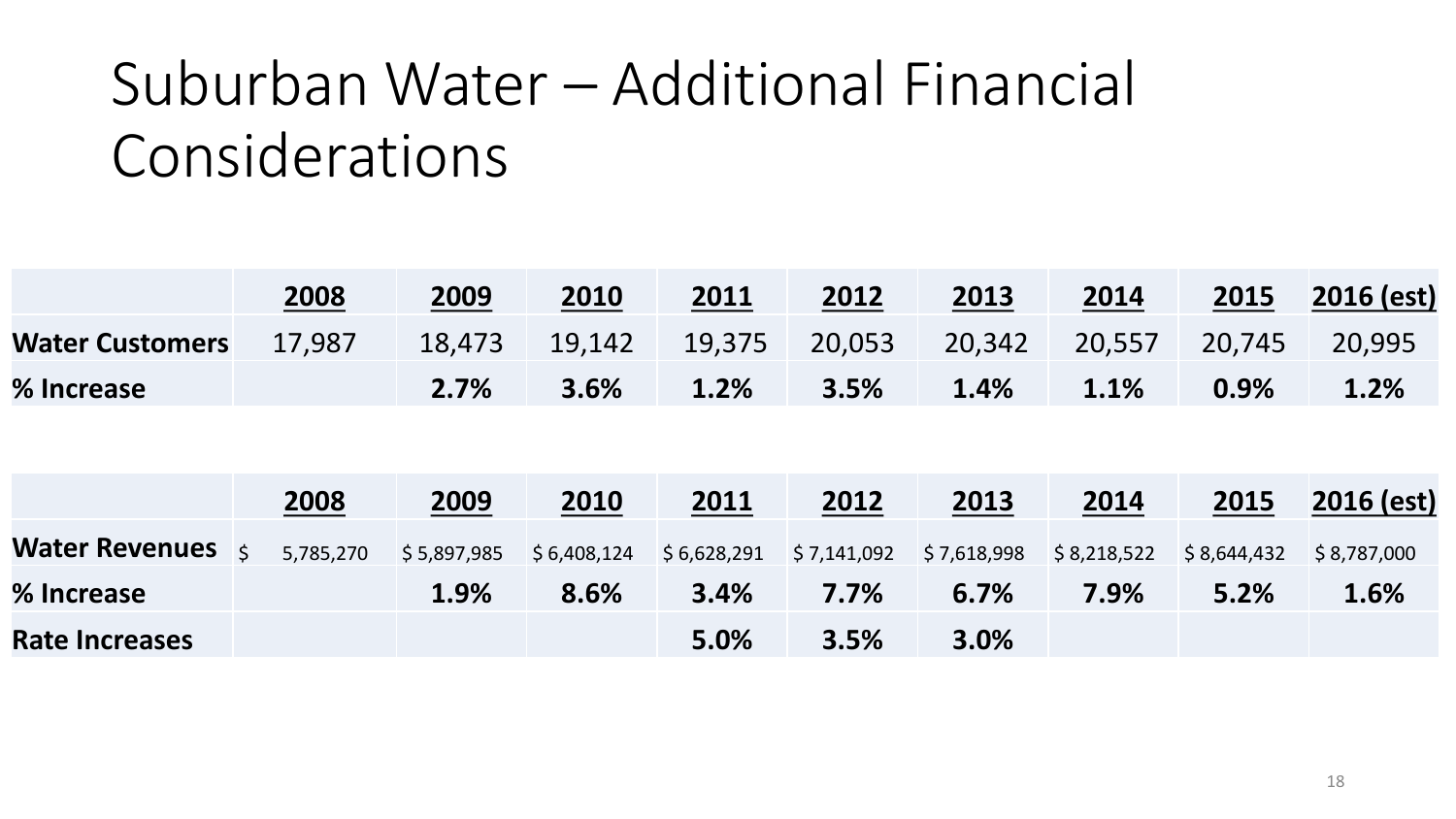### Suburban Water – Additional Financial Considerations

• Growth Model – Assume 4% annual revenue increases (via growth/rate increases)

|                                    | 2017           |            | 2018         | 2019         |              | 2020         |          | 2021    |              | <b>TOTAL</b> |
|------------------------------------|----------------|------------|--------------|--------------|--------------|--------------|----------|---------|--------------|--------------|
| <b>Capex Spending</b>              | \$<br>(7, 447) | $\sqrt{5}$ | $(6,436)$ \$ | $(2,588)$ \$ |              | $(1,981)$ \$ |          | (2,611) | $\zeta$      | (21,063)     |
| Use of Reserves / Prior Borrowings | \$<br>(372)    |            |              |              |              |              |          |         | $\zeta$      | (372)        |
| Use of Cash from Operations        | \$<br>(1,400)  | S.         | $(1,400)$ \$ | $(1,500)$ \$ |              | $(1,500)$ \$ |          | (2,000) | $\varsigma$  | (7,800)      |
| Use of NEW Debt                    | \$<br>(5,675)  | $\sqrt{5}$ | $(5,036)$ \$ | $(1,088)$ \$ |              | $(481)$ \$   |          | (611)   | $\mathsf{S}$ | (12, 891)    |
| <b>Operating Cash Balance*</b>     | \$<br>4,611    | <b>S</b>   | $4,476$ \$   | 4,585        | $\mathsf{S}$ | 4,808        | <b>S</b> | 4,636   |              |              |
| * Includes O&M Reserves            |                |            |              |              |              |              |          |         |              |              |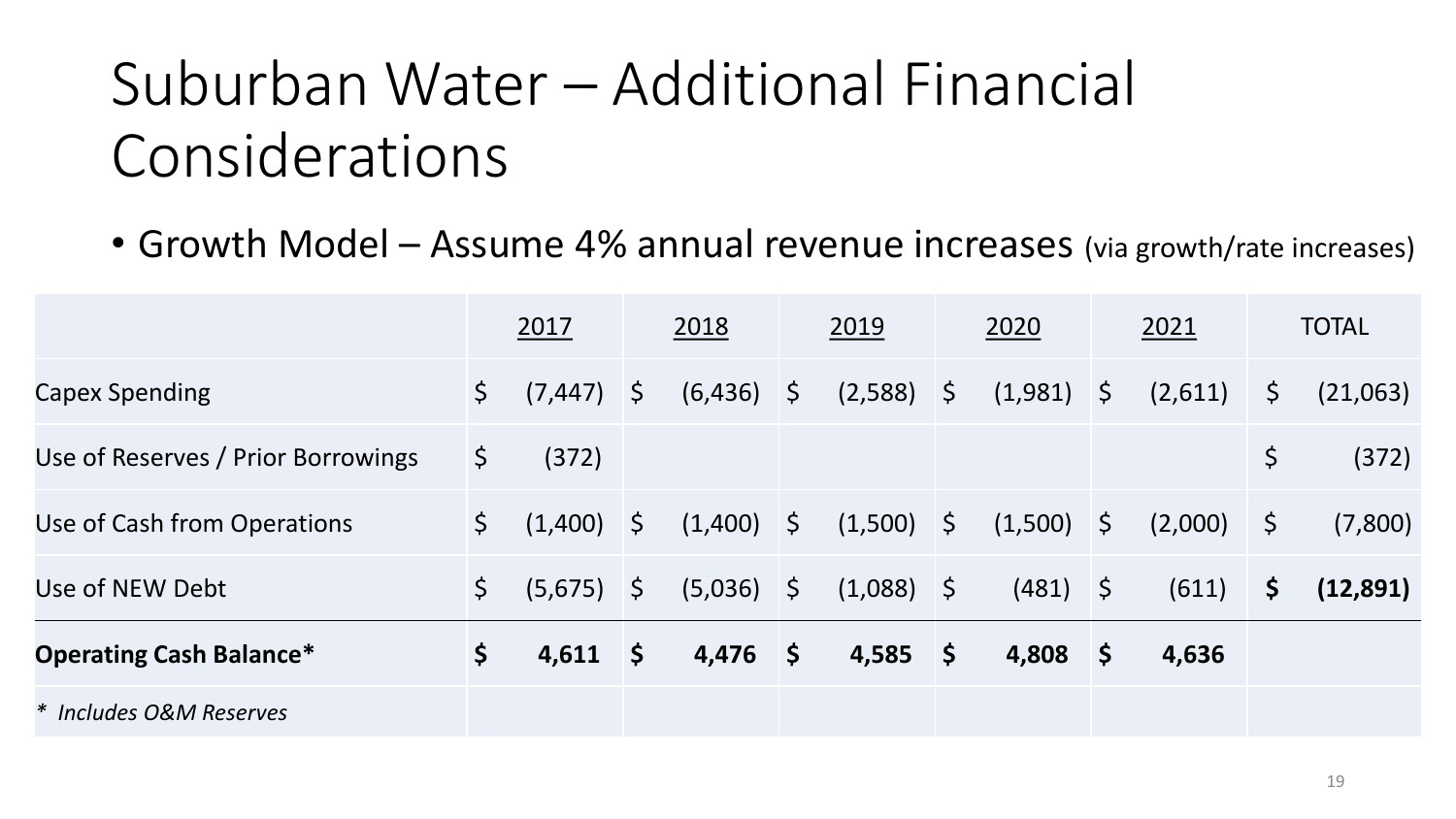#### 2017 Wastewater Capex Spending

|                              |             |                   |                   | Category                       |                        |                       |              |
|------------------------------|-------------|-------------------|-------------------|--------------------------------|------------------------|-----------------------|--------------|
| <b>Budget</b><br><b>Area</b> | <b>AM</b>   | <b>Efficiency</b> | <b>Regulatory</b> | <b>New</b><br><b>Customers</b> | <b>Revenue</b><br>Opp. | <b>System</b><br>Imp. | <b>Total</b> |
| <b>Wastewater</b>            | \$3,117,000 | \$35,000          | 2,941,600         | \$112,500                      | N/A                    | \$407,000             | \$6,613,100  |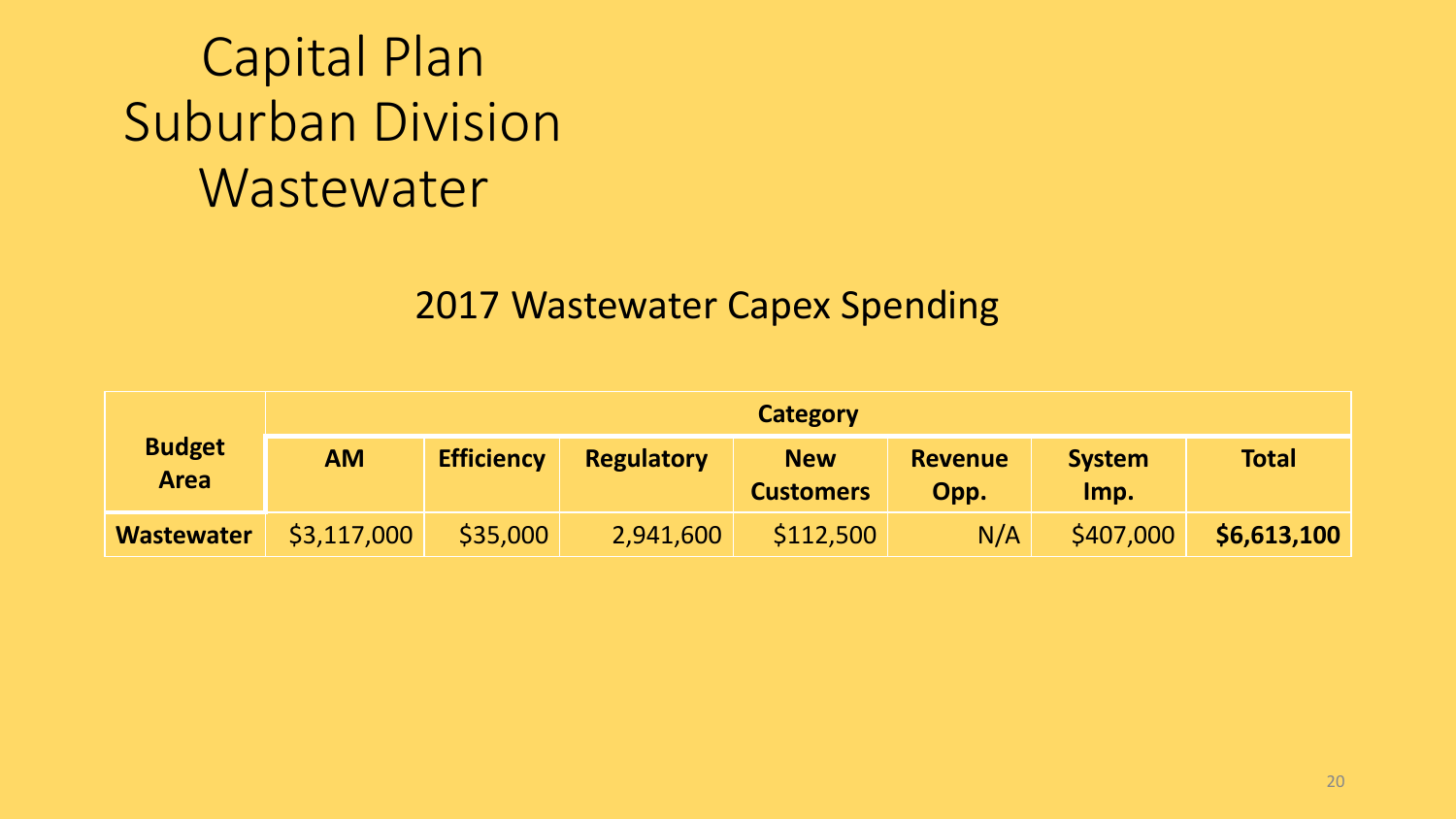### Capital Plan Suburban Division 2017 - Wastewater *Capex Spending by Category*

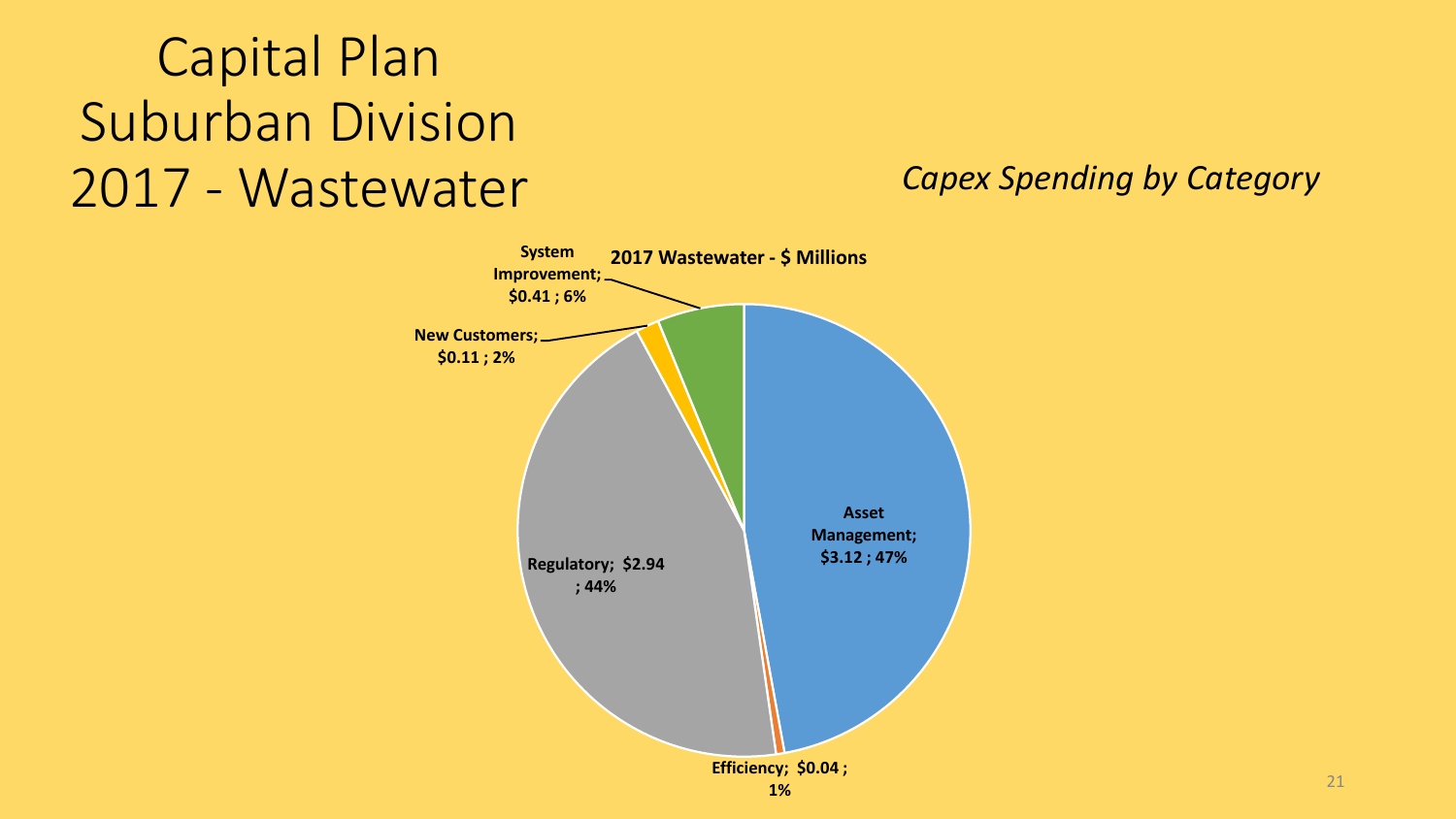#### Capital Plan Suburban Division 2018-2021 Wastewater *Capex Spending by Category*

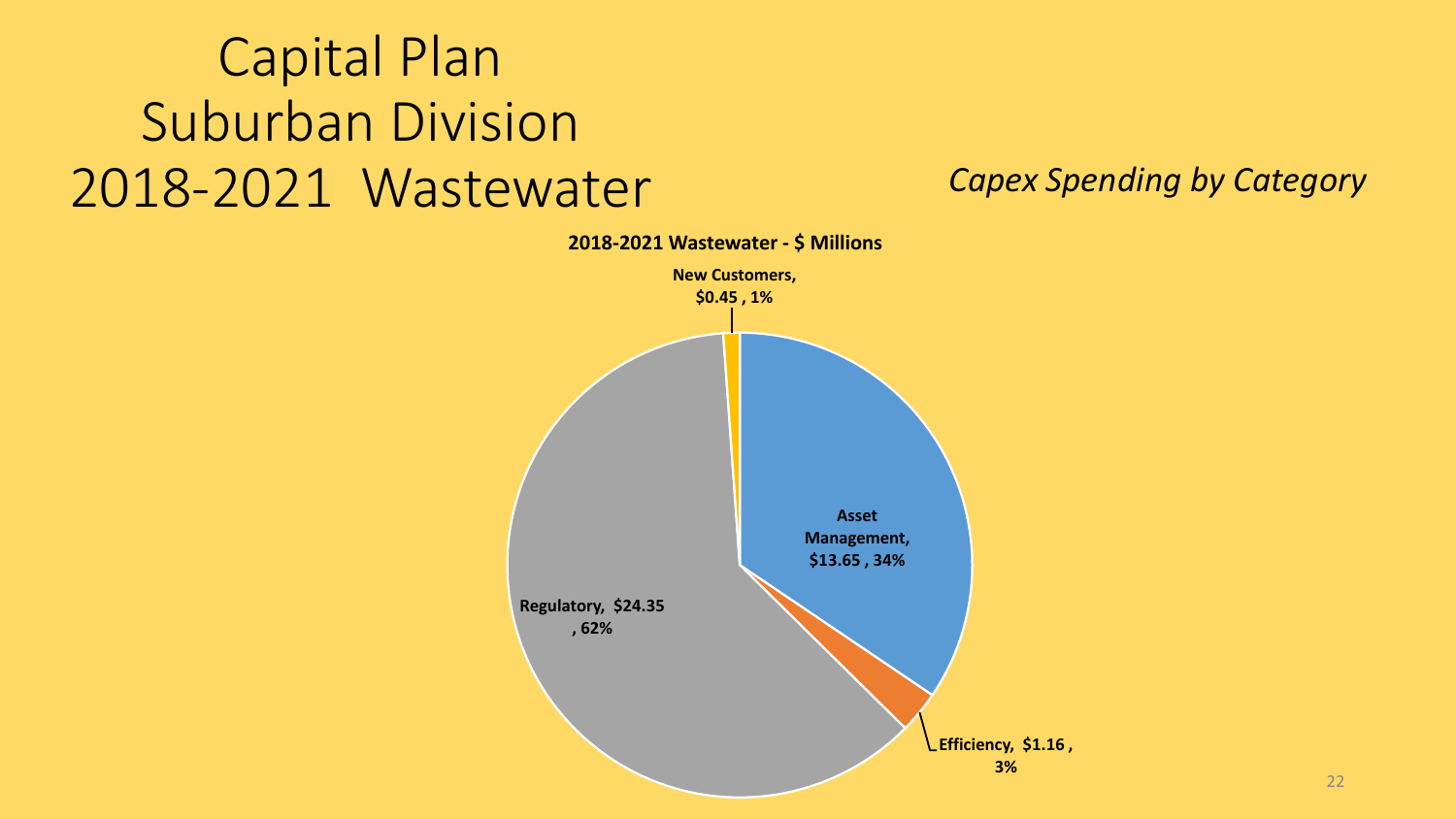#### Asset Management

| #         | <b>Project</b>                                        | $2017 - 5$             | 2018-2021-\$ |
|-----------|-------------------------------------------------------|------------------------|--------------|
| $SD-S-4$  | Spring Creek Force Main A / V Valve Replacements      | 30,000<br>$\mathsf{S}$ | \$130,000    |
| $SD-S-5$  | <b>Mobile Equipment</b>                               | 37,000                 | 802,000      |
| $SD-S-6$  | Wynnewood I&I Program                                 | 300,000                | 10,000       |
| $SD-S-7$  | Wynnewood Terrace WWTP Replacement                    | 170,000                | 1,207,000    |
| $SD-S-10$ | <b>Other Equipment</b>                                | 100,000                | 385,000      |
| $SD-S-11$ | Wastewater Facility Cond. Assess. & Improvements      | 425,000                | 550,000      |
| $SD-S-12$ | <b>Park Pump Station Force Main Rehabilitation</b>    | 450,000                | 2,500,000    |
| $SD-S-13$ | <b>Sand Spring WWTP Replacement</b>                   | 170,000                | 1,352,000    |
| $SD-S-15$ | <b>Park Pump Station Rehabilitation/ Improvements</b> | 450,000                | 2,400,000    |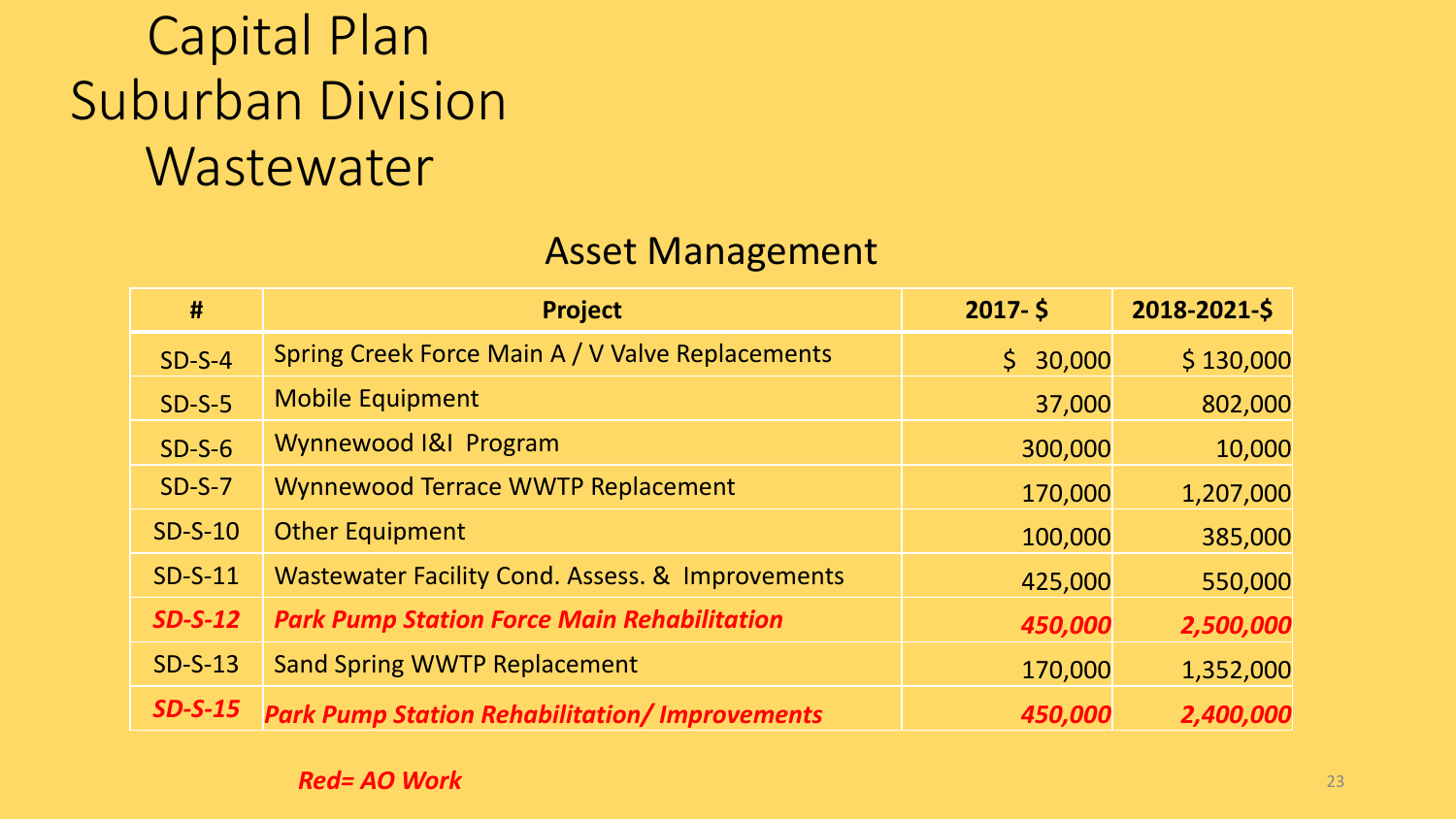#### Asset Management-Continued

| #         | <b>Project</b>                                | $2017 - 5$ | 2018-2021-\$ |
|-----------|-----------------------------------------------|------------|--------------|
| $SD-S-17$ | Heidelberg Heights I & I Program              | \$30,000   | 220,000      |
| $SD-S-18$ | <b>Heidelberg Heights WWTP Rehabilitation</b> | 100,000    | 110,000      |
| $SD-S-22$ | <b>Wastewater PTP Improvements</b>            | 800,000    | 3,750,000    |
| $SD-S-26$ | Lynn Township   &   Program                   | 55,000     | 235,000      |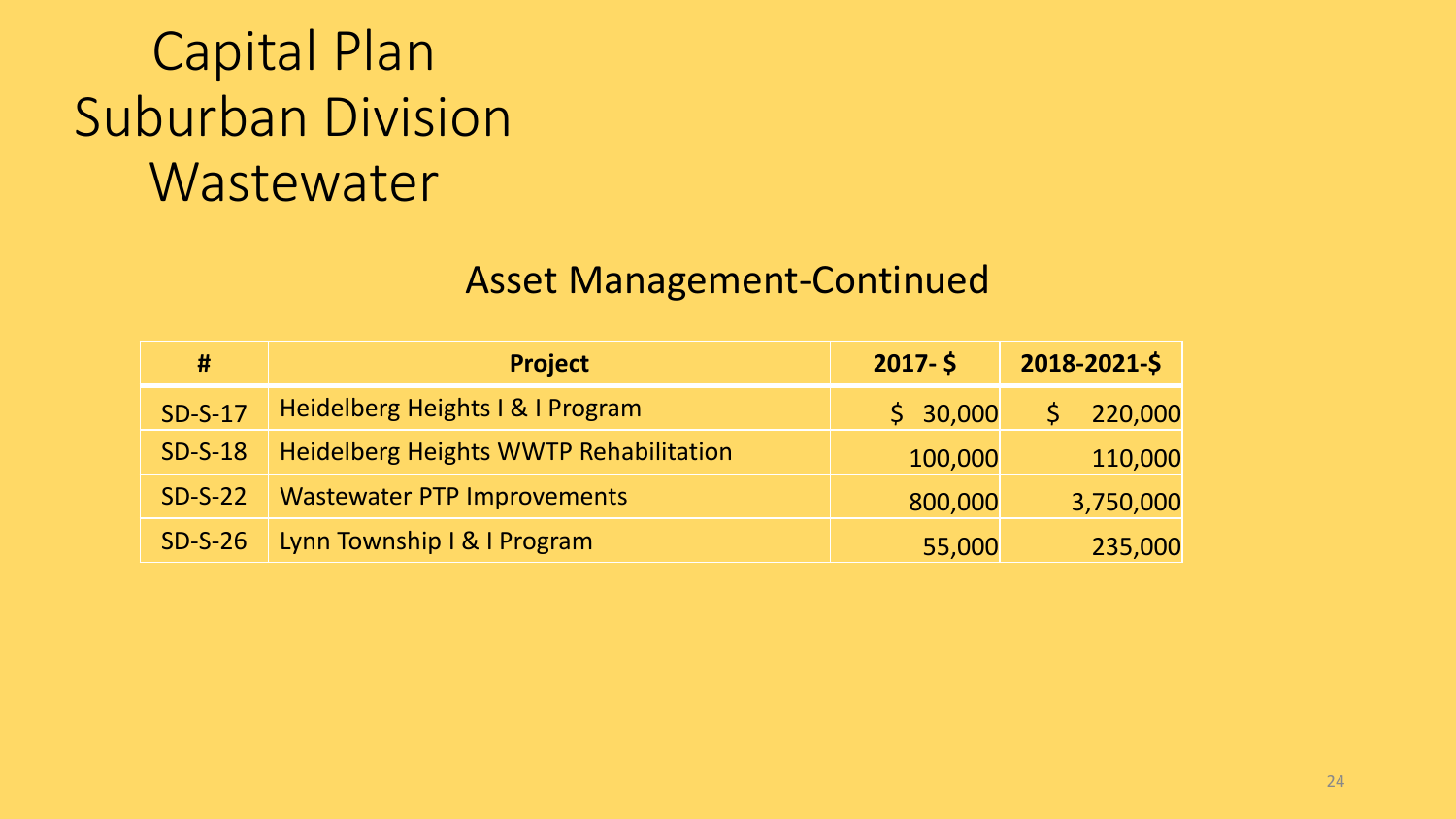#### **Efficiency**

| #         | <b>Project</b>                                  | $2017 - 5$ | 2018-2021-\$ |
|-----------|-------------------------------------------------|------------|--------------|
| $SD-S-2$  | <b>Interceptor Access Easement Acquisitions</b> | N/A        | \$550,000    |
| $SD-S-8$  | Western Weisenberg WWTP Mechanical Screen       | N/A        | 320,000      |
| $SD-S-19$ | Heidelberg Heights WWTP - Mechanical Screen     | \$35,000   | 290,000      |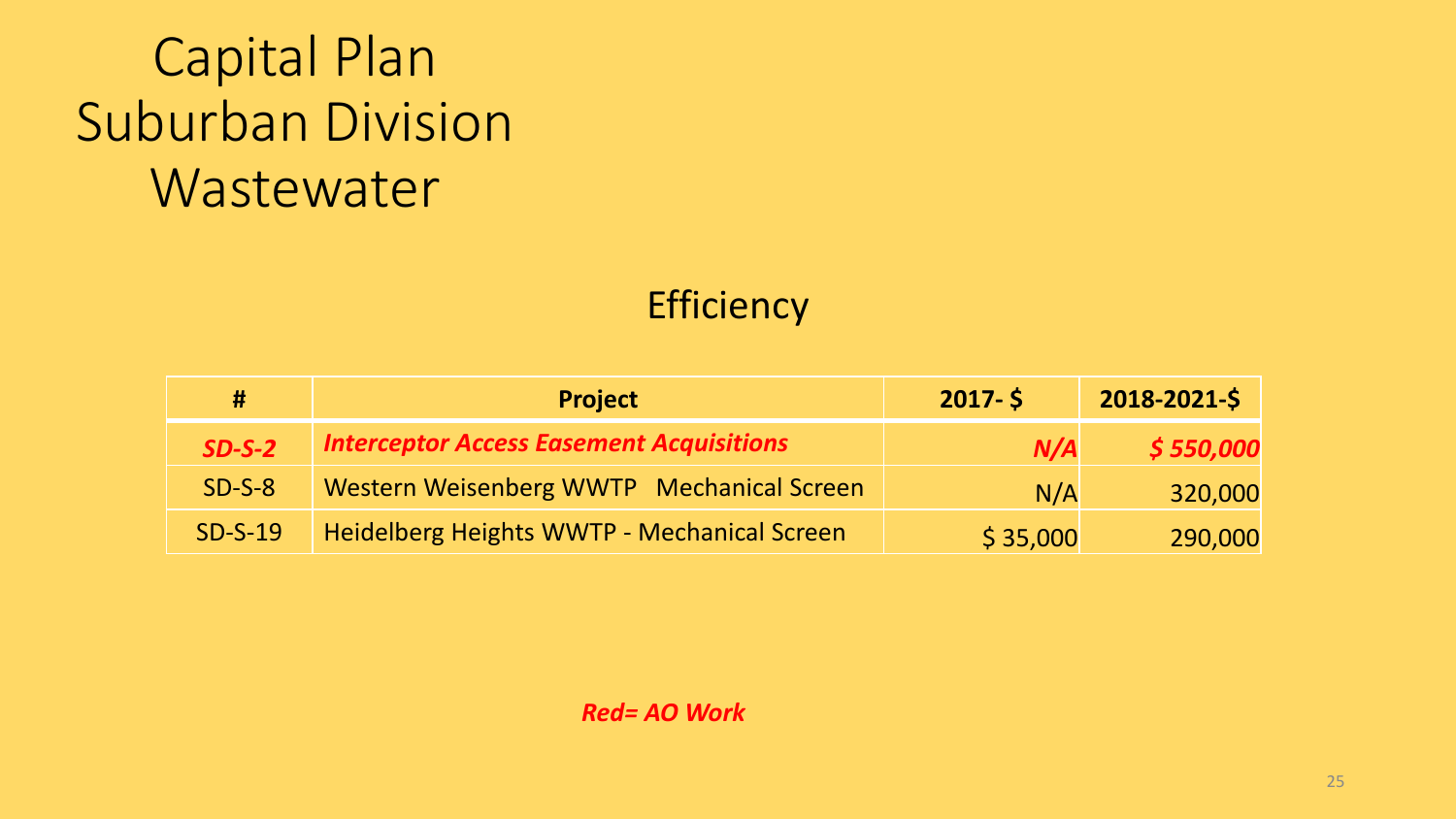| Regulatory |  |
|------------|--|
|------------|--|

| #         | <b>Project</b>                                               | $2017 - 5$ | 2018-2021-\$ |
|-----------|--------------------------------------------------------------|------------|--------------|
| $SD-S-16$ | Western Weisenberg WWTP Cold Weather Improvements            | 121,600    | N/A          |
| $SD-S-23$ | <b>Park Pump Station Force Main Extension</b>                | 175,000    | \$2,460,000  |
| $SD-S-24$ | <b>Signatory I &amp; I Investigation/Remediation Program</b> | 1,070,000  | 5,155,000    |
| $SD-S-25$ | Lynn Twp WWTP Upgrades & Expansion                           | 1,175,000  | 3,735,000    |
| $SD-S-28$ | <b>WLI- Trexlertown Area Interceptor Upgrade</b>             | 400,000    | 13,000,000   |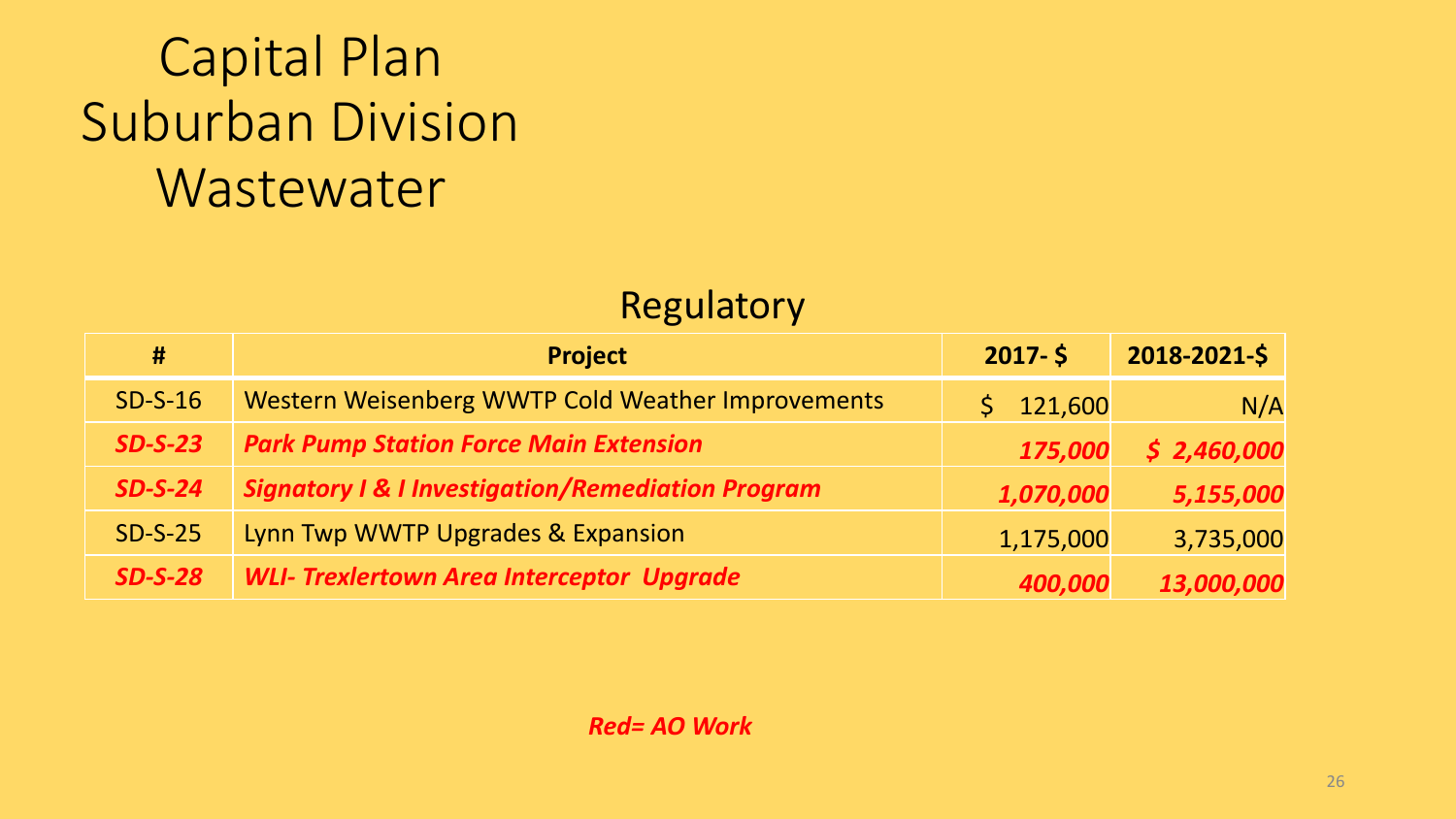#### New Customers

| #         | <b>Project</b>                                                    | $2017 - 5$ | 2018-2021-\$ |
|-----------|-------------------------------------------------------------------|------------|--------------|
| $SD-S-3$  | <b>Central Lehigh County WW Capacity Planning &amp; Expansion</b> | \$75,000   | \$300,000    |
| $SD-S-9$  | <b>Sewer Company Acquisitions</b>                                 | 12,500     | 50,000       |
| $SD-S-14$ | Jordan Creek Wastewater System                                    | 25,000     | 100,000      |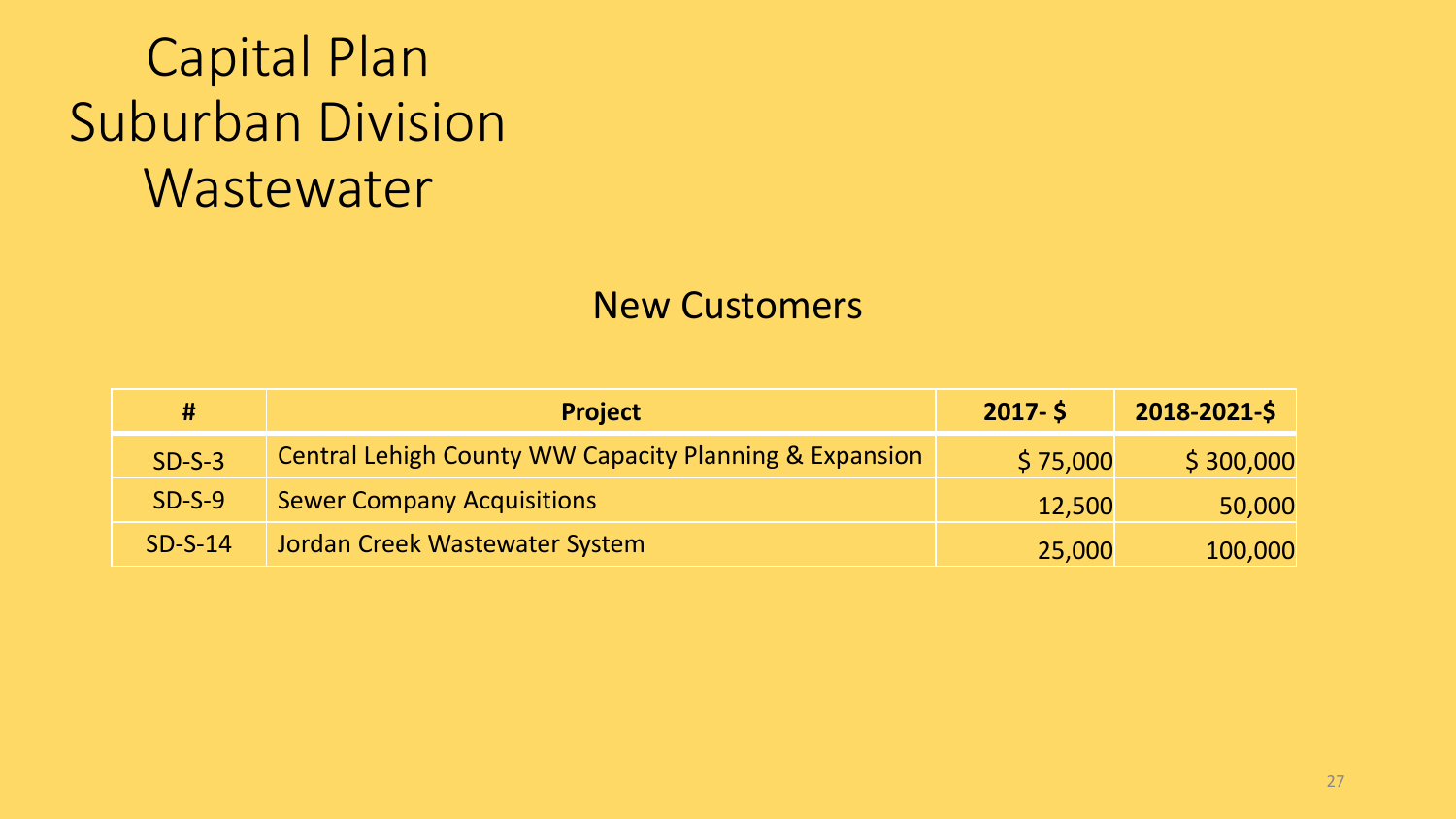#### System Improvement

| <b>Project</b>                             | $2017 - 5$        | 2018-2021-\$ |
|--------------------------------------------|-------------------|--------------|
| SD-S-27 Spring Creek Pump Station Upgrades | $\sqrt{5407,000}$ | N/A          |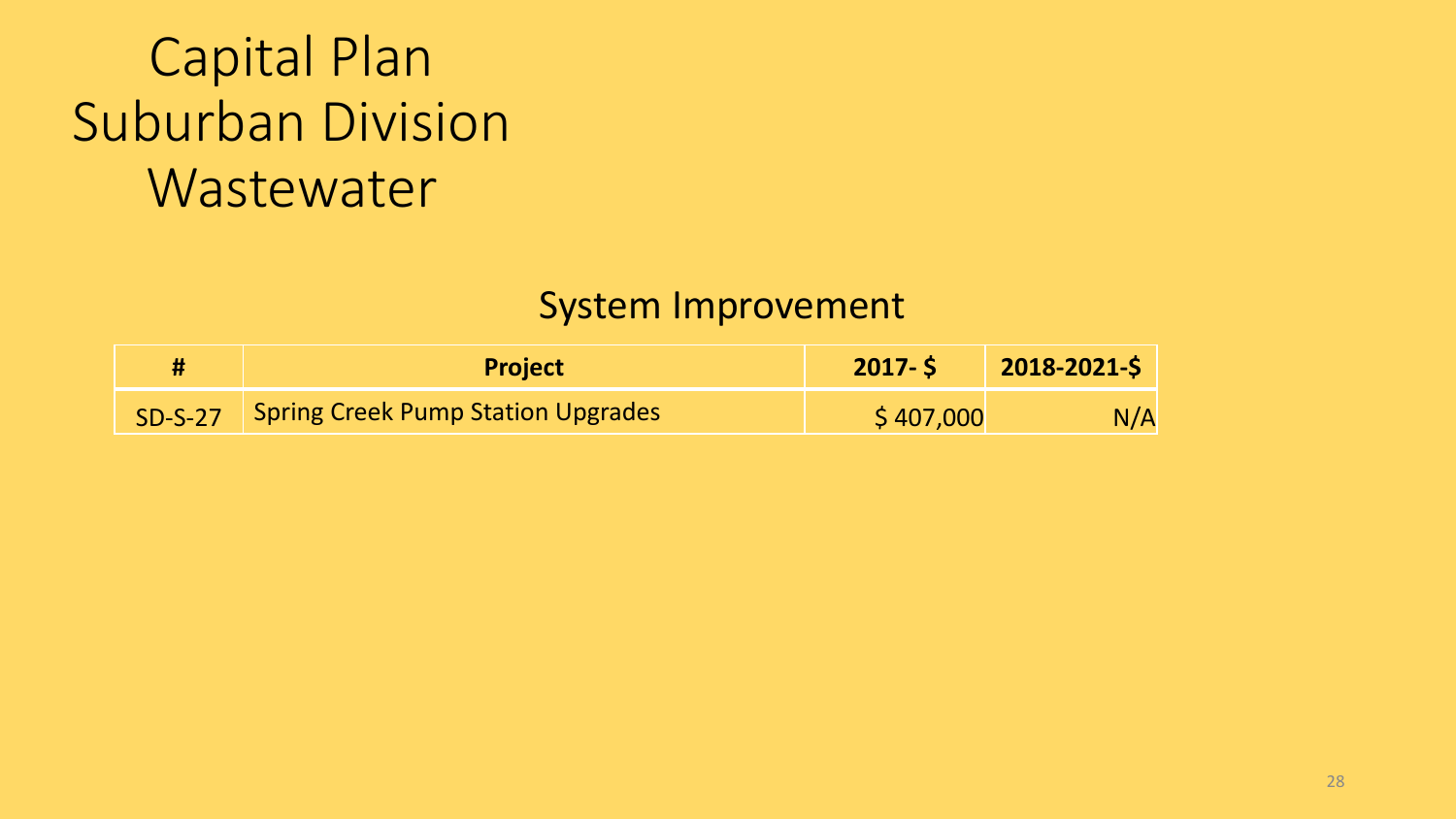### Suburban Wastewater – Financial Analysis

- As presented in plan total borrowing model
- Assumes 100% recovery of AO Debt Service from signatories
- Assumes 3% increase in total cost 2/3 recovered from signatories, 1/3 associated with satellite systems
- Assumes no increase in rates for satellite systems
- Result is \$39.5M in new borrowing, and sharply declining cash reserves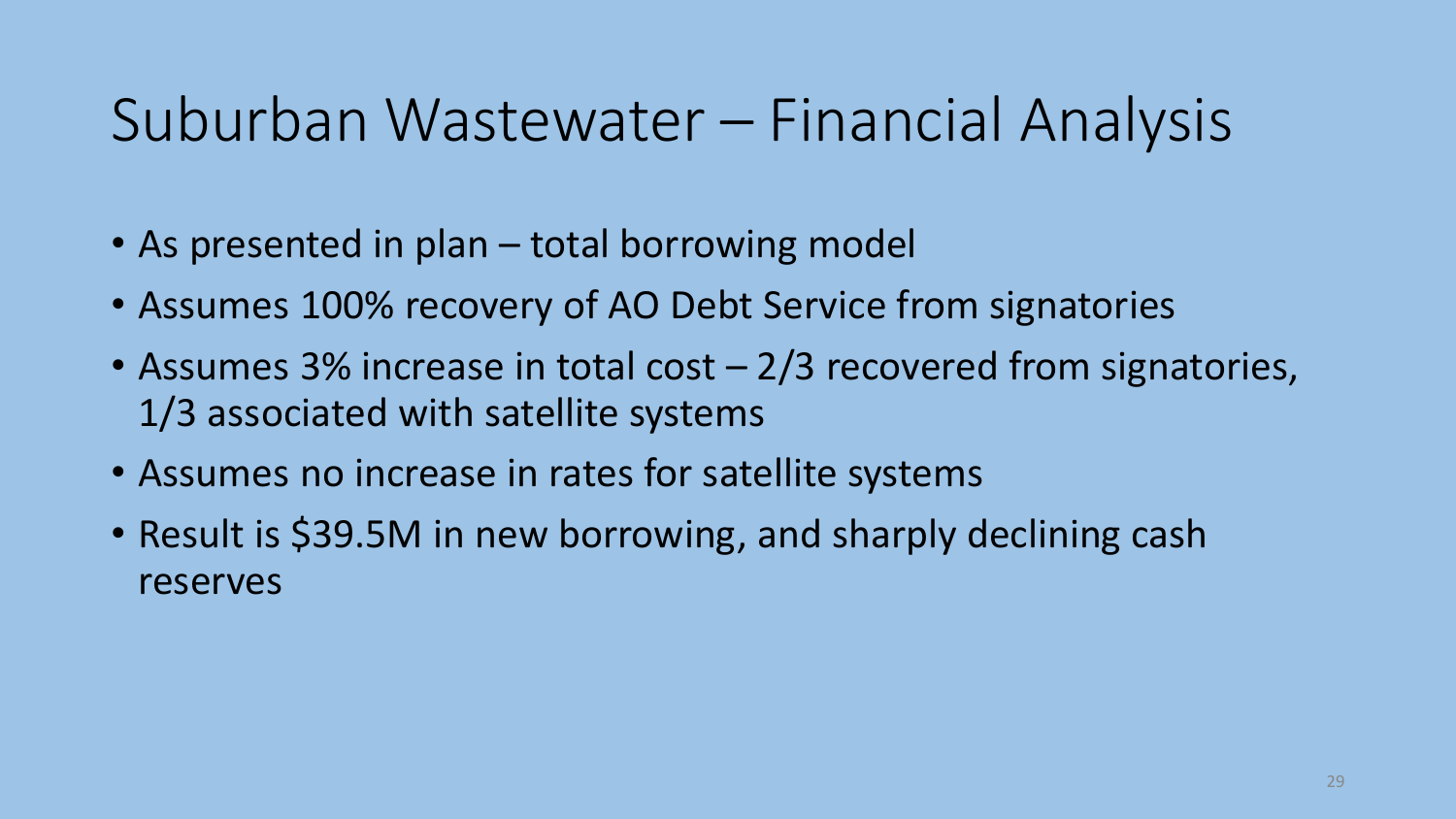### Suburban Wastewater – Financial Analysis

|                                    |              | 2017     |              | 2018                                 |              | 2019     |              | 2020                   |              | 2021     |              | <b>TOTAL</b>               |
|------------------------------------|--------------|----------|--------------|--------------------------------------|--------------|----------|--------------|------------------------|--------------|----------|--------------|----------------------------|
| <b>Capex Spending</b>              | $\mathsf{S}$ | (6, 613) |              | \$ (15, 159)                         | $\varsigma$  | (6, 193) |              | $\frac{1}{2}$ (10,743) | $\mathsf{S}$ | (7,516)  |              | $\frac{1}{2}$ (46,224)     |
| Use of Reserves / Prior Borrowings | $\mathsf{S}$ | (2, 157) |              |                                      |              |          |              |                        |              |          | $\mathsf{S}$ | (2, 157)                   |
| Use of Cash from Operations        | \$           | (800)    | $\mathsf{S}$ | (1,000)                              | $\varsigma$  | (1,200)  | $\zeta$      | (800)                  | $\varsigma$  | (750)    |              | (4, 550)<br>$\mathsf{S}^-$ |
| Use of NEW Debt                    | $\mathsf{S}$ | (3,656)  |              | $\frac{1}{2}$ (14,159) $\frac{1}{2}$ |              | (4,993)  | $\zeta$      | (9,943)                | $\mathsf{S}$ | (6, 766) |              | \$ (39,517)                |
| <b>Operating Cash Balance*</b>     | \$           | 5,842    | \$           | 5,333                                | $\mathsf{S}$ | 4,453    | $\mathsf{S}$ | 3,736                  | $\mathsf{S}$ | 2,813    |              |                            |
| * Includes O&M Reserves            |              |          |              |                                      |              |          |              |                        |              |          |              |                            |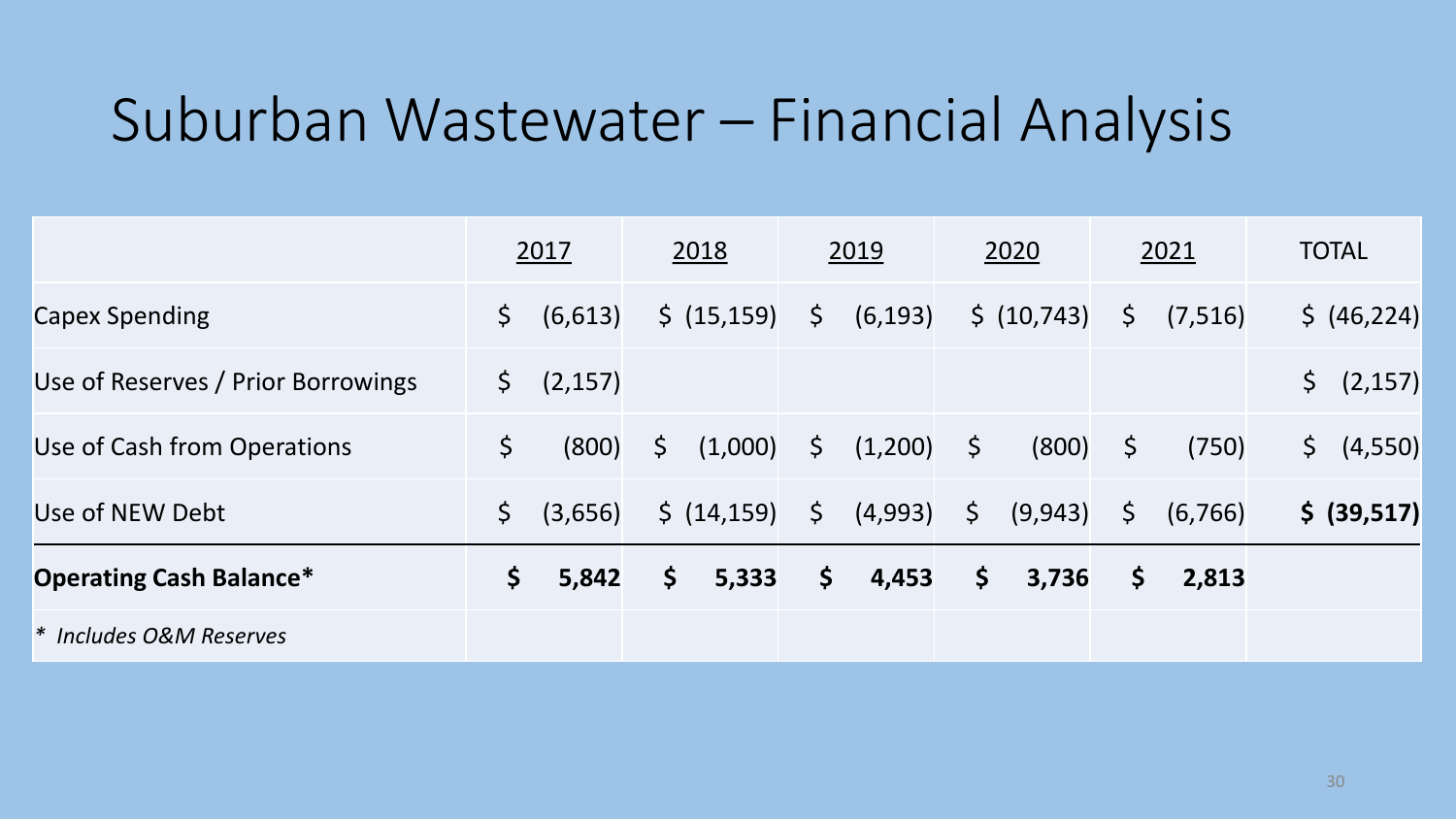## Suburban Wastewater – Additional Financial Considerations

- Approximately \$15M in projects for work not associated with Administrative Order
- \$10.2M of this work is related to satellite systems serving a small customer base of 2,500 homes and businesses
- Debt service for this work equates to about \$703K/year or \$281 per customer, or a 43% rate increase (varies from system to system)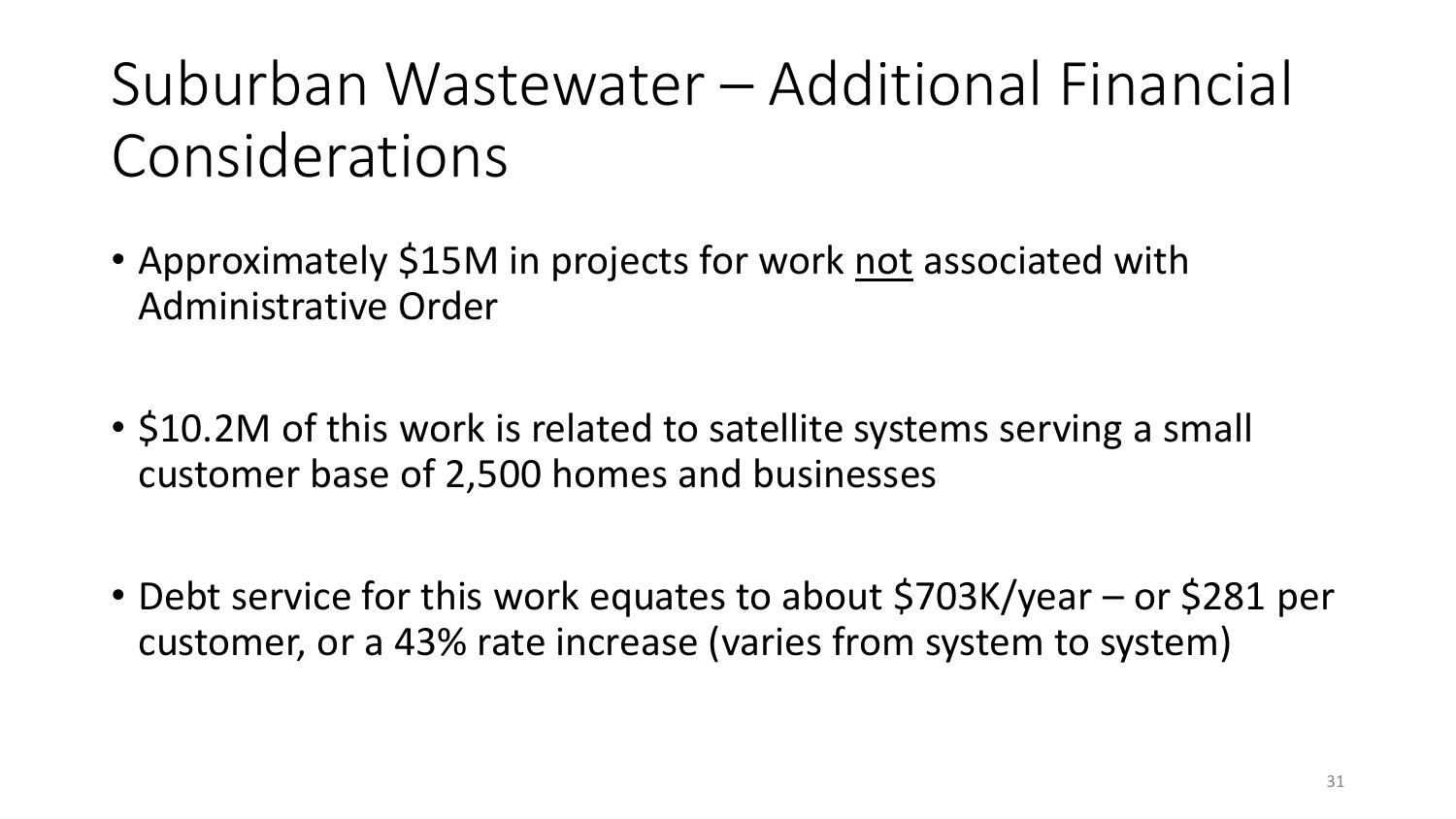### Project Considerations – Satellite Systems

- Every project will require individual detailed analysis:
	- Environmental Impact
	- Financial / Affordability
	- Social / Regional Considerations
- Grant / Other Funding Available?
- Common Rate Approach?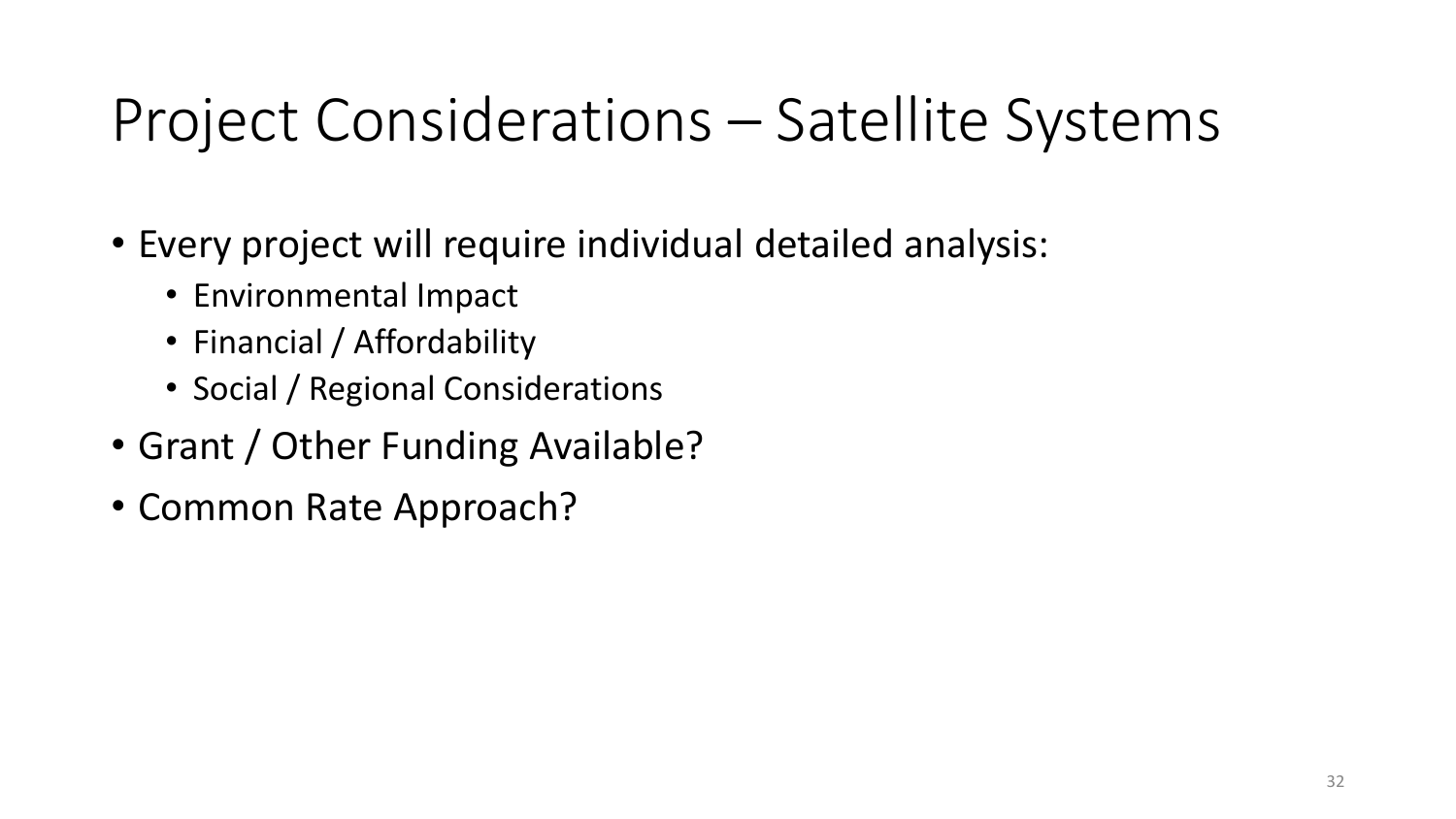#### Total 2017 Capex Spending

|                              |             | <b>Category</b> |                   |                   |                                |                        |                       |               |  |  |  |  |  |  |
|------------------------------|-------------|-----------------|-------------------|-------------------|--------------------------------|------------------------|-----------------------|---------------|--|--|--|--|--|--|
| <b>Budget</b><br><b>Area</b> | <b>AM</b>   | CA/OS           | <b>Efficiency</b> | <b>Regulatory</b> | <b>New</b><br><b>Customers</b> | <b>Revenue</b><br>Opp. | <b>System</b><br>Imp. | <b>Totals</b> |  |  |  |  |  |  |
| <b>Water</b>                 | \$1,716,400 | \$3,178,200     | N/A               | 148,810           | \$35,000                       | N/A                    | \$25,000              | \$5,103,410   |  |  |  |  |  |  |
| Wastewater                   | 1,164,500   | 1,702,500       | N/A               | 2,607,000         | \$39,000                       | N/A                    | N/A                   | 5,513,000     |  |  |  |  |  |  |
| <b>Totals</b>                | \$2,880,900 | \$4,880,700     | N/A               | \$2,755,810       | \$74,000                       | \$0                    | \$25,000              | \$10,616,410  |  |  |  |  |  |  |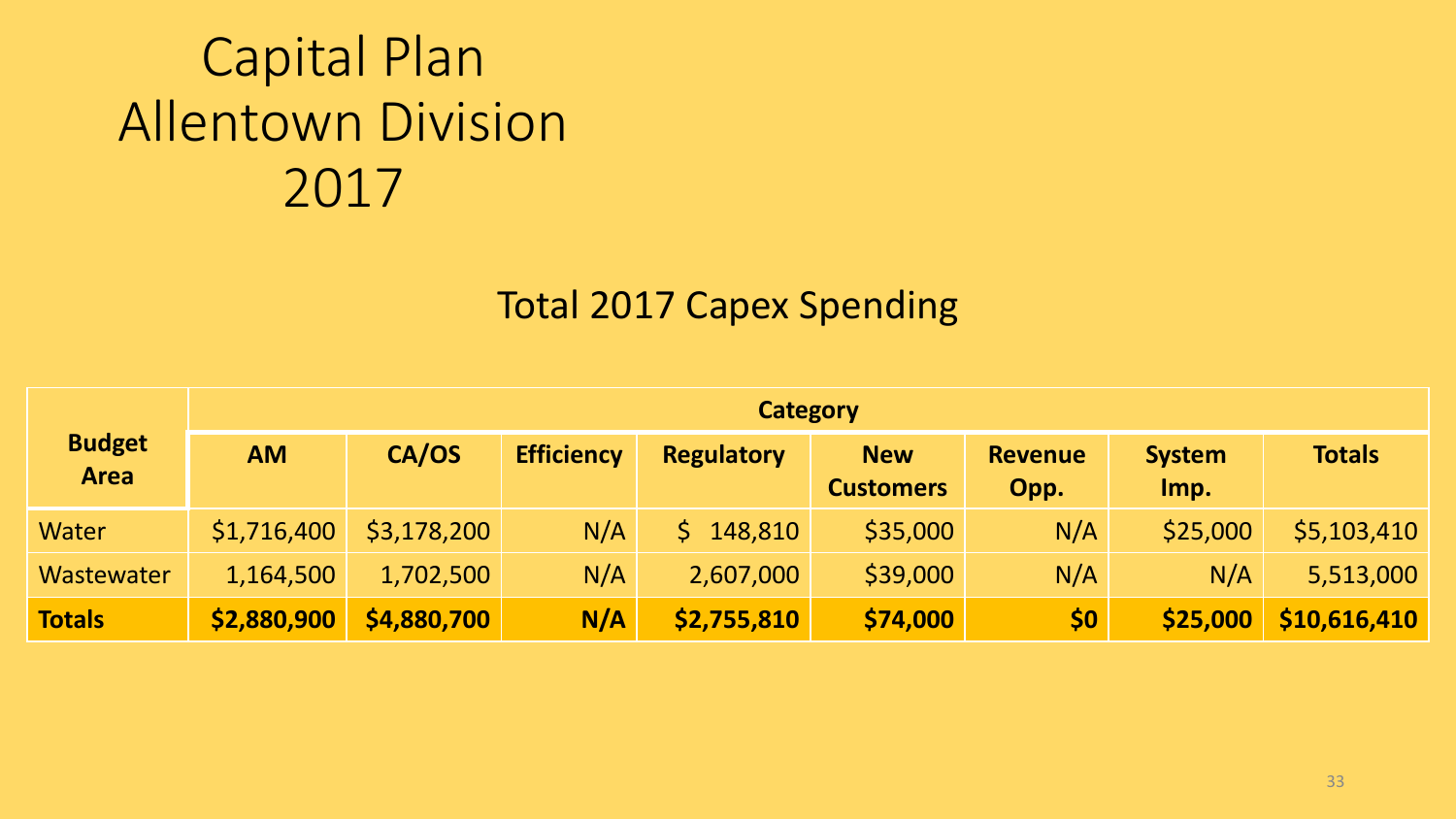#### 2017 Water Capex Spending

|                              |             |             |                   | Category   |                                |                        |                       |              |
|------------------------------|-------------|-------------|-------------------|------------|--------------------------------|------------------------|-----------------------|--------------|
| <b>Budget</b><br><b>Area</b> | <b>AM</b>   | CA/OS       | <b>Efficiency</b> | Regulatory | <b>New</b><br><b>Customers</b> | <b>Revenue</b><br>Opp. | <b>System</b><br>Imp. | <b>Total</b> |
| Water                        | \$1,716,400 | \$3,178,200 | N/A               | 148,810    | \$35,000                       | N/A                    | \$25,000              | \$5,103,410  |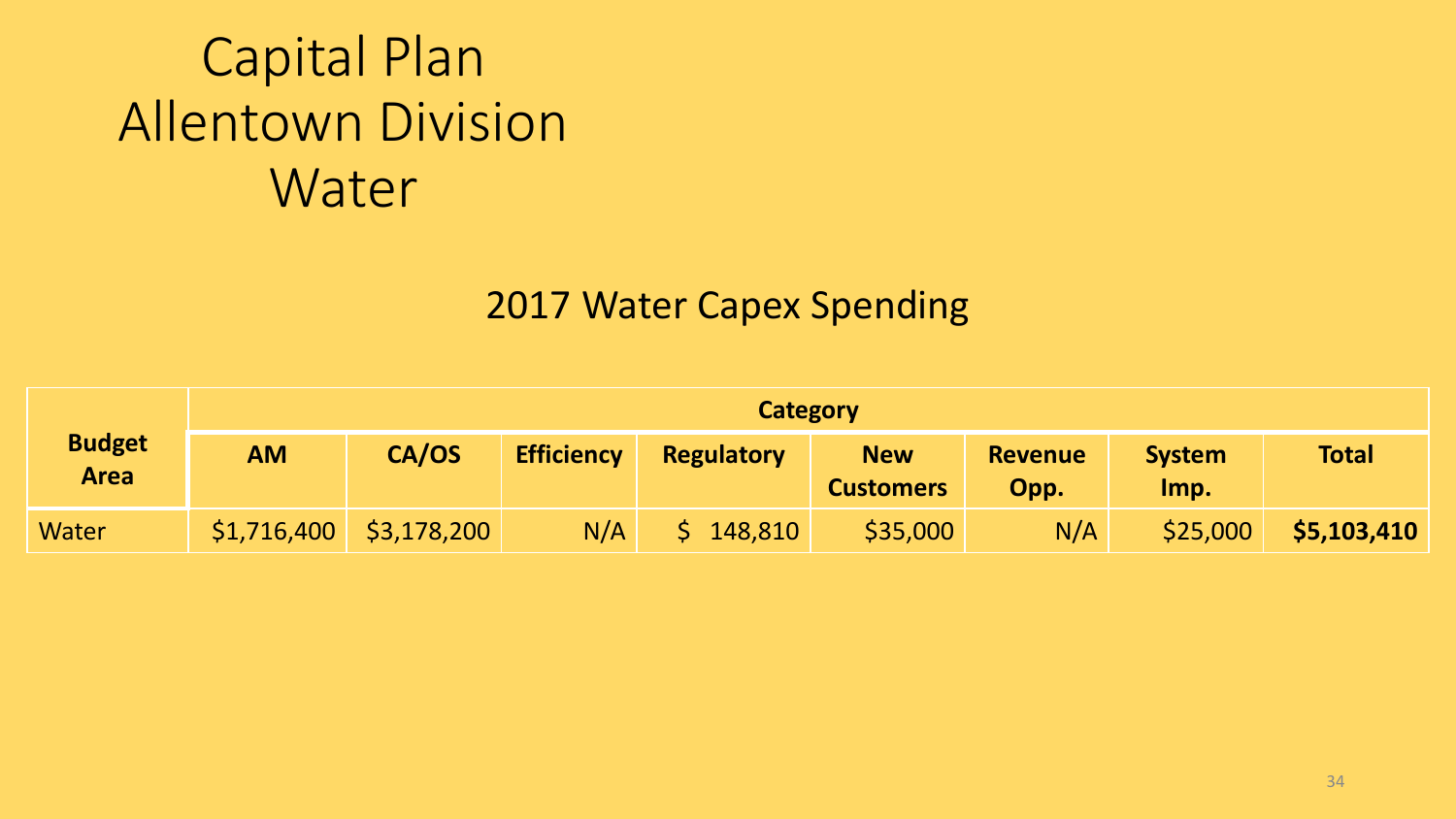### Capital Plan Allentown Division 2017 Water *Capex Spending by Category*

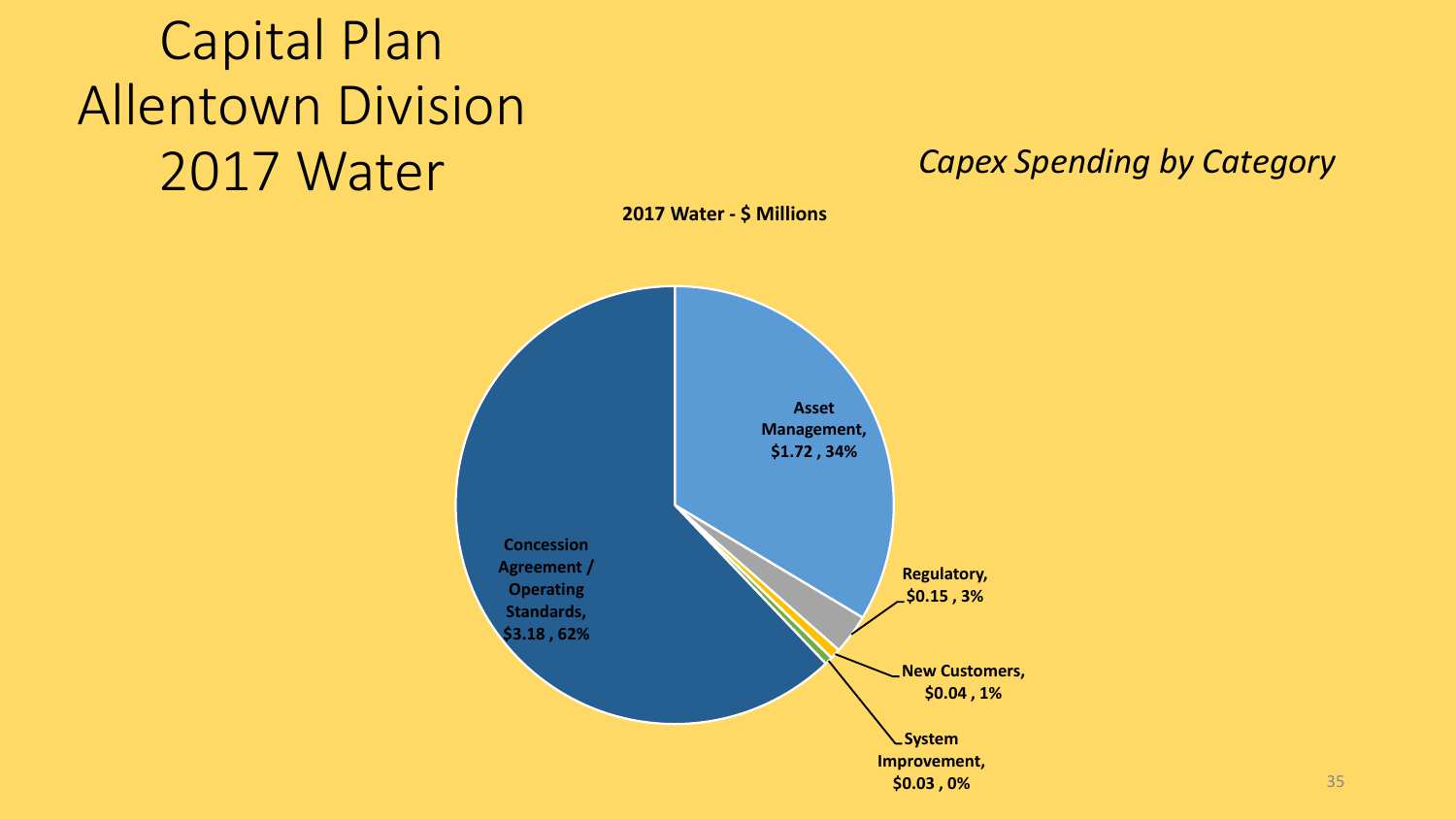### Capital Plan Allentown Division 2018-2021 Water *Capex Spending by Category*



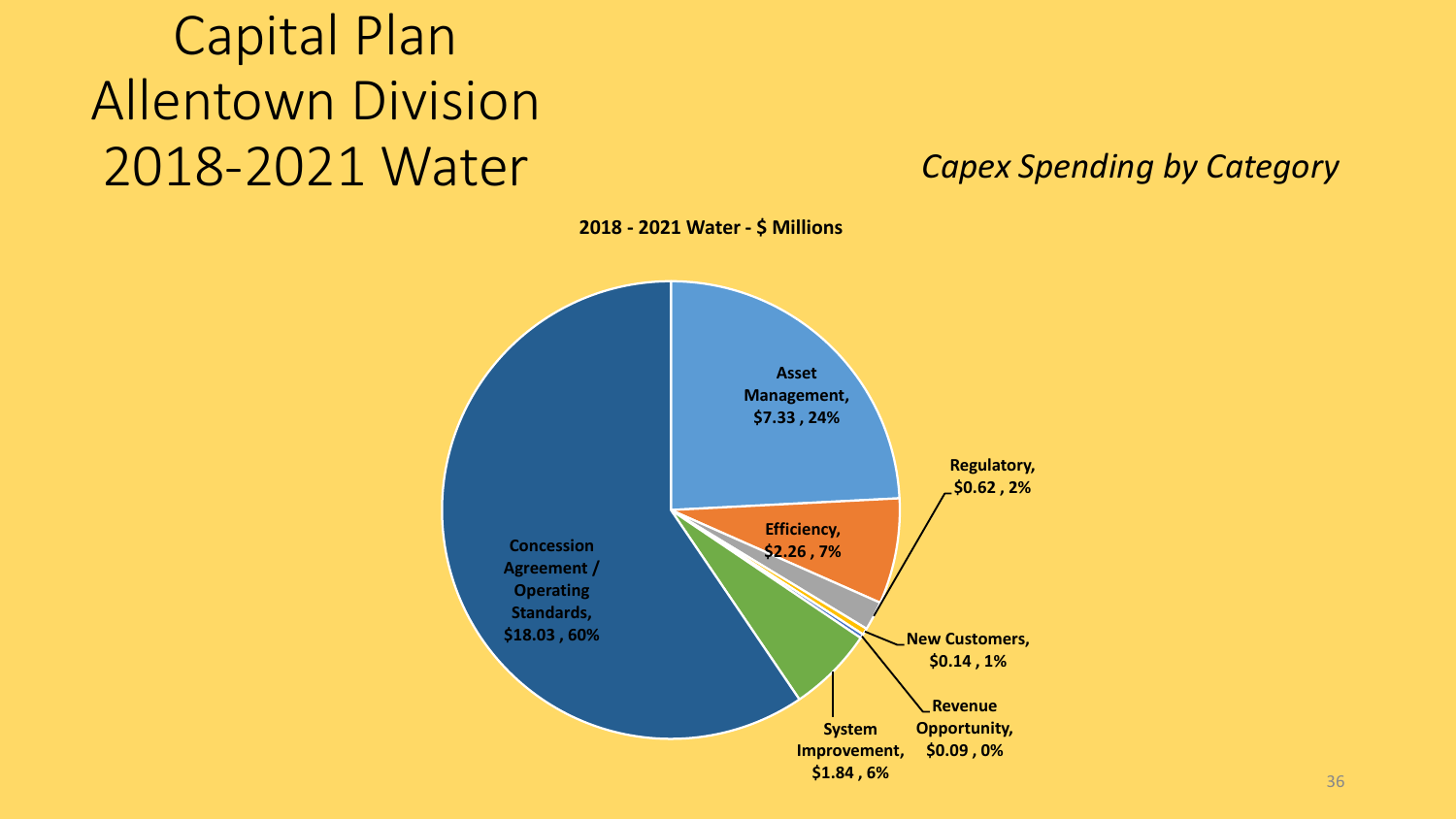#### Asset Management

| #         | <b>Project</b>                                        | $2017 - $$ | $2018 - 2021 - 5$ |
|-----------|-------------------------------------------------------|------------|-------------------|
| $AD-W-4$  | <b>Other Equipment</b>                                | \$345,000  | 880,000<br>S.     |
| $AD-W-5$  | <b>WFP General Improvements</b>                       | 400,000    | 1,850,000         |
| $AD-W-8$  | <b>Reservoir Rehabilitation/Maintenance</b>           | 113,400    | 634,375           |
| $AD-W-13$ | Facility Roof Replacements, Phase 2 & 3               | N/A        | 932,000           |
| AD-W-17   | <b>Mobile Equipment</b>                               | 98,000     | 591,000           |
| AD-W-19   | <b>General Water System Replacements/Improvements</b> | 760,000    | 2,440,000         |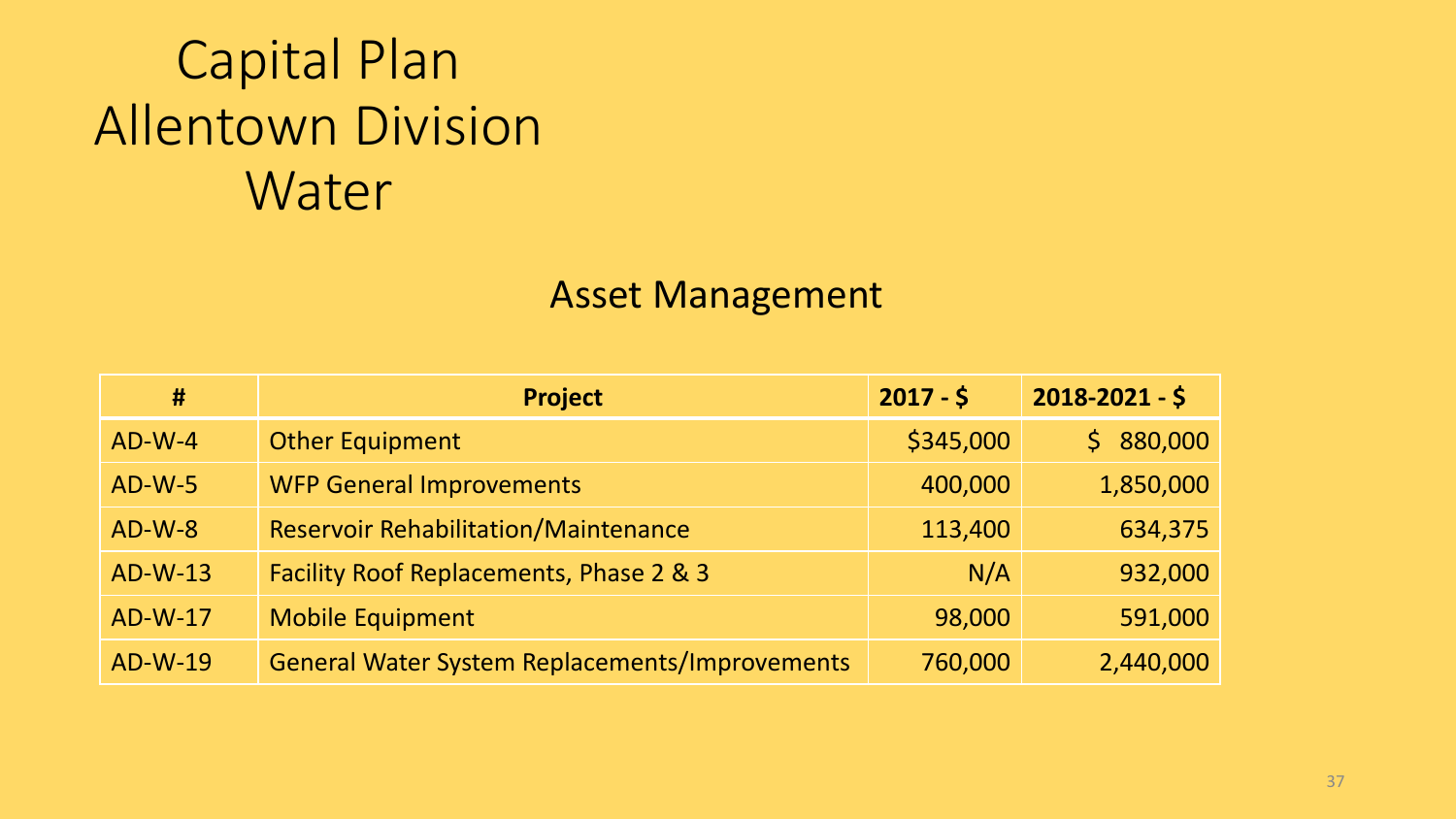#### Concession Agreement/Operating Standards

| #          | <b>Project</b>                               | $2017 - $$ | $2018 - 2021 - $$ |
|------------|----------------------------------------------|------------|-------------------|
| $AD-W-7*$  | <b>Water Main Replacements</b>               | N/A        | \$17,700,000      |
| $AD-W-9$   | <b>Various Water System Related Studies</b>  | \$100,000  | 180,000           |
| $AD-W-11*$ | <b>Schantz Spring Water Main Replacement</b> | 2,070,000  | N/A               |
| AD-W-15    | <b>Itron/AMR Meter Project</b>               | 138,200    | 152,800           |
| $AD-W-16$  | <b>Pre-Lease Valve Replacements</b>          | 870,000    | N/A               |

\*Schedule 7-MCI Blue = City Funded Uncompleted Work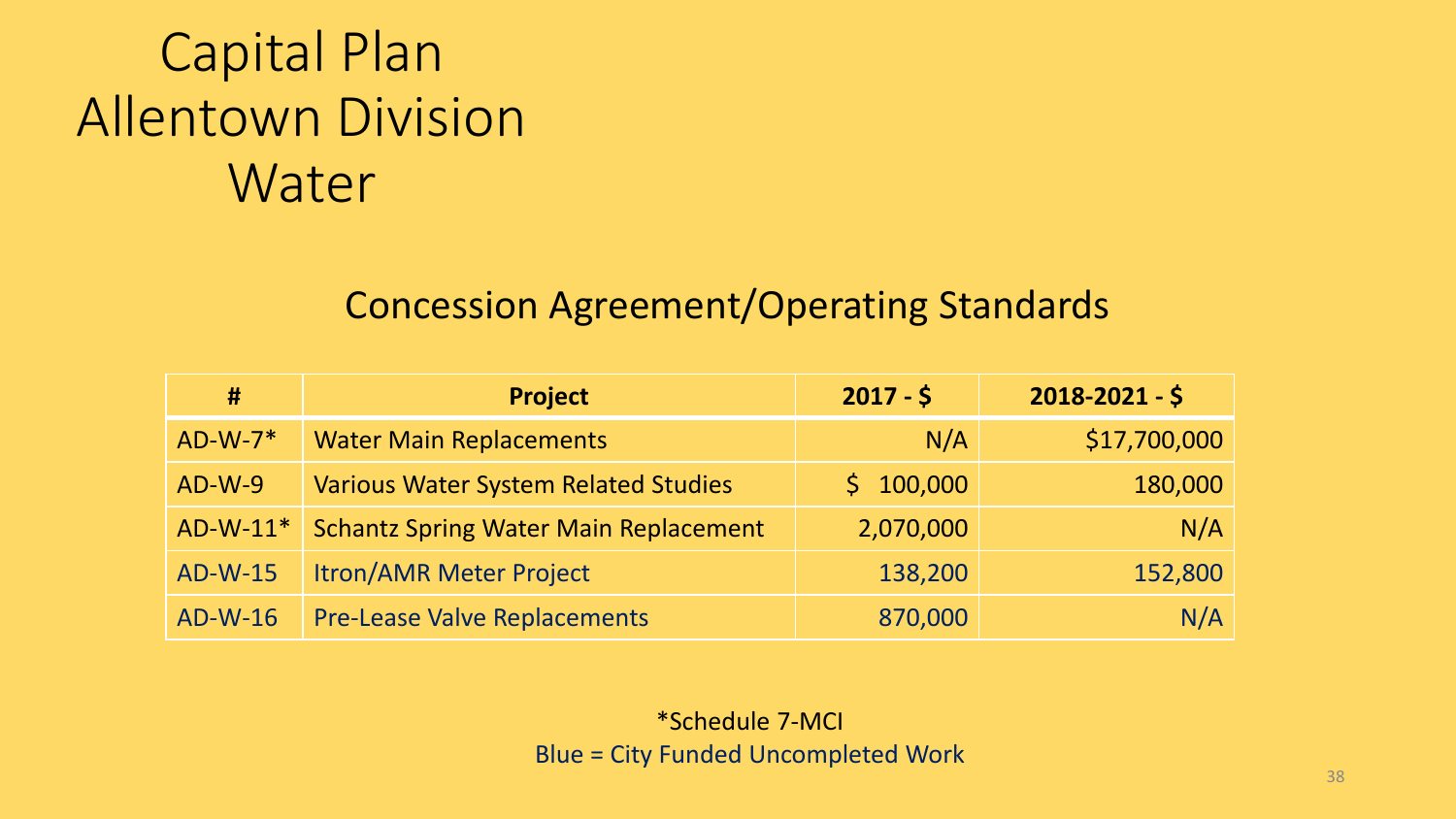#### **Efficiency**

|             | <b>Project</b>                         | $2017 - 5$ | $2018 - 2021 - 5$ |
|-------------|----------------------------------------|------------|-------------------|
| $AD-W-6$    | <b>WFP SCADA Upgrades</b>              | N/A        | 5 551,000         |
| $AD-W-21**$ | <b>Fixed Base Meter Reading System</b> | N/A        | 1,705,000         |

\*\* LCA-MCI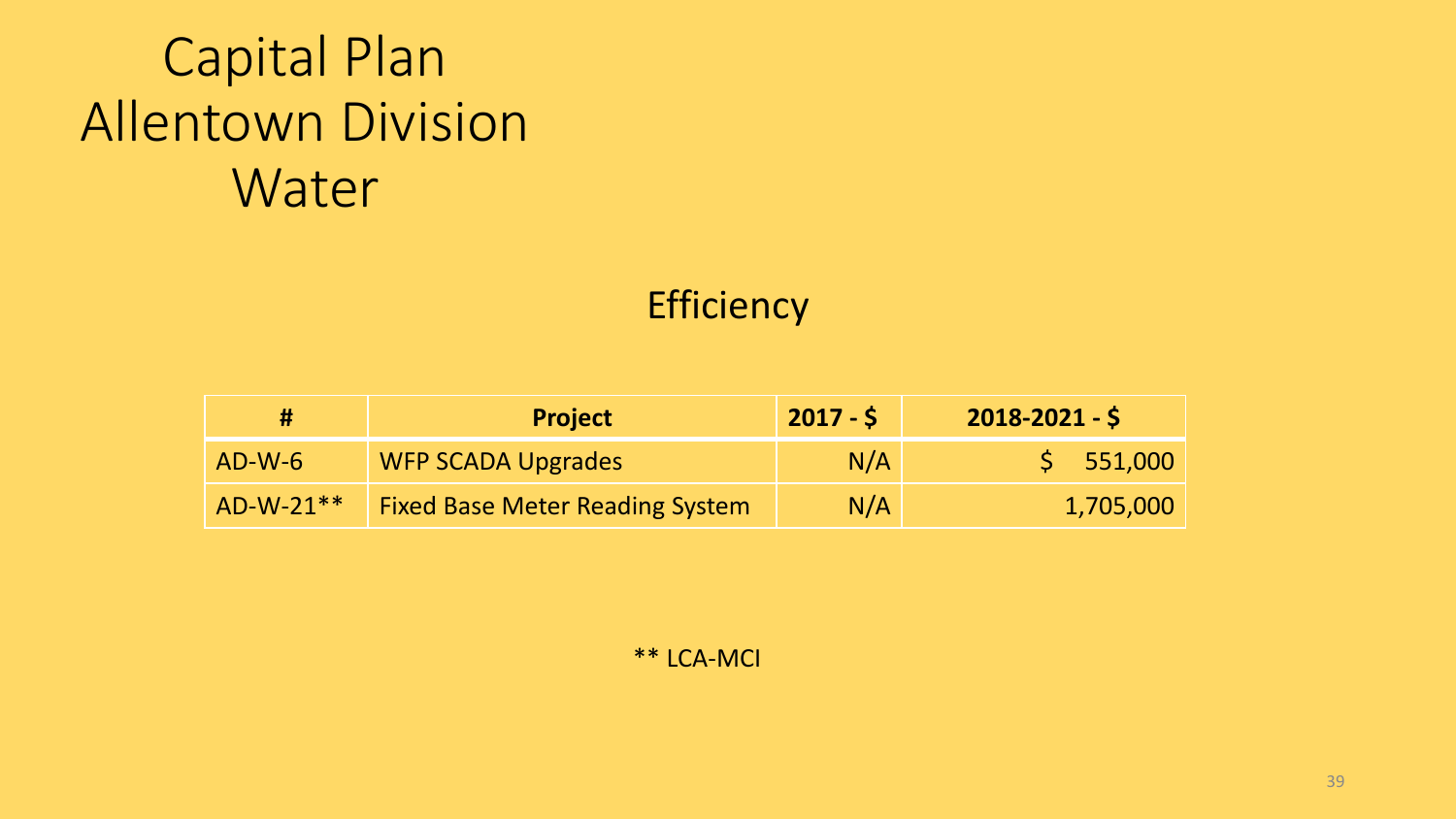#### Regulatory

|          | <b>Project</b>                                                     | $2017 - 5$ | $2018 - 2021 - 5$ |
|----------|--------------------------------------------------------------------|------------|-------------------|
| $AD-W-1$ | <b>New &amp; Replacements Meter Installation</b> (non AMR Project) | \$148,810  | \$624,240         |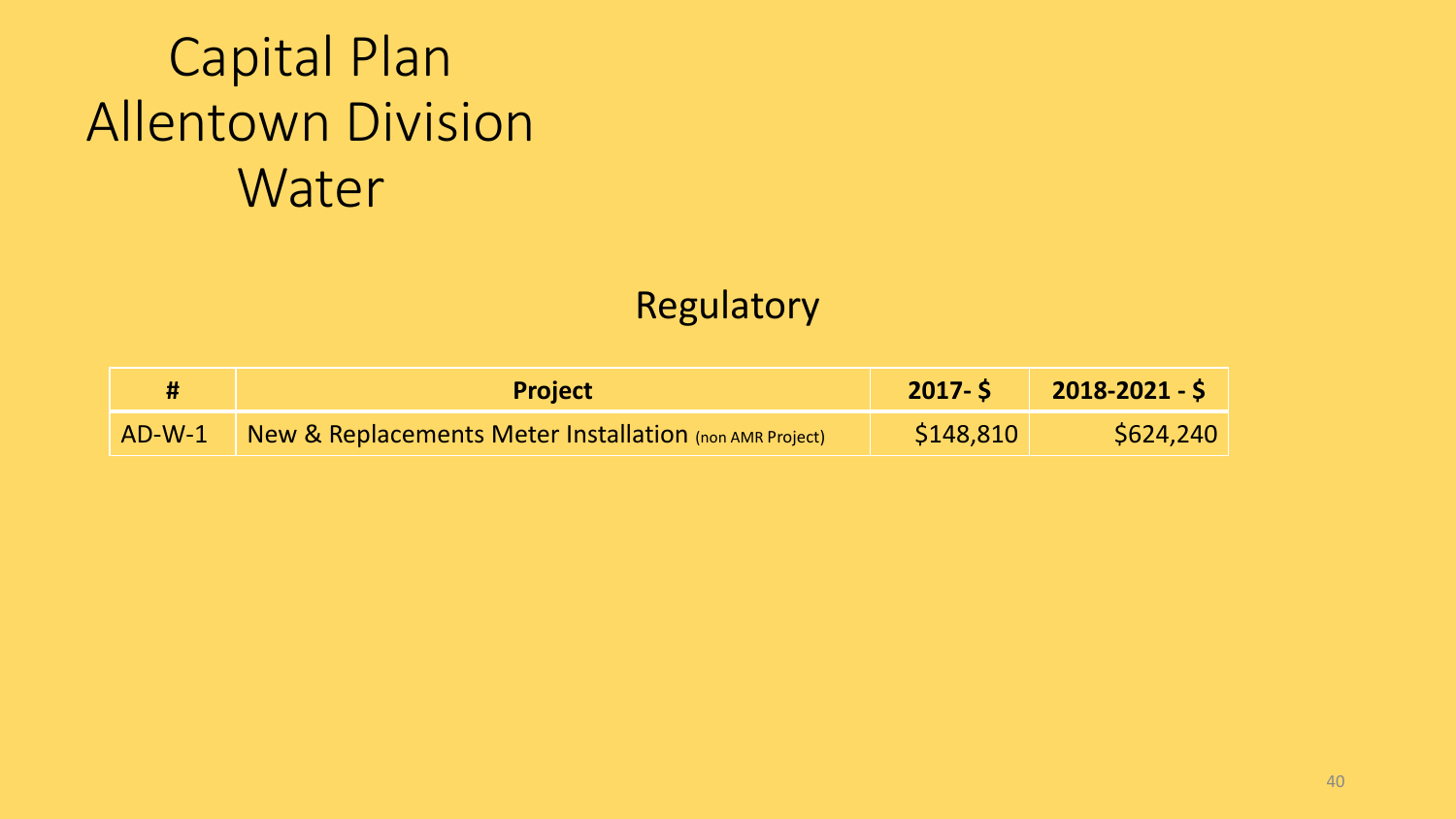#### New Customers

|          | <b>Project</b>                                                      | $2017 - 5$ 2018-2021 - \$ |
|----------|---------------------------------------------------------------------|---------------------------|
| $AD-W-2$ | Distribution Mains – Development and Service Connections   \$35,000 | \$140,000                 |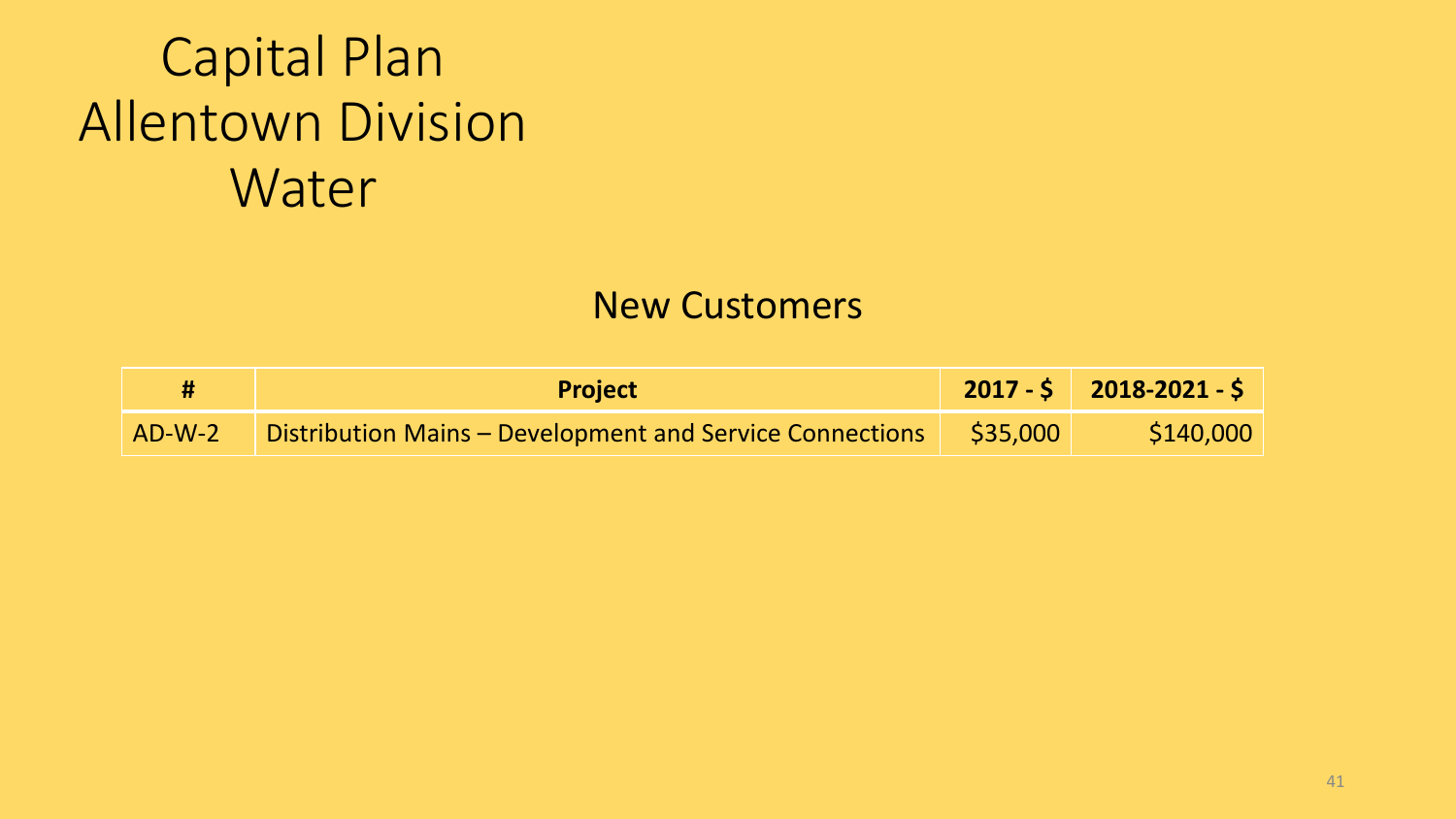#### Revenue Opportunity

| <b>Project</b>                     | $2017 - 5$ | $2018 - 2021 - 5$ |
|------------------------------------|------------|-------------------|
| AD-W-12 Bulk Water Filling Station | N/A        | \$90,000          |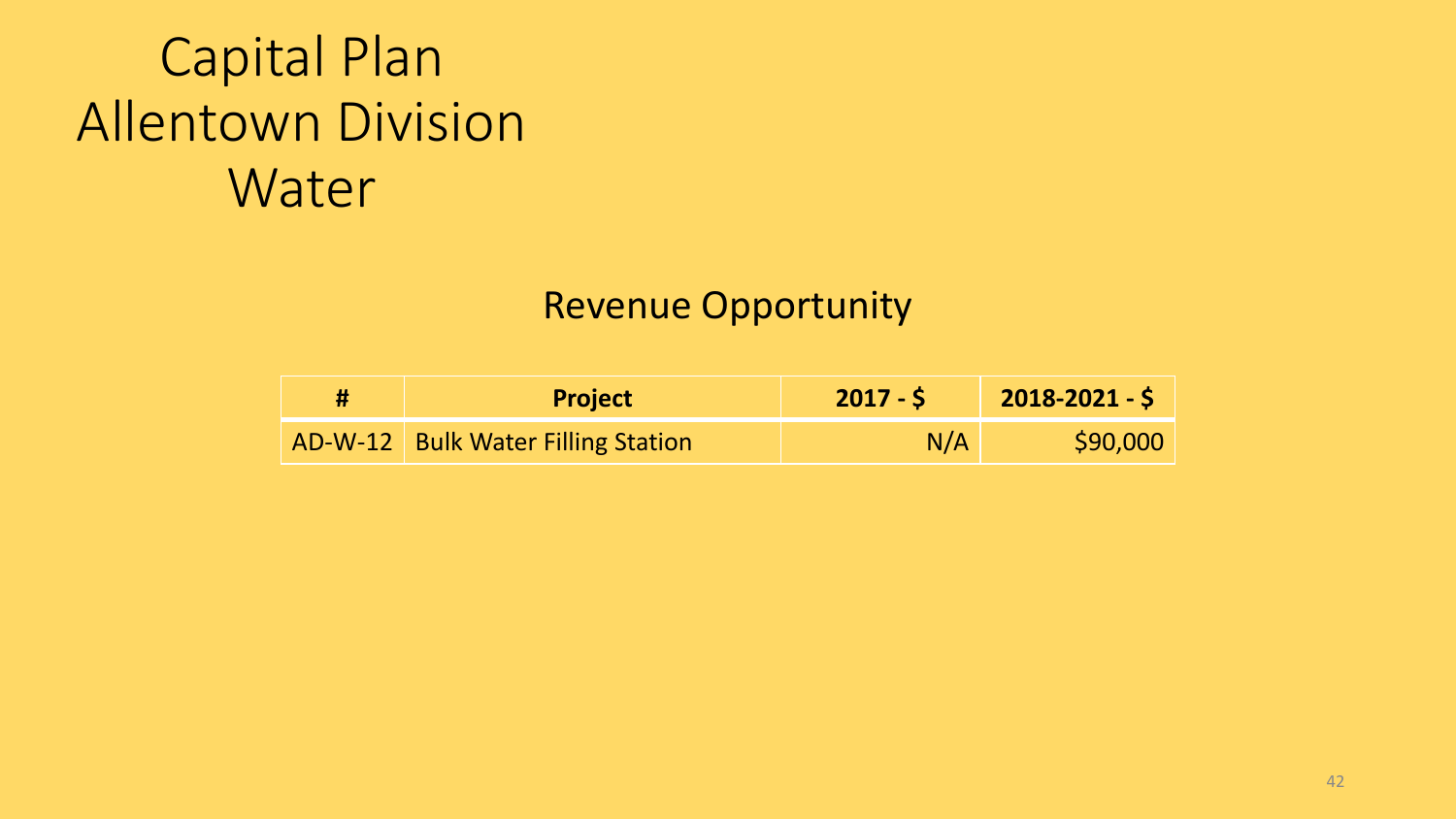#### System Improvements

| #           | <b>Project</b>                                    | $2017 - S$ | $2018 - 2021 - 5$ |
|-------------|---------------------------------------------------|------------|-------------------|
| $AD-W-3$    | <b>Distribution Mains - Upsizing</b>              | \$25,000   | 5 100,000         |
| $AD-W-10**$ | WFP – Emergency Power (Schantz & Crystal Springs) | N/A        | 1,736,000         |

\*\*LCA-MCI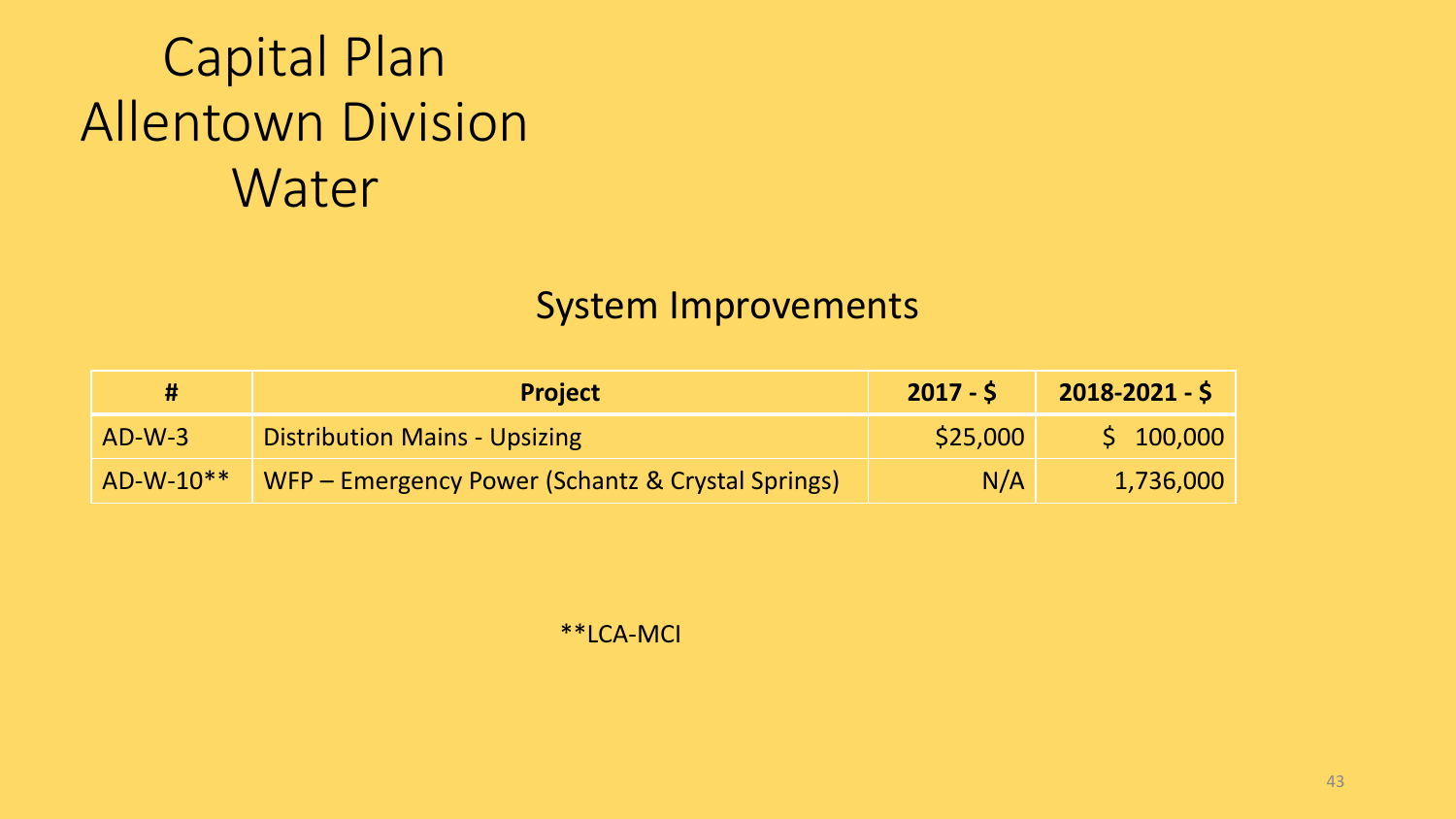#### 2017 Capex Spending

|                              |             |             |                   | <b>Category</b> |                                |                        |                       |              |
|------------------------------|-------------|-------------|-------------------|-----------------|--------------------------------|------------------------|-----------------------|--------------|
| <b>Budget</b><br><b>Area</b> | <b>AM</b>   | CA/OS       | <b>Efficiency</b> | Regulatory      | <b>New</b><br><b>Customers</b> | <b>Revenue</b><br>Opp. | <b>System</b><br>Imp. | <b>Total</b> |
| Wastewater                   | \$1,164,500 | \$1,702,500 | N/A               | \$2,607,000     | \$39,000                       | N/A                    | N/A                   | \$5,513,000  |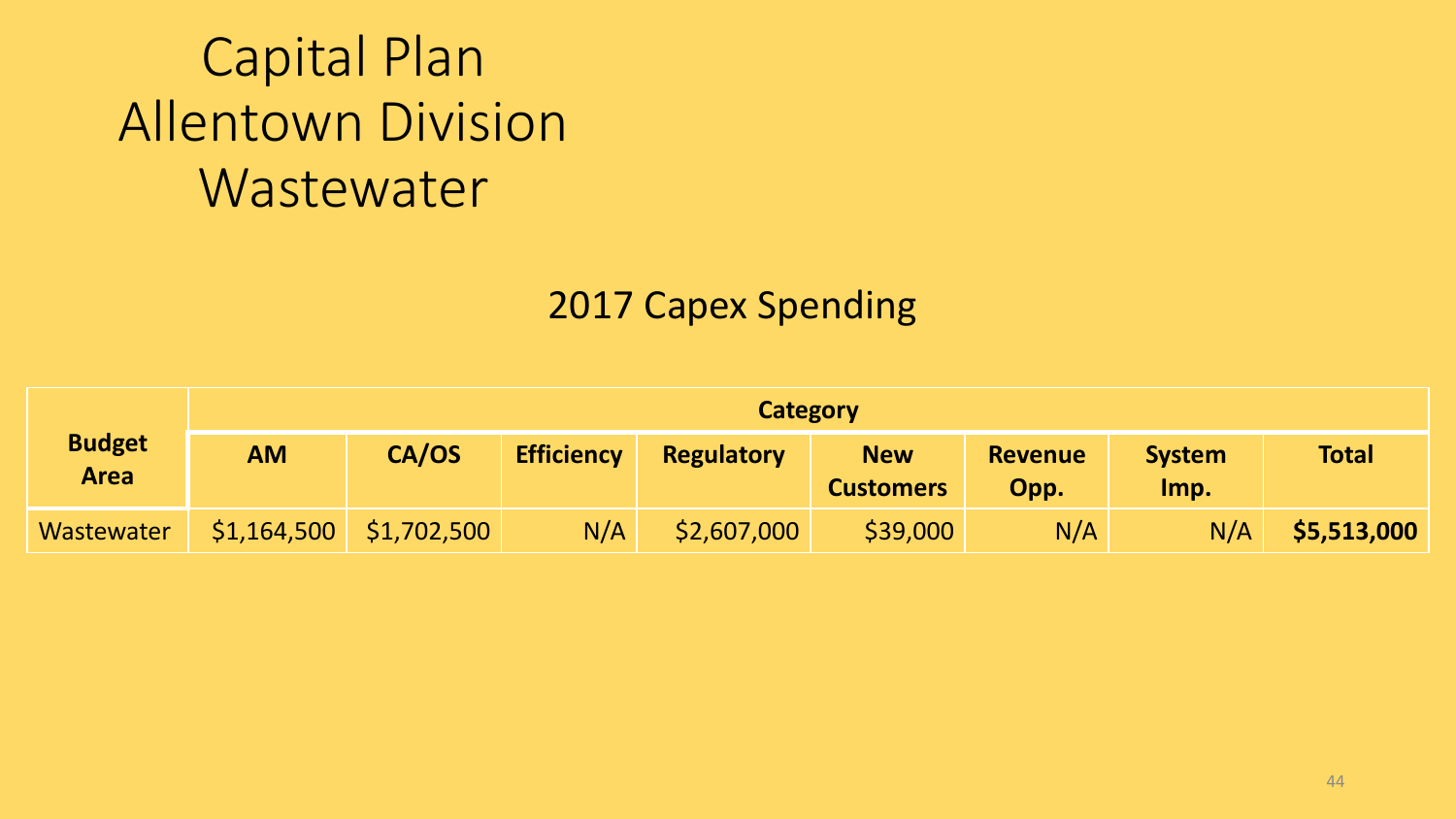### Capital Plan Allentown Division 2017 Wastewater *Capex Spending by Category*

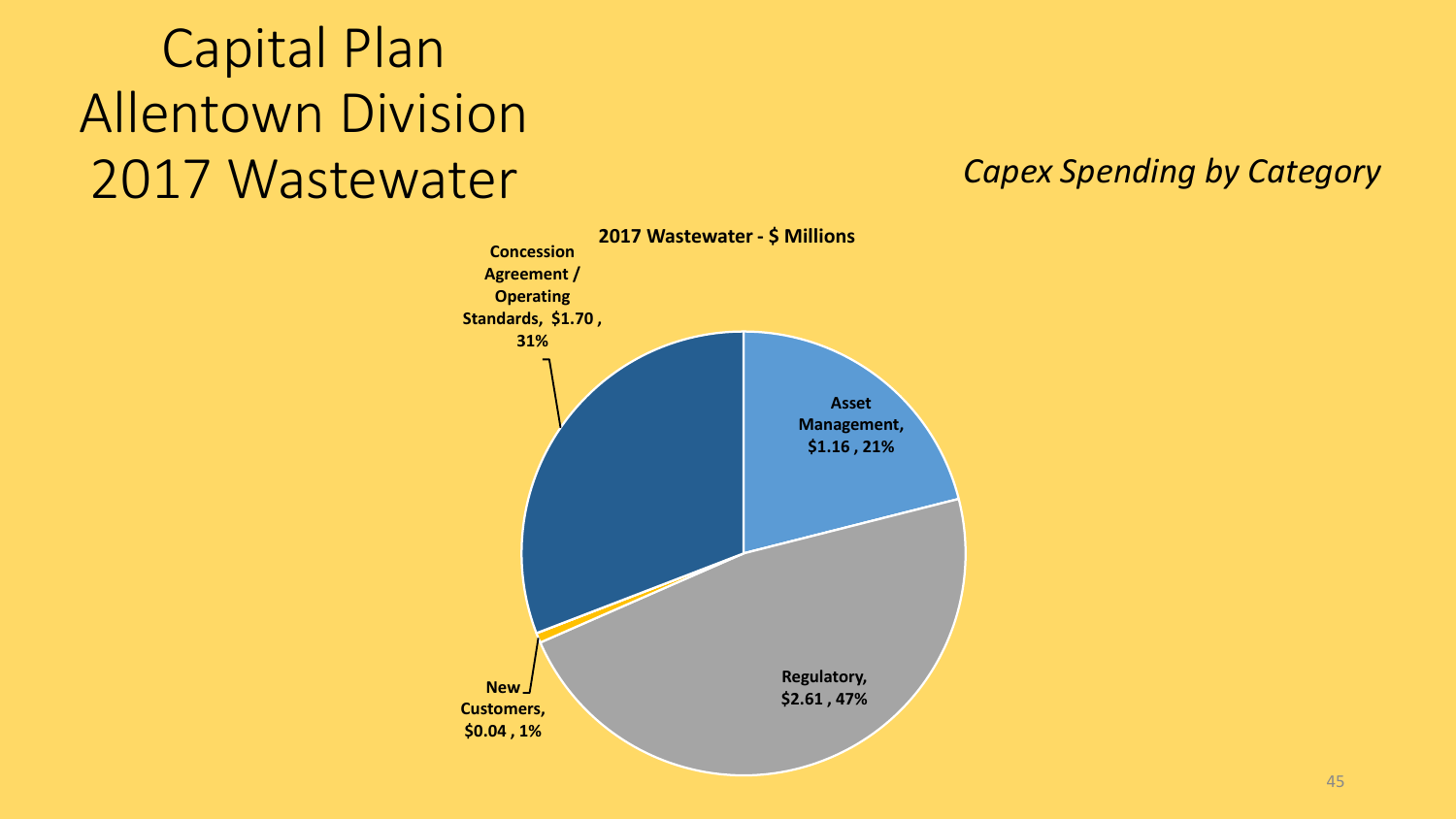### Capital Plan Allentown Division 2018-2021 Wastewater *Capex Spending by Category*



**2018 - 2021 Wastewater - \$ Millions**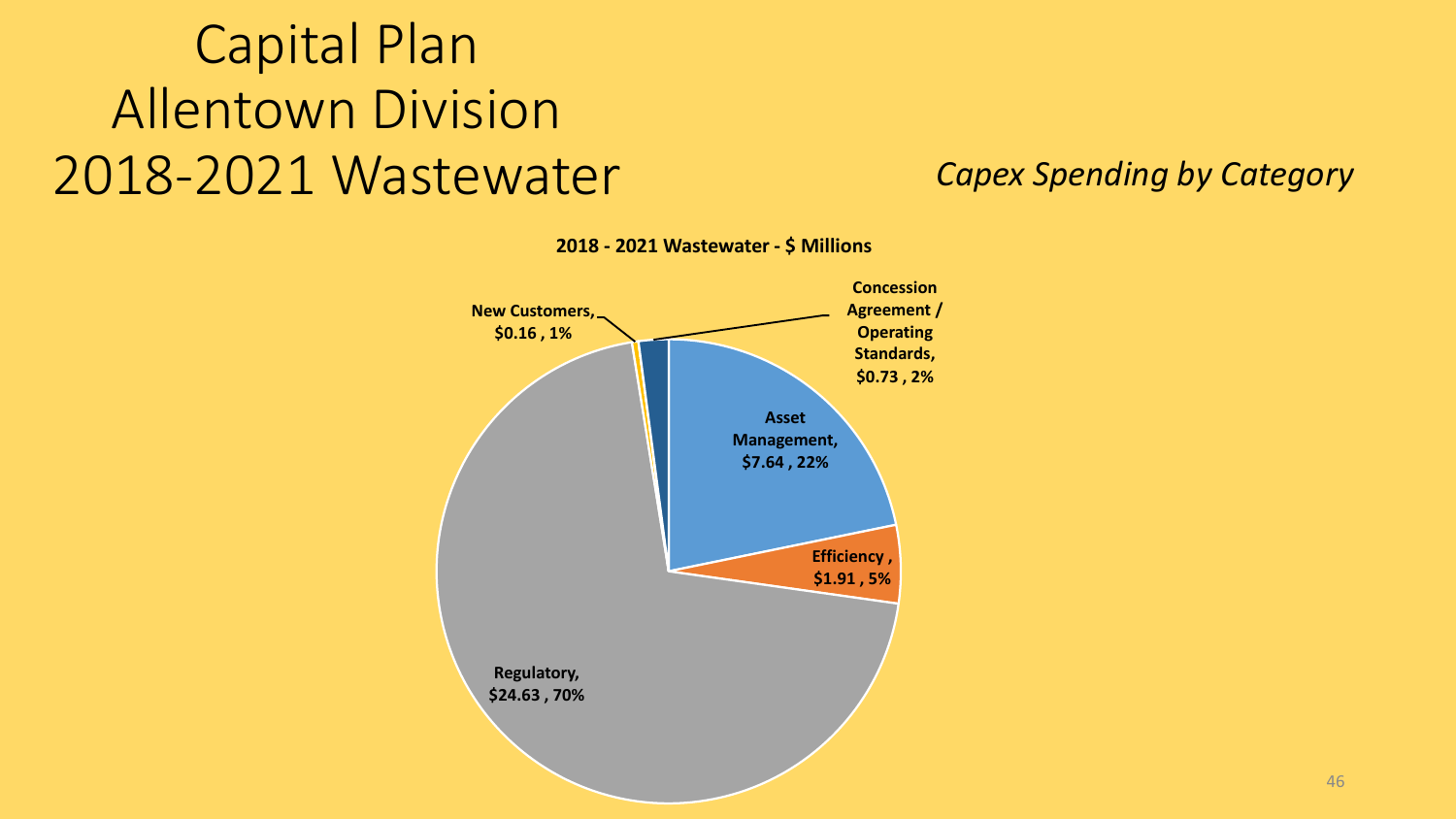#### Asset Management

| #          | <b>Project</b>                                 | $2017 - 5$ | $2018 - 2021 - 5$ |
|------------|------------------------------------------------|------------|-------------------|
| $AD-S-2$   | <b>Other Equipment</b>                         | \$370,000  | \$880,000         |
| $AD-S-3$   | <b>WWTP General Improvements</b>               | 750,000    | 2,000,000         |
| $AD-S-5**$ | <b>WWTP Electrical Substation Replacements</b> | N/A        | 3,350,000         |
| AD-S-17    | <b>Mobile Equipment</b>                        | 44,500     | 1,406,500         |

\*\*LCA-MCI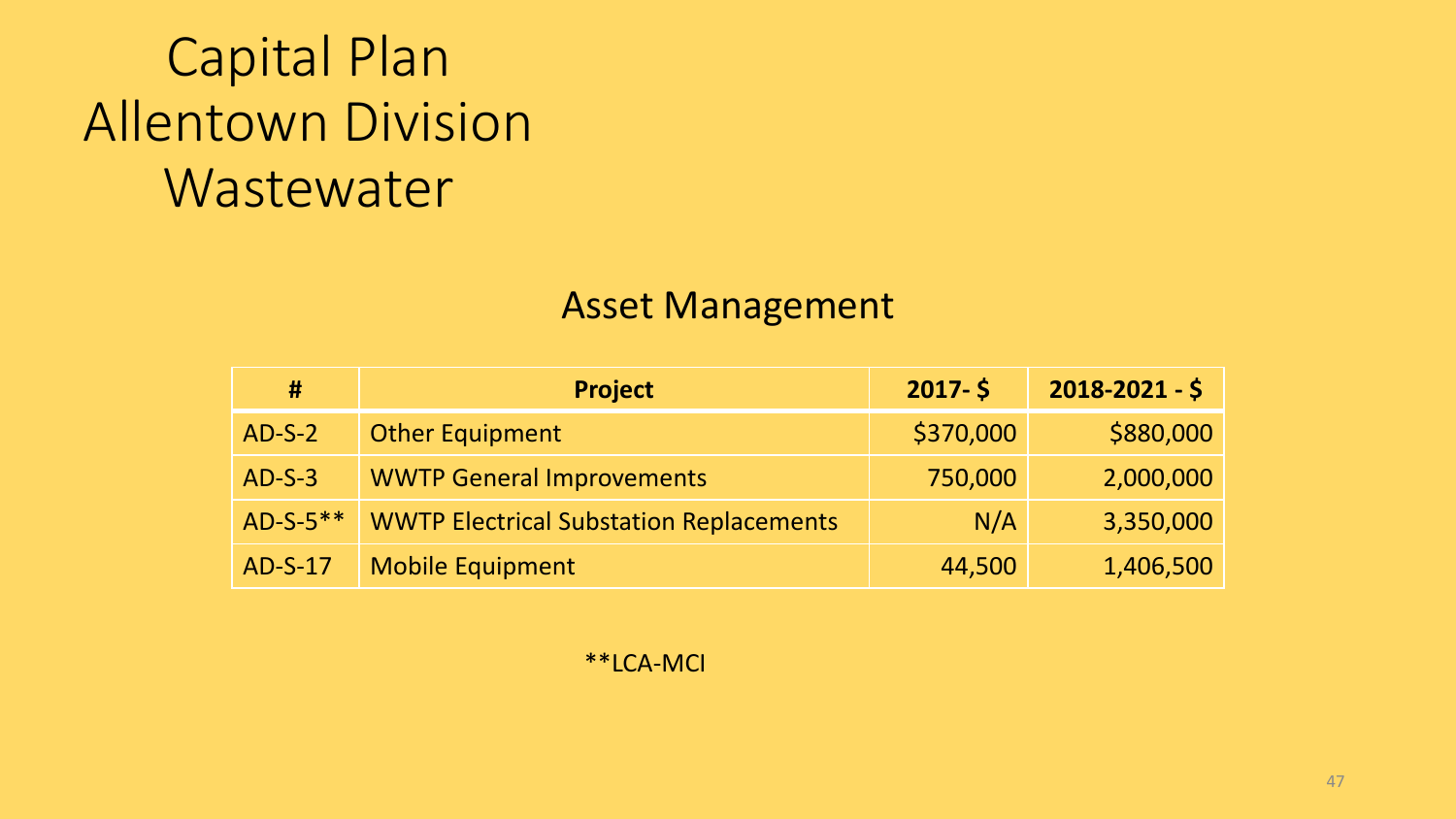#### Concession Agreement/Operating Standards

| #         | <b>Project</b>                                         | $2017 - 5$ | $2018 - 2021 - 5$ |
|-----------|--------------------------------------------------------|------------|-------------------|
| $AD-S-4$  | Sanitary Sewer Main Replacements and/or Rehabilitation | 95,000     | \$380,000         |
| $AD-S-7*$ | <b>WWTP: Digester Cover Replacements</b>               | 1,480,000  | N/A               |
| $AD-S-9$  | <b>Various Wastewater System Related Studies</b>       | N/A        | 350,000           |
| AD-S-12   | <b>WWTP: Security Upgrades</b>                         | 127,500    | N/A               |

\*Schedule 7-MCI Blue= City Funded Uncompleted Work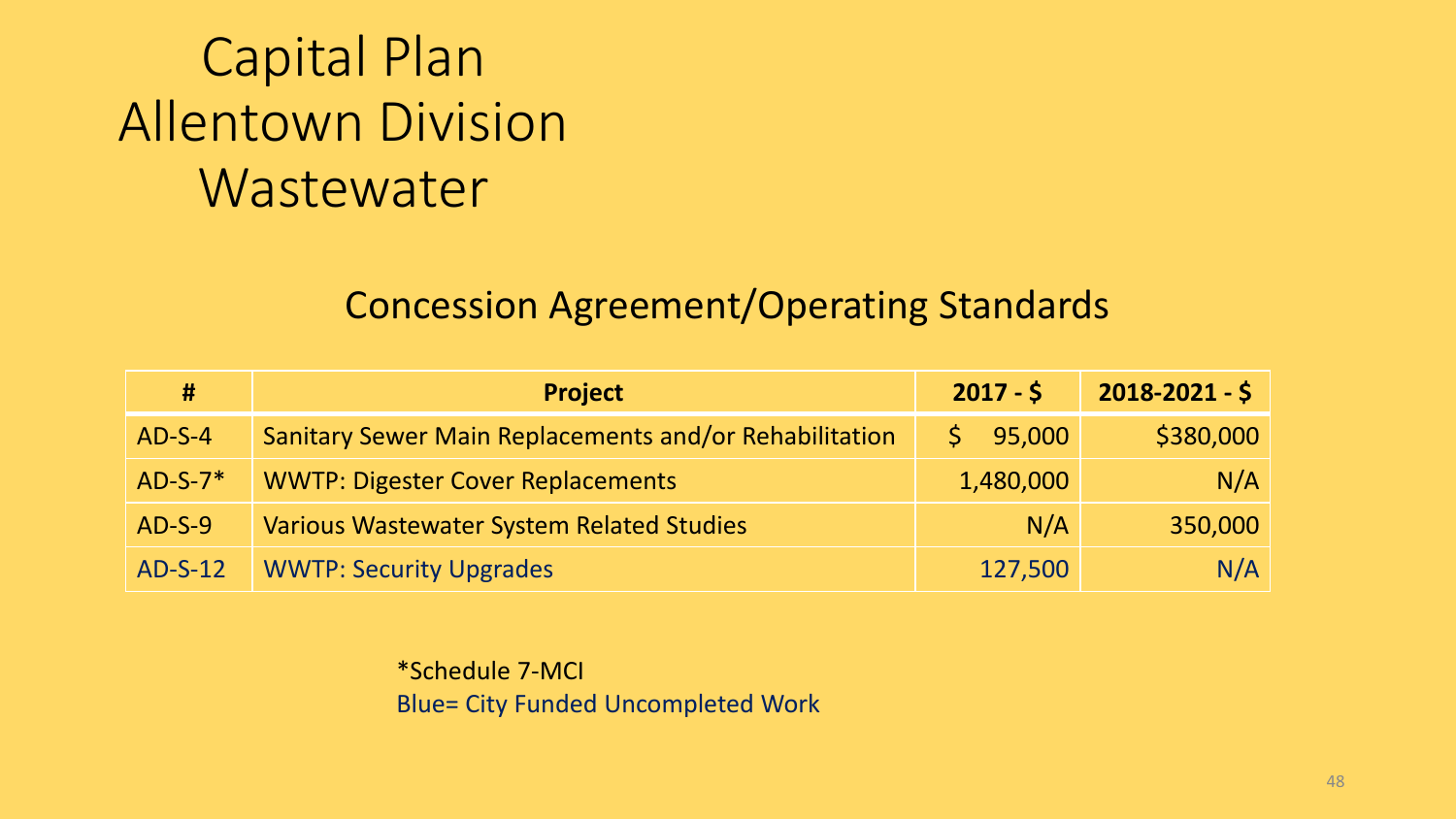#### **Efficiency**

| #        | <b>Project</b>                        | $2017 - 5$ | $2018 - 2021 - 5$ |
|----------|---------------------------------------|------------|-------------------|
|          | AD-S-6** WWTP Disinfection Upgrade    | N/A        | \$1,685,000       |
| $AD-S-8$ | <b>WWTP Dewatering SCADA Upgrades</b> | N/A        | 220,000           |

\*\*LCA-MCI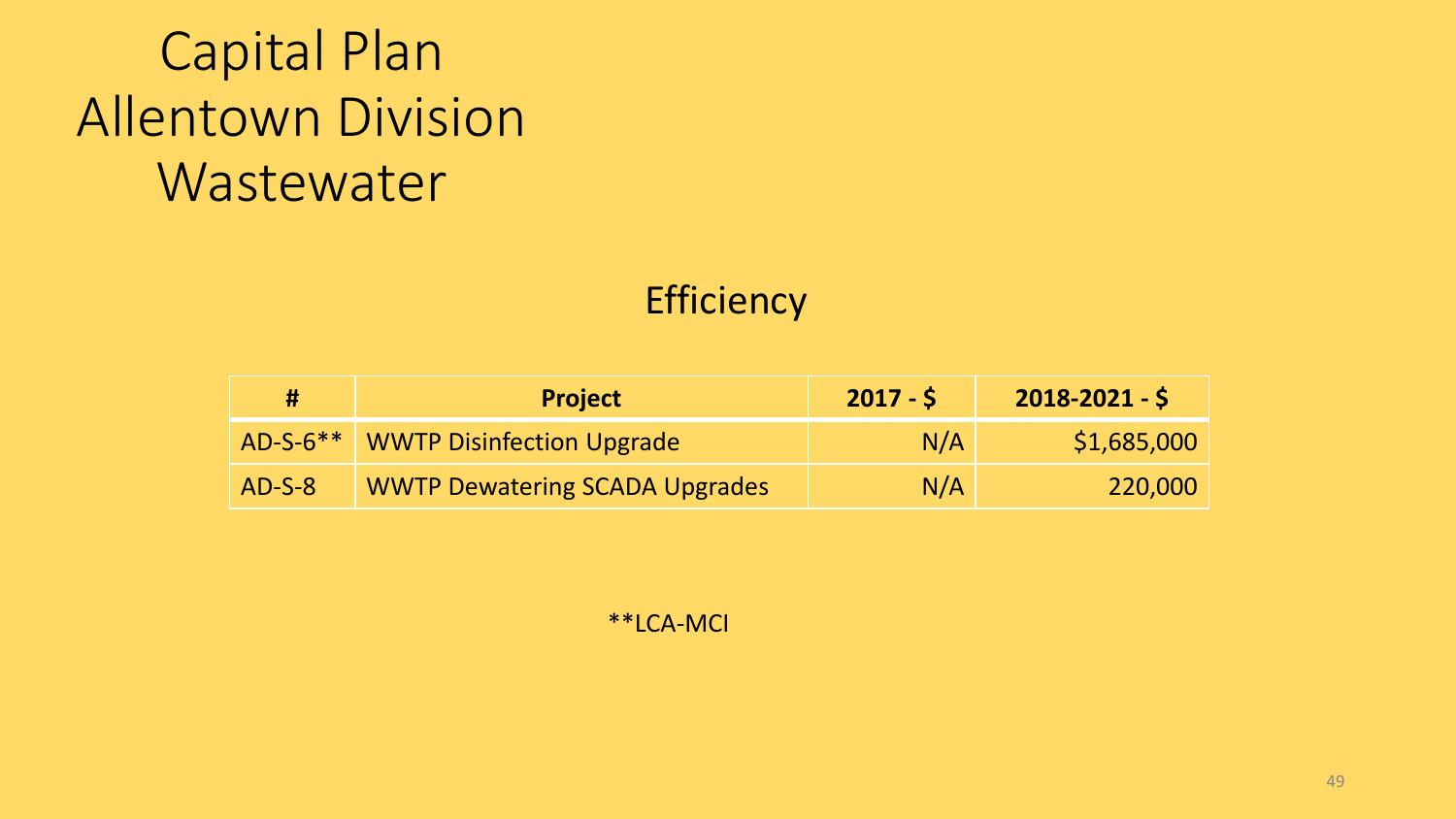#### Regulatory

| #         | <b>Project</b>                                         | $2017 - 5$ | $2018 - 2021 - 5$ |
|-----------|--------------------------------------------------------|------------|-------------------|
| $AD-S-10$ | <b>Rehabilitation of Administrative Order Manholes</b> | \$247,000  | 5 300,000         |
| $AD-S-11$ | Administrative Order Phase 1A Improvements             | 1,050,000  | 24,330,000        |
| $AD-S-16$ | <b>WWTP Interim Blending Pumping System</b>            | 1,310,000  | N/A               |

*Red = City Funded AO Projects*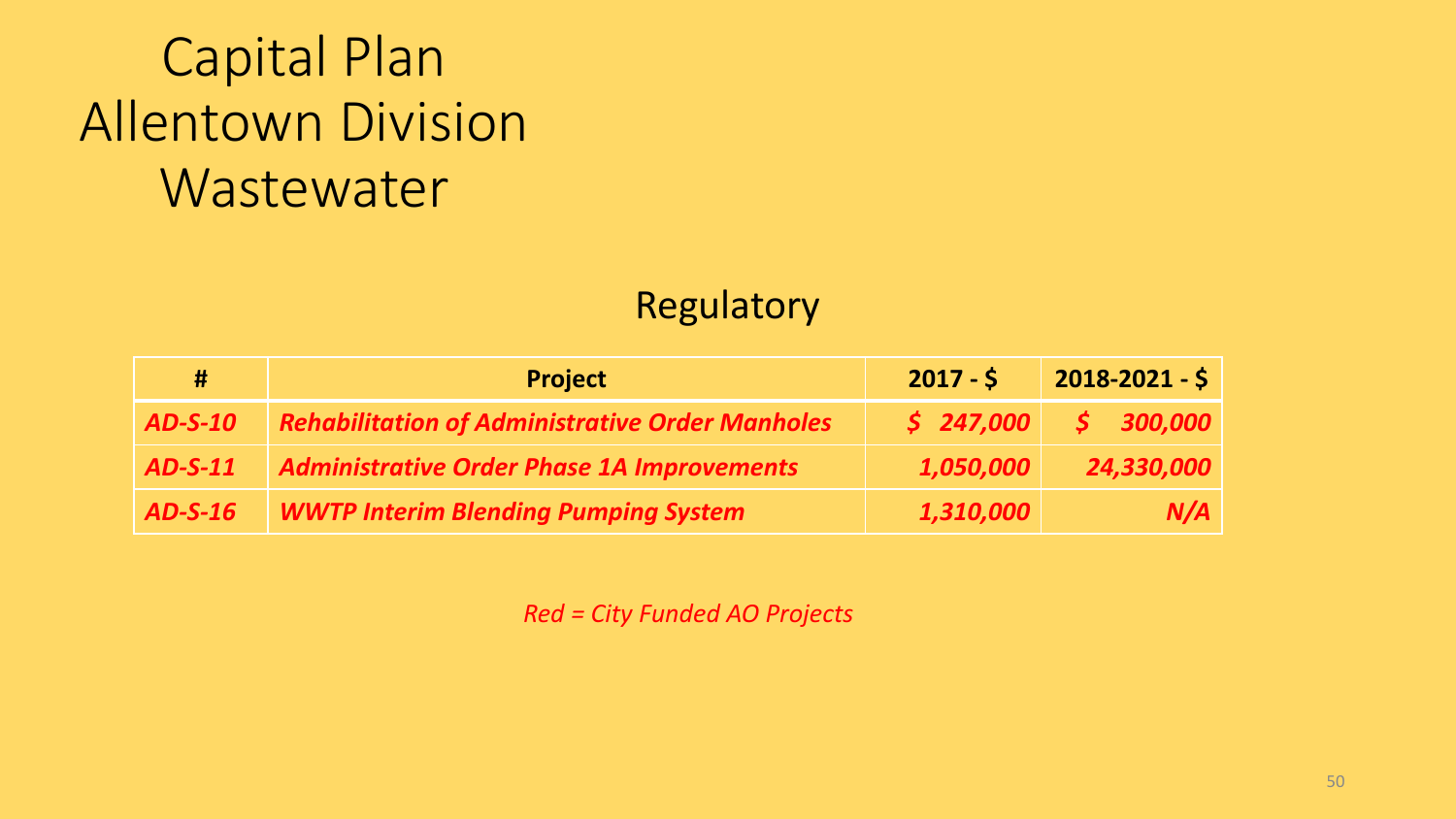#### New Customers

| <b>Project</b>                                                            | $2017 - 5$ 2018-2021 - \$ |
|---------------------------------------------------------------------------|---------------------------|
| AD-S-1 Collection System – Development and Service Connections   \$39,000 | \$156,000                 |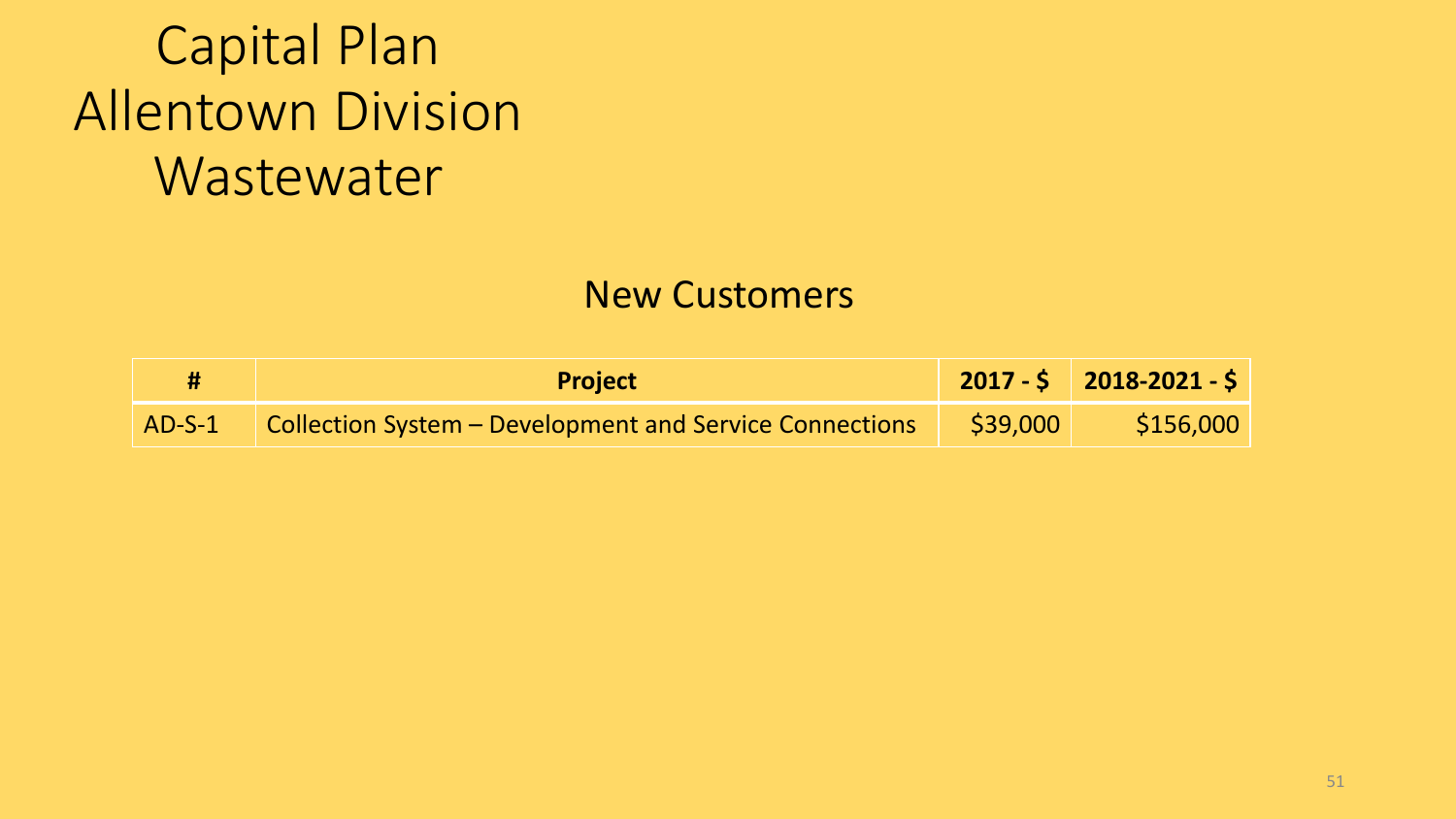### City Division – Financial Analysis

- As presented in plan total borrowing model
- Assumes 3.5% annual revenue increases (CPI = 1%, Index = 2.5%) from city ratepayers
- Assumes 3% annual increase in expenses
- Assumes 3% annual increase in signatory revenues (to match expense increases)
- Includes \$29.5M in reimbursements, primarily from City for Administrative Order projects
- Projects that are listed as "Major Capital" result in a capital cost recovery charge that adds to operating revenue
- Result is \$35.3M in new borrowing, and generally level cash reserves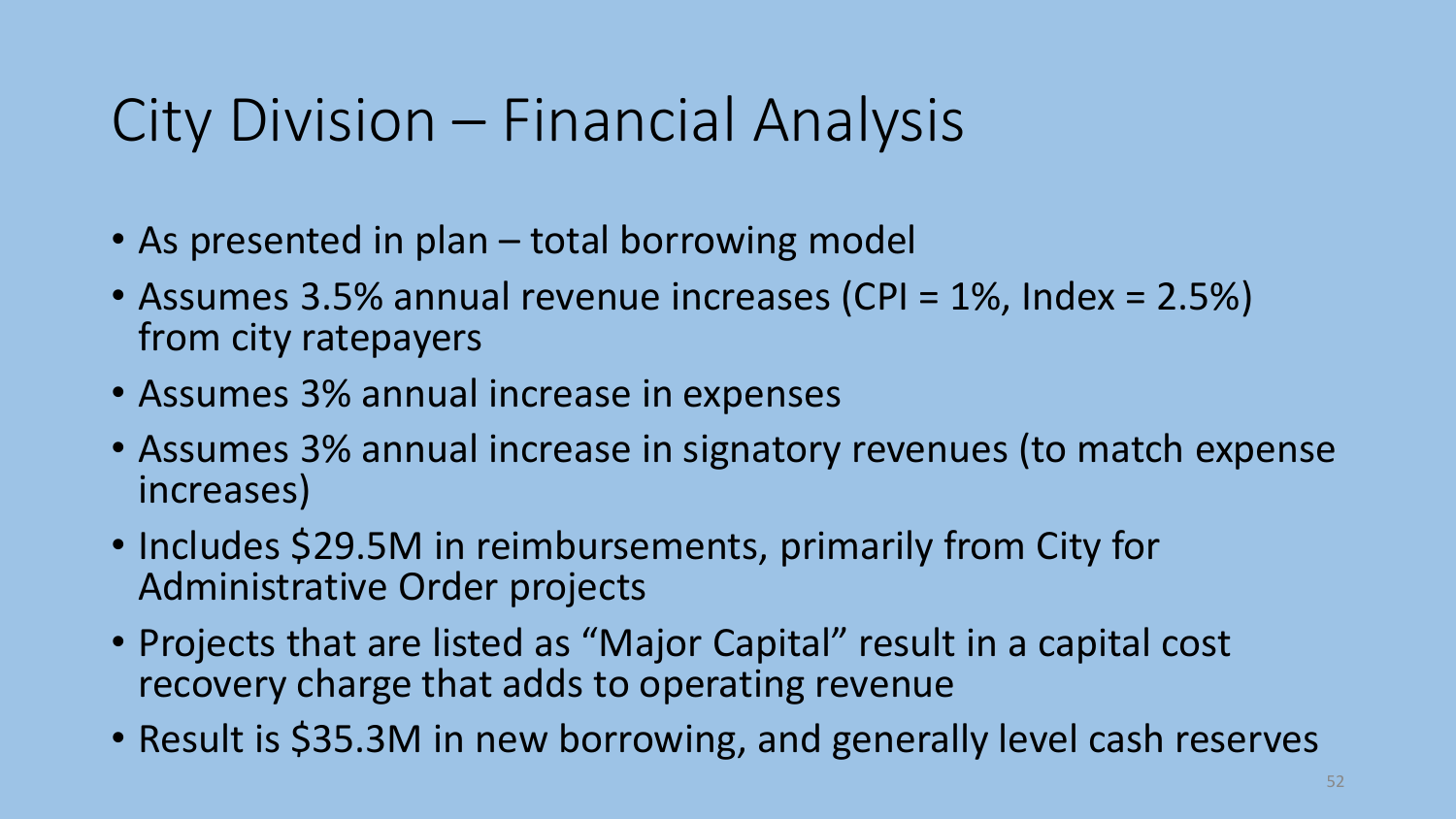### City Division – Financial Analysis

|                                                        | 2017                      | 2018                      | 2019                   | 2020                   | 2021                                        | <b>TOTAL</b>          |
|--------------------------------------------------------|---------------------------|---------------------------|------------------------|------------------------|---------------------------------------------|-----------------------|
| <b>Capex Spending</b>                                  | \$ (10,616)               | \$ (10,063)               | $\frac{1}{2}$ (25,052) | $\frac{21,531}{2}$     | (8, 718)<br>$\zeta$                         | \$ (75,980)           |
| Use of Reserves / Prior Borrowings                     | (5,706)<br>$\mathsf{S}^-$ | $\mathsf{S}^-$<br>(2,084) |                        |                        |                                             | $\frac{1}{2}$ (7,790) |
| Use of Cash from Operations &<br><b>Reimbursements</b> | $\mathsf{S}^-$<br>(4,910) | (2,000)<br>$\mathsf{S}$   | \$ (12,000)            | $\frac{1}{2}$ (12,000) | (2,000)<br>$\mathsf{S}$                     | \$ (32,910)           |
| Use of NEW Debt                                        |                           | $\mathsf{S}$<br>(5,979)   | $\frac{1}{2}$ (13,052) | $\zeta$<br>(9,531)     | $\begin{bmatrix} 5 & (6,718) \end{bmatrix}$ | \$ (35, 280)          |
| <b>Operating Cash Balance*</b>                         | \$<br>5,819               | 4,885<br>\$.              | \$<br>6,009            | \$<br>5,912            | \$<br>5,418                                 |                       |
| * Includes O&M Reserves                                |                           |                           |                        |                        |                                             |                       |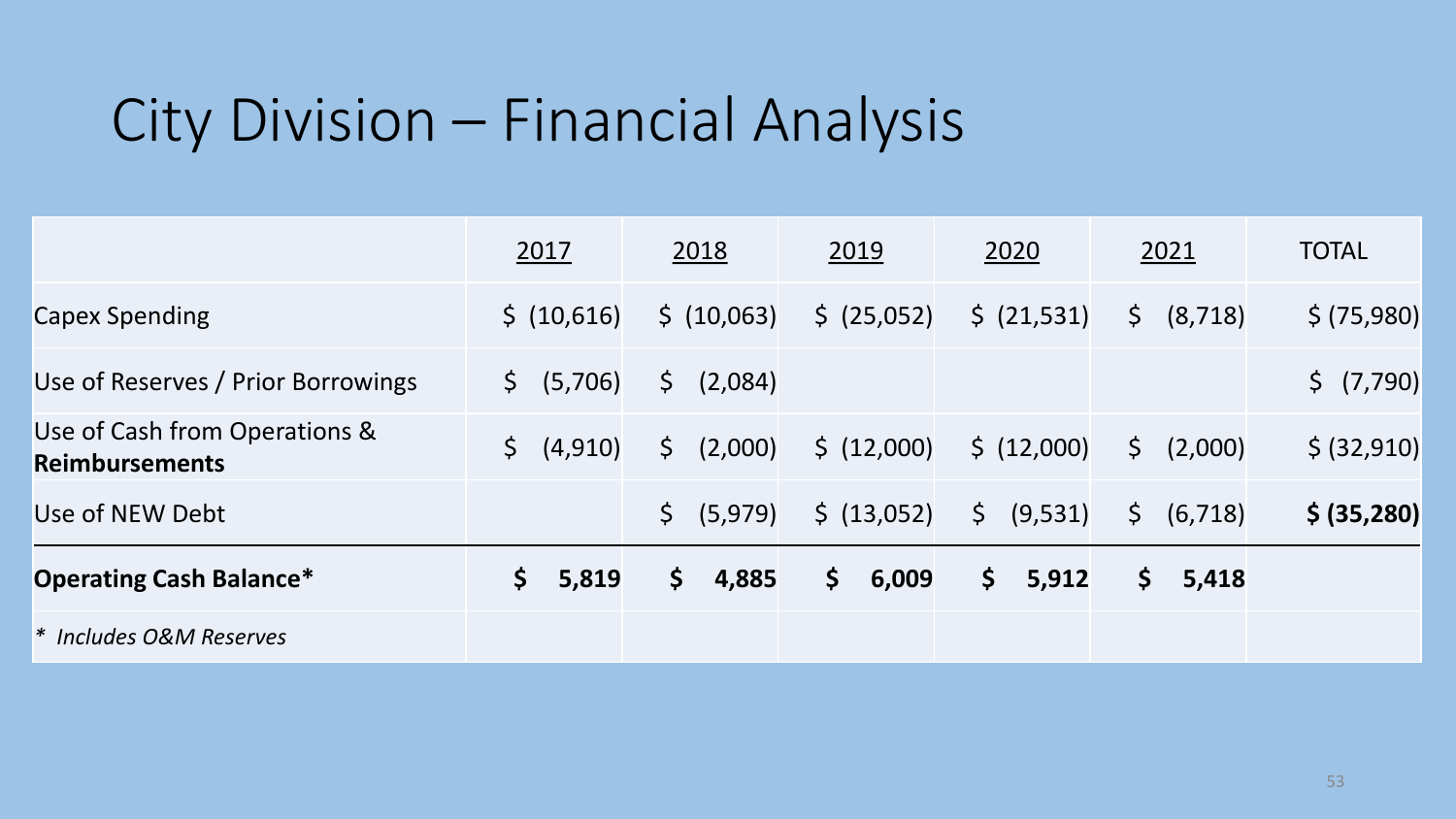## City Division – Additional Financial Considerations

• Scenarios for discussion under Executive Session (relating to potential litigation)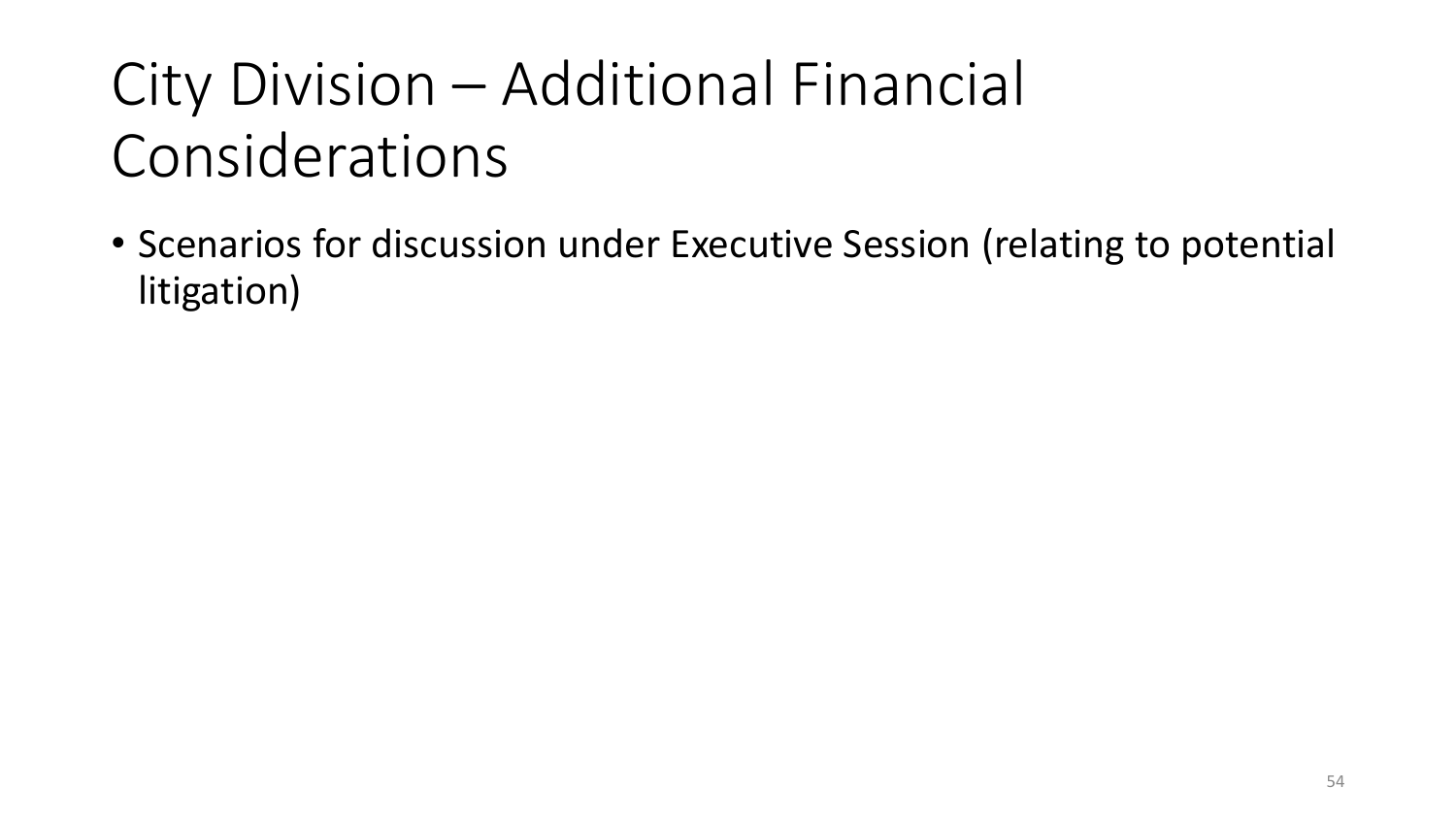### Summary

- 2017 Capital Budget
- Total 5-Year Capital Budget
- Review of Immediate Next Steps (public comment, approval schedule)

|                      | 2017    |                | 2018-2021  |         | <b>TOTAL</b> |         |
|----------------------|---------|----------------|------------|---------|--------------|---------|
| Administration       |         | 664            | $\sqrt{5}$ | 2,138   | $\mathsf{S}$ | 2,802   |
| Suburban Water       |         | $7,447$ \$     |            | 13,616  | S            | 21,063  |
| Suburban Wastewater  | $\zeta$ | $6,613$ \$     |            | 39,611  | $\mathsf{S}$ | 46,224  |
| <b>City Division</b> |         | $10,616$ \$    |            | 65,364  | $\mathsf{S}$ | 75,980  |
| <b>TOTAL</b>         |         | $25,340 \pm 5$ |            | 120,729 |              | 146,069 |